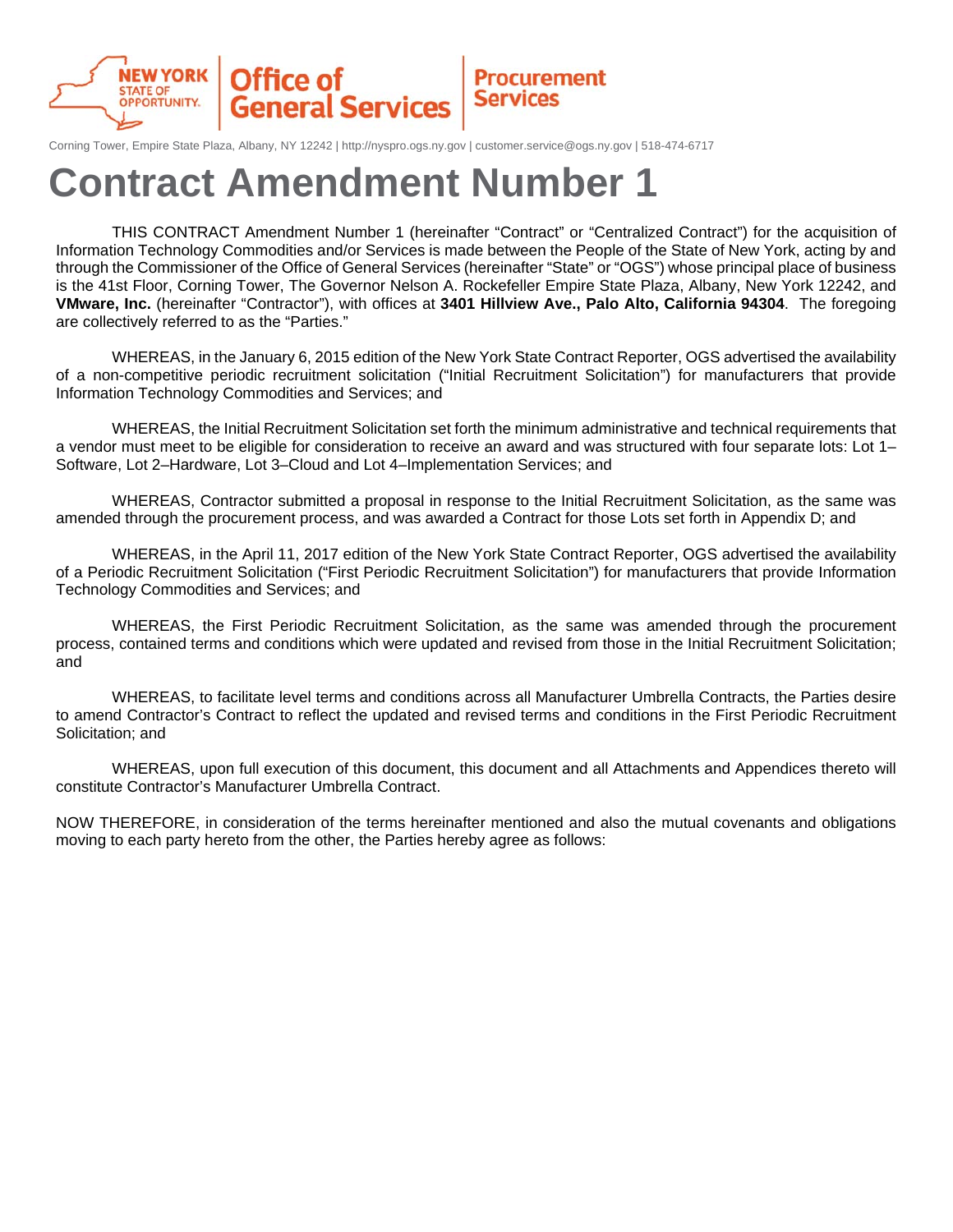# **TABLE OF CONTENTS**

| <b>Section 1.</b>                                                               |  |
|---------------------------------------------------------------------------------|--|
| 1.1                                                                             |  |
| <b>Section 2.</b>                                                               |  |
| 2.1<br>2.1.1<br>2.1.2<br>2.1.3<br>2.1.4                                         |  |
| 2.2                                                                             |  |
| 2.3                                                                             |  |
| 2.4                                                                             |  |
| 2.5                                                                             |  |
| 2.6                                                                             |  |
| 2.7                                                                             |  |
| 2.8                                                                             |  |
| 2.9                                                                             |  |
| 2.10                                                                            |  |
| 2.11                                                                            |  |
| 2.12                                                                            |  |
| 2.13<br>2.13.1<br>2.13.2<br>2.13.3<br>2.13.4<br>2.13.5                          |  |
|                                                                                 |  |
| 2.15<br>2.15.1<br>2.15.2                                                        |  |
| 2.16                                                                            |  |
| PREVAILING WAGE RATES - PUBLIC WORKS AND BUILDING SERVICES CONTRACTS 20<br>2.17 |  |
| 2.18                                                                            |  |
| 2.19                                                                            |  |
| 2.20                                                                            |  |
| 2.21                                                                            |  |
| 2.22                                                                            |  |
| 2.23<br>2.23.1<br>2.23.2                                                        |  |
|                                                                                 |  |
| 2.24.1<br>2.24.2                                                                |  |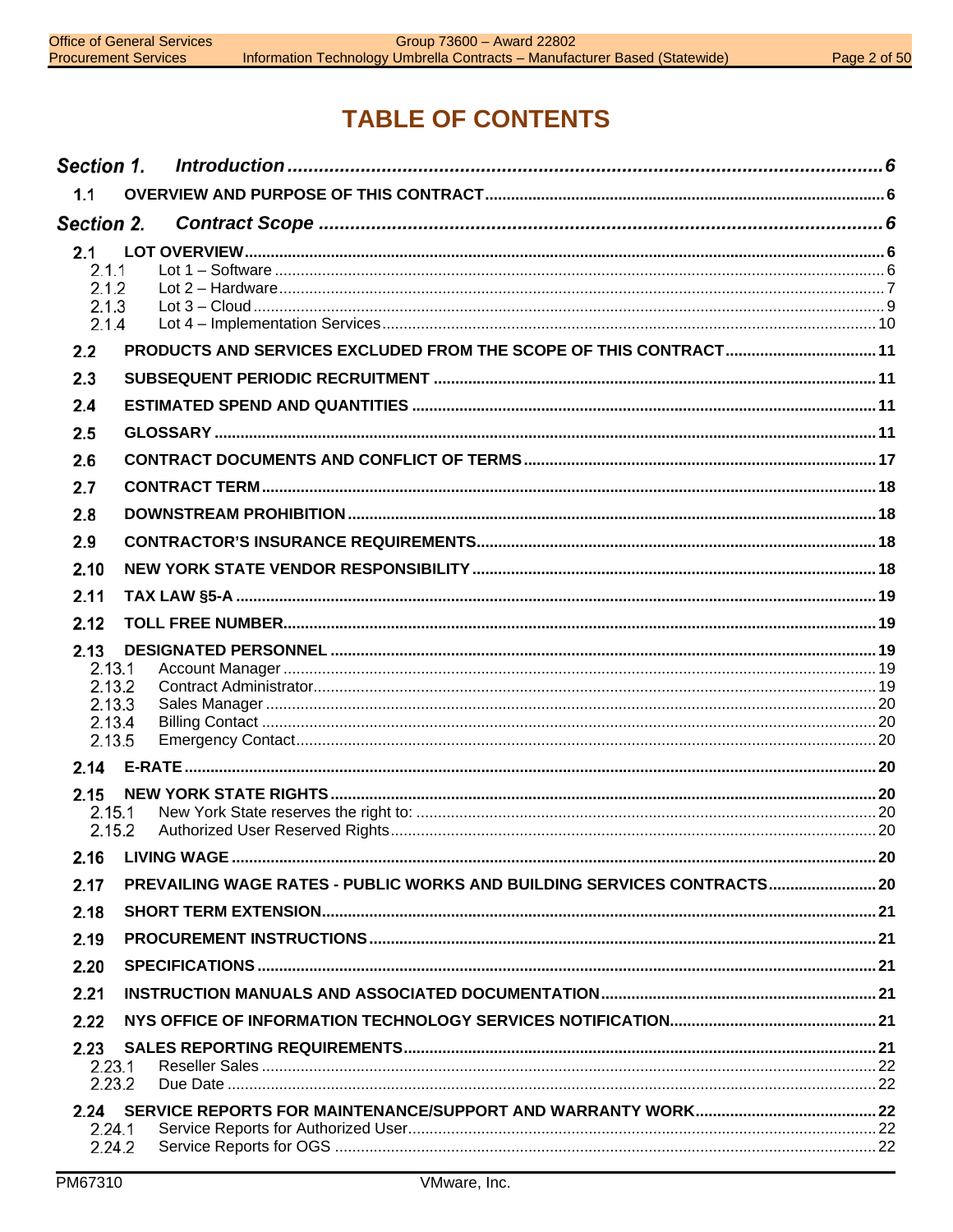|                  | Office of General Services<br>Group 73600 - Award 22802<br>Information Technology Umbrella Contracts - Manufacturer Based (Statewide)<br><b>Procurement Services</b> | Page 3 of 50 |
|------------------|----------------------------------------------------------------------------------------------------------------------------------------------------------------------|--------------|
| 2.25             |                                                                                                                                                                      |              |
| 2.26             |                                                                                                                                                                      |              |
| 2.27             |                                                                                                                                                                      |              |
| 2.28             |                                                                                                                                                                      |              |
| 2.28.1<br>2.28.2 |                                                                                                                                                                      |              |
| 2.28.3           |                                                                                                                                                                      |              |
| 2.28.4           |                                                                                                                                                                      |              |
| 2.28.5<br>2.29   |                                                                                                                                                                      |              |
| 2.30             |                                                                                                                                                                      |              |
| 2.31             |                                                                                                                                                                      |              |
| 2.32             |                                                                                                                                                                      |              |
| 2.32.1           |                                                                                                                                                                      |              |
| 2.32.2           |                                                                                                                                                                      |              |
| 2.32.3<br>2.32.4 |                                                                                                                                                                      |              |
| 2.32.5           |                                                                                                                                                                      |              |
| 2.32.6<br>2.32.7 |                                                                                                                                                                      |              |
| 2.32.8           |                                                                                                                                                                      |              |
| 2.32.9           |                                                                                                                                                                      |              |
| 2.33             |                                                                                                                                                                      |              |
| 2.34             |                                                                                                                                                                      |              |
| 2.35             |                                                                                                                                                                      |              |
| 2.36             | NON-STATE AGENCIES PARTICIPATION IN CENTRALIZED CONTRACTS AND EXTENSION OF USE  27                                                                                   |              |
| 2.37             |                                                                                                                                                                      |              |
| 2.37.1<br>2.37.2 |                                                                                                                                                                      |              |
|                  | 2.38 PREFERRED SOURCE PRODUCTS                                                                                                                                       | 27           |
| 2.39             |                                                                                                                                                                      |              |
| 2.40             |                                                                                                                                                                      |              |
| 2.41             |                                                                                                                                                                      |              |
| 2.42             |                                                                                                                                                                      |              |
| 2.43             |                                                                                                                                                                      |              |
| 2.44             |                                                                                                                                                                      |              |
| 2.45             |                                                                                                                                                                      |              |
| 2.46             |                                                                                                                                                                      |              |
| 2.47             |                                                                                                                                                                      |              |
| 2.48             |                                                                                                                                                                      |              |
| 2.49             |                                                                                                                                                                      |              |
| 2.50             |                                                                                                                                                                      |              |
| 2.51             |                                                                                                                                                                      |              |
| 2.52             |                                                                                                                                                                      |              |
| 2.53             |                                                                                                                                                                      |              |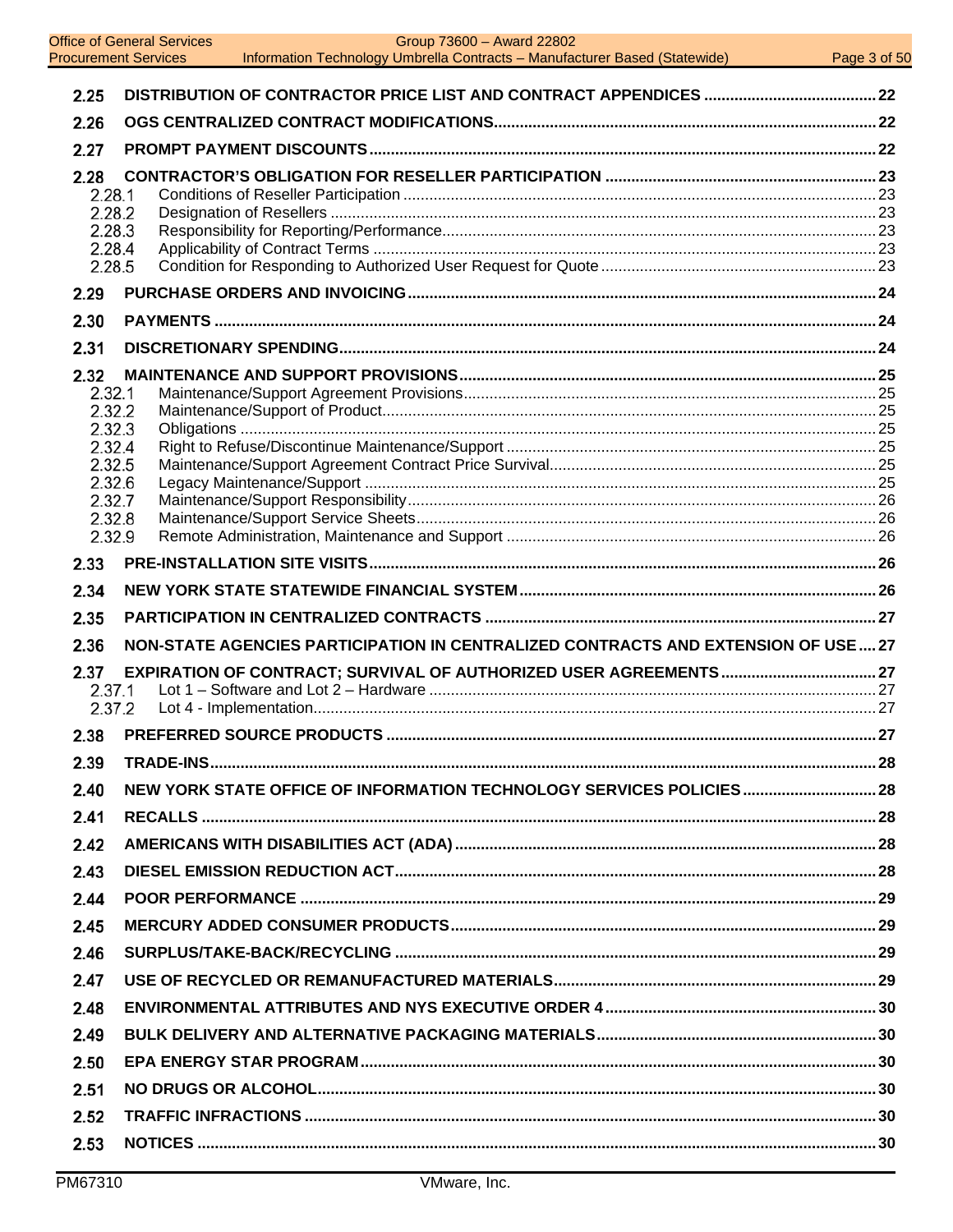| 2.54         | ACCESSIBILITY OF WEB-BASED INFORMATION AND APPLICATIONS POLICY LANGUAGE31                                                                                          |  |
|--------------|--------------------------------------------------------------------------------------------------------------------------------------------------------------------|--|
| 2.55         |                                                                                                                                                                    |  |
| 2.56         |                                                                                                                                                                    |  |
| 2.57         |                                                                                                                                                                    |  |
| 2.58         |                                                                                                                                                                    |  |
| 2.59         |                                                                                                                                                                    |  |
| 2.60         | 2.60.1                                                                                                                                                             |  |
| 2.61         | ADDITIONAL CONTRACTOR TERMS AND CONDITIONS WITHIN AN AUTHORIZED USER AGREEMENT33                                                                                   |  |
| 2.62         | <b>EMPLOYEE INFORMATION REQUIRED TO BE REPORTED BY CERTAIN CONSULTANT CONTRACTORS</b><br>2.62.1                                                                    |  |
| 2.63         |                                                                                                                                                                    |  |
| 2.64         |                                                                                                                                                                    |  |
| 2.65         |                                                                                                                                                                    |  |
| 2.66         |                                                                                                                                                                    |  |
| 2.67         |                                                                                                                                                                    |  |
| 2.68         | <b>CONTRACTOR REQUIREMENTS AND PROCEDURES FOR PARTICIPATION BY NEW YORK STATE</b><br>CERTIFIED MINORITY- AND WOMEN-OWNED BUSINESS ENTERPRISES AND EQUAL EMPLOYMENT |  |
| L.           |                                                                                                                                                                    |  |
| Ш.           |                                                                                                                                                                    |  |
| III.         |                                                                                                                                                                    |  |
| IV.          |                                                                                                                                                                    |  |
| VI.          |                                                                                                                                                                    |  |
|              |                                                                                                                                                                    |  |
| 2.69         |                                                                                                                                                                    |  |
| Section 3.   |                                                                                                                                                                    |  |
| 3.1          |                                                                                                                                                                    |  |
| 3.2          |                                                                                                                                                                    |  |
| 3.2.1        | 3.2.2                                                                                                                                                              |  |
| 3.3          |                                                                                                                                                                    |  |
| 3.4          |                                                                                                                                                                    |  |
| 3.4.1        | 3.4.2                                                                                                                                                              |  |
|              | 3.4.3                                                                                                                                                              |  |
|              | 3.4.4<br>3.4.5                                                                                                                                                     |  |
| 3.4.6        |                                                                                                                                                                    |  |
| 3.5          |                                                                                                                                                                    |  |
| 3.6<br>3.6.1 |                                                                                                                                                                    |  |
|              | 3.6.2<br>3.6.3                                                                                                                                                     |  |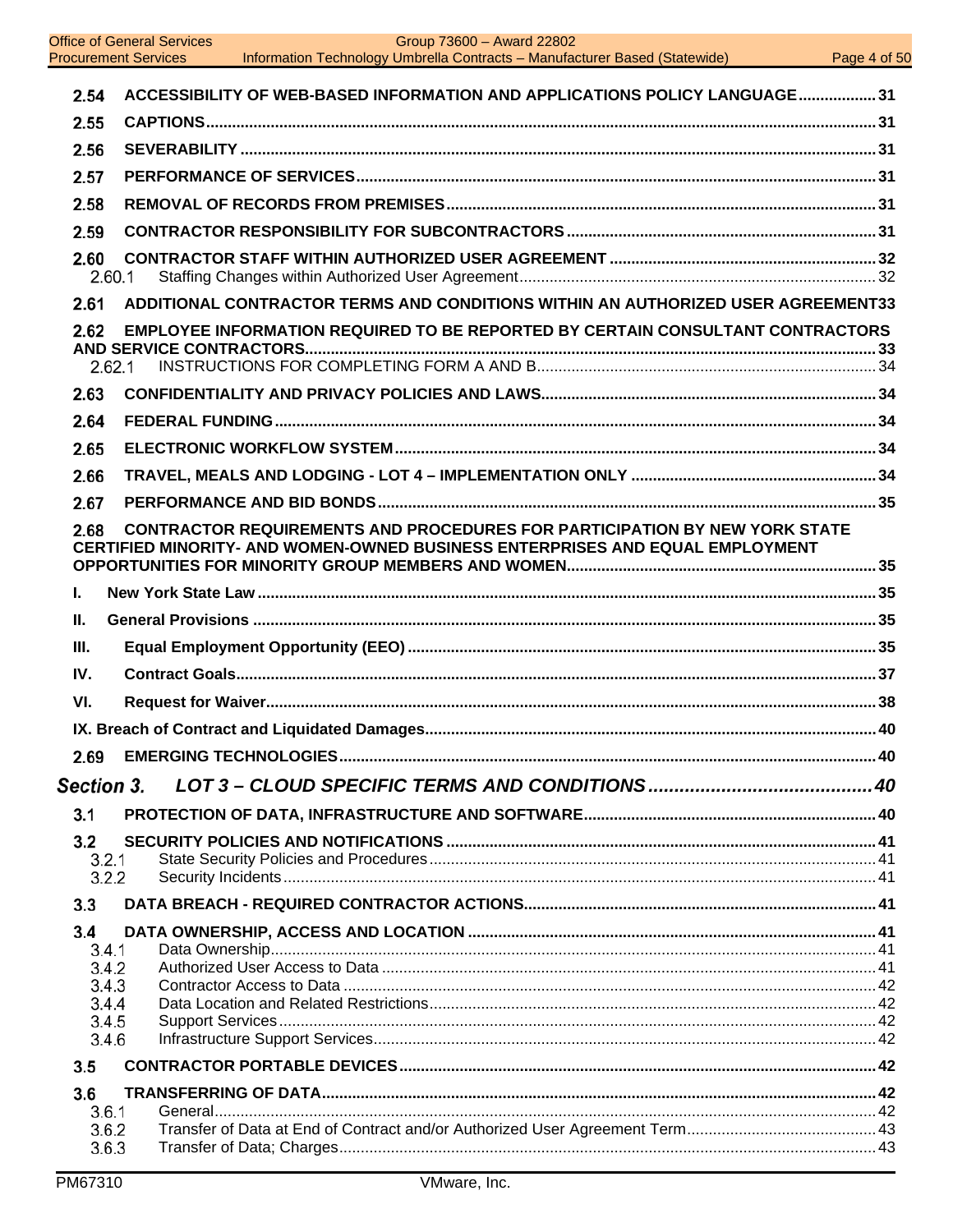| <b>Office of General Services</b><br>Group 73600 - Award 22802 |                             |                                                                               |              |
|----------------------------------------------------------------|-----------------------------|-------------------------------------------------------------------------------|--------------|
|                                                                | <b>Procurement Services</b> | Information Technology Umbrella Contracts - Manufacturer Based (Statewide)    | Page 5 of 50 |
| 3.6.4                                                          |                             |                                                                               |              |
| 3.7                                                            |                             |                                                                               |              |
| 3.8                                                            |                             |                                                                               |              |
| 3.9                                                            |                             |                                                                               |              |
| 3.10                                                           |                             |                                                                               |              |
| 3.11                                                           |                             |                                                                               |              |
|                                                                | 3.11.1<br>3.11.2            |                                                                               |              |
|                                                                | 3.11.3                      |                                                                               |              |
| 3.12                                                           |                             |                                                                               |              |
| 3.13                                                           |                             |                                                                               |              |
| 3.14                                                           |                             |                                                                               |              |
| 3.15                                                           |                             |                                                                               |              |
|                                                                | 3.15.1<br>3.15.2            |                                                                               |              |
| 3.16                                                           |                             |                                                                               |              |
| 3.17                                                           |                             |                                                                               |              |
| 3.18                                                           |                             |                                                                               |              |
| 3.19                                                           |                             | MODIFICATION TO CLOUD SERVICE DEPLOYMENT MODEL, SERVICE MODEL, AND/OR INITIAL |              |
|                                                                |                             |                                                                               |              |
| 3.20                                                           |                             | APPLICATION PROGRAM INTERFACE (API) OR SELF-SERVICE ELECTRONIC PORTAL 45      |              |
| Section 4.                                                     |                             | LOT 4 - IMPLEMENTATION SPECIFIC TERMS AND CONDITIONS 46                       |              |
| 4.1                                                            |                             |                                                                               |              |
| 4.2                                                            |                             |                                                                               |              |
| 4.3                                                            |                             |                                                                               |              |
| 4.4                                                            |                             |                                                                               |              |
| 4.4.1<br>4.4.2                                                 |                             |                                                                               |              |
| 4.4.3                                                          |                             |                                                                               |              |
| 4.4.4                                                          |                             |                                                                               |              |
| 4.5                                                            |                             |                                                                               |              |
| 4.6                                                            |                             |                                                                               |              |
| 4.7                                                            |                             |                                                                               |              |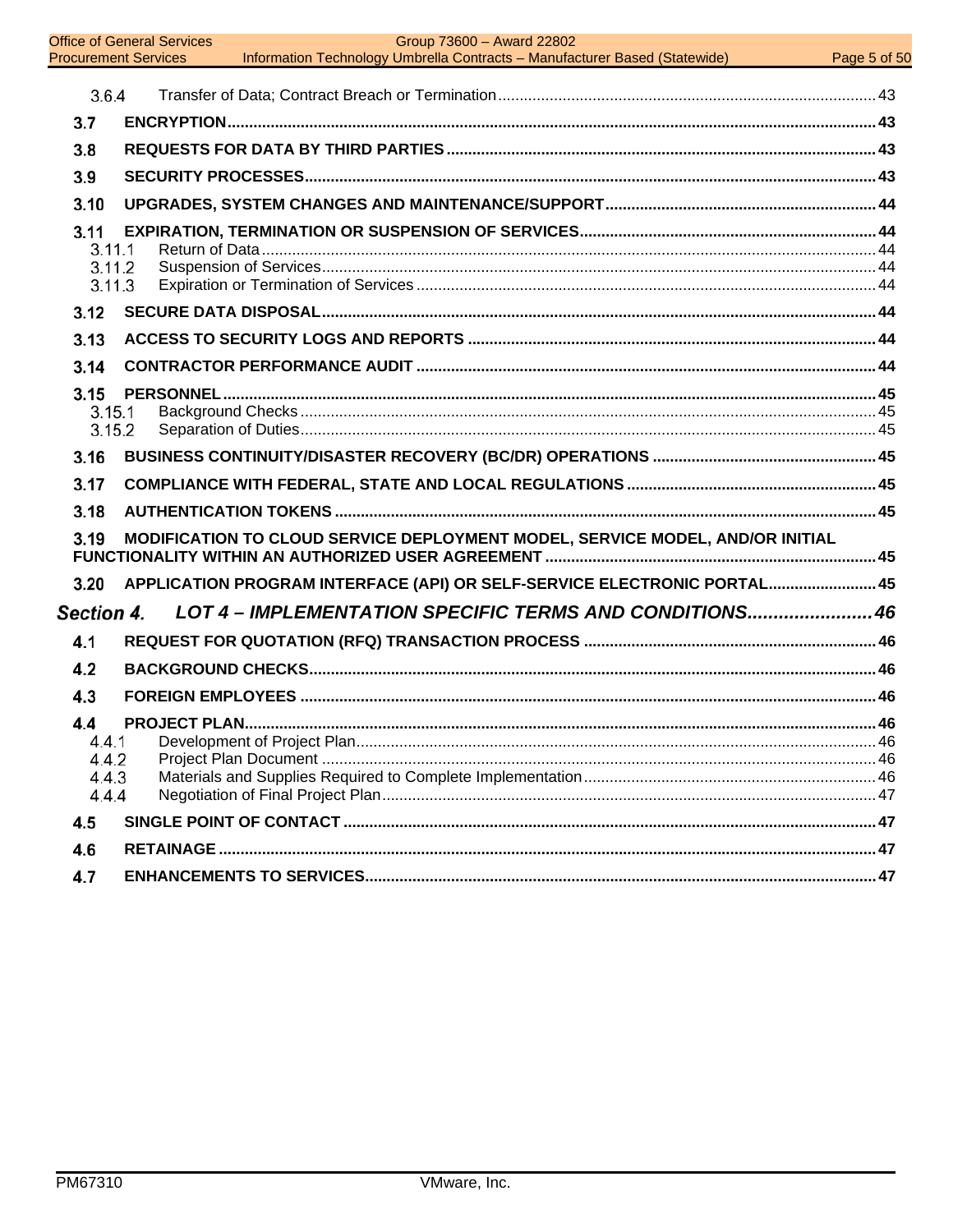#### Section 1.  **Introduction**

### **OVERVIEW AND PURPOSE OF THIS CONTRACT**

The OGS Division of Procurement Services (Procurement Services), is responsible for developing and managing centralized Contracts for Authorized Users. Procurement Services has developed this contracting model for Information Technology (IT) procurement which will enable an Authorized User to procure from specific Lots for Software, Hardware, Cloud Solutions, and Implementation Services. The procurements shall be competitive at the transactional level via a Request for Quotations (RFQ) and will allow an Authorized User the ability to procure within any of the Lots, or across Lots.

#### **Section 2. Contract Scope**

### **LOT OVERVIEW**

This Contract encompasses the Lots listed in Appendix D – Contractor and Reseller Information. The following descriptions, as applicable, delineate the scope of the awarded Lots.

#### $2.1.1$  Lot  $1 -$  Software

This Lot provides Authorized Users with a mechanism to purchase Products including Software licenses (perpetual and term), Maintenance/Support for Contractor's Proprietary product line, training, and fleet management as set forth below. Competition is required at the Authorized User transactional level from Contractors and Resellers.

The Products must be commercially released Products and available for purchase through the Manufacturer's normal marketing channels. Alpha, beta, experimental or unannounced equipment shall not be offered. **Contractor shall not offer stand-alone third party Products through this Contract**. No Products at End of Life or within six months prior to End-of-Life are to be sold, except with prior written approval by the Authorized User.

|           | Lot 1 - Software                                                                                                                                       |
|-----------|--------------------------------------------------------------------------------------------------------------------------------------------------------|
|           | <b>Inclusions</b>                                                                                                                                      |
|           | Software Licenses for Contractor's proprietary product line, including                                                                                 |
|           | Perpetual licenses<br>$\circ$                                                                                                                          |
|           | Term licenses<br>$\Omega$                                                                                                                              |
| le        | Pre-Packaged Software Maintenance/Support for Contractor's proprietary product line                                                                    |
| $\bullet$ | Pre-Packaged Software Installation for Contractor's proprietary product line                                                                           |
| $\bullet$ | Configuration Services (Limited in amount to 10% of the net NYS Contract Price for the total Products being procured<br>not to exceed \$25,000 total.) |
| $\bullet$ | Pre-Packaged Software Training Packages, Remote and On-Site that are standardized for Contractor's proprietary<br>product line                         |
| $\bullet$ | Fleet management (management of software license inventory)                                                                                            |
| $\bullet$ | <b>Electronic Health Records Software</b>                                                                                                              |
|           | Software Bundles, including:                                                                                                                           |
|           | <b>Software Third Party Products</b><br>$\circ$                                                                                                        |
|           | Maintenance<br>$\cap$                                                                                                                                  |
|           | <b>Enterprise Software Purchases</b>                                                                                                                   |
|           | Legacy Software Maintenance                                                                                                                            |
|           | <b>Restrictions</b>                                                                                                                                    |
| I۰        | On Premise Software Only                                                                                                                               |
|           | Third Party Products are allowed as part of a Software Bundle only if they are required to facilitate the provision of the<br>Software solution.       |
|           |                                                                                                                                                        |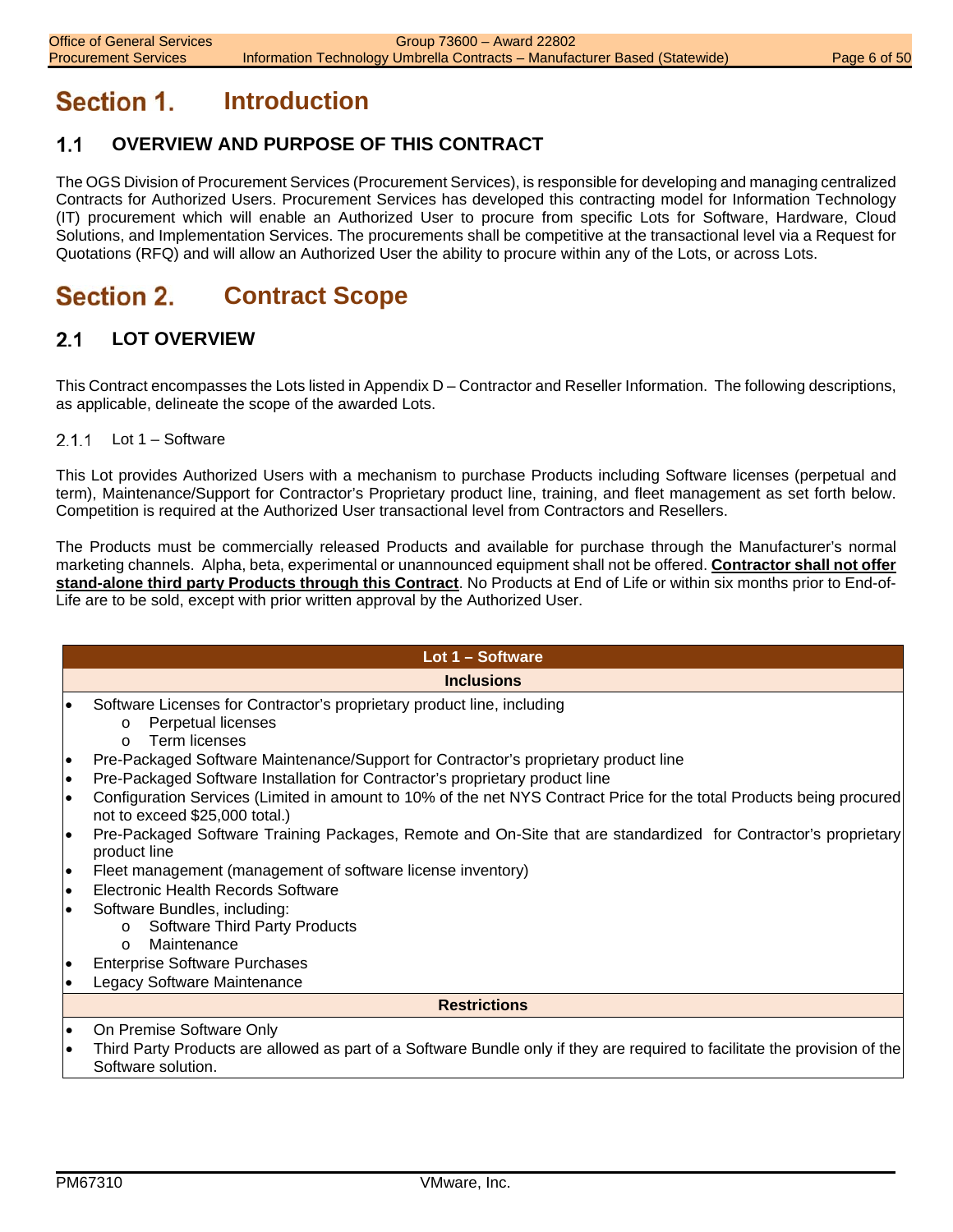#### Information Technology Umbrella Contracts – Manufacturer Based (Statewide) Page 7 of 50

| Lot 1 – Software                                                                                                          |  |  |
|---------------------------------------------------------------------------------------------------------------------------|--|--|
| <b>Exclusions</b>                                                                                                         |  |  |
| In addition to the items excluded under this section, Contractors cannot sell a Product that does not qualify as Software |  |  |
| under the Contract. The following are examples of excluded Products:                                                      |  |  |
| <b>Consulting Services</b>                                                                                                |  |  |
| <b>Cloud Solutions</b>                                                                                                    |  |  |
| Implementation                                                                                                            |  |  |
| <b>Customized Training</b><br>$\bullet$                                                                                   |  |  |
| Stand-alone Professional Services                                                                                         |  |  |
| SKUs that equate to "blocks of hours"                                                                                     |  |  |
| <b>Stand-alone Third Party Products</b><br>$\bullet$                                                                      |  |  |
| Products that are provided under other Lots cannot be purchased under this Lot                                            |  |  |
| Configuration Services other than as set forth in Inclusions                                                              |  |  |
| Leasing                                                                                                                   |  |  |
| Rentals                                                                                                                   |  |  |
| Deferred Payment Plans                                                                                                    |  |  |
| Refinancing of Prior Balances                                                                                             |  |  |
| Pooling of Copier Allowances                                                                                              |  |  |
| Managed Print Services.                                                                                                   |  |  |

#### $2.1.2$  Lot  $2$  – Hardware

This Lot provides Authorized Users with a mechanism to purchase Hardware Products, Pre-Packaged Installation, Configuration, training, extended warranties, Maintenance/support, and, ancillary equipment and accessories offered by the Contractor in its Manufacturer's Price List. Related Software which is bundled with the Hardware and is required for Installation, Configuration and is integral to the operation of the Hardware is acceptable for purchase under this Lot. This Related Software must be acquired and delivered at the time of the Hardware purchase.

Product shall be new, factory produced, assembled for the first time, and may contain new and/or recycled parts or components that have been fully inspected, tested and fully meet required Product performance specifications. Product must be newly serialized and the Authorized User must be the first end user of the Product. The Products must be commercially released Products and available for purchase through the Contractor's normal marketing channels. Alpha, beta, experimental or unannounced equipment is outside the scope of this Contract. Contractor shall not offer stand-alone Third Party Products through this Contract. No Products at End-of-Life or within six months prior to End of Life are to be sold, except with prior written approval by the Authorized User.

Refurbished or remanufactured parts may be offered only when production of new parts has ceased and the refurbished or remanufactured parts are required to maintain existing End-of-Life Equipment. Refurbished or remanufactured parts must be clearly labeled as "Refurbished Parts" or "Remanufactured Parts," respectively. For purposes of Lot 2 -Hardware, "Part" refers to a component of an item of Equipment. Refurbished or Remanufactured parts shall be designated as such on Appendix E – Pricing Pages.

Refurbished and Remanufactured Equipment is outside the scope of this Contract.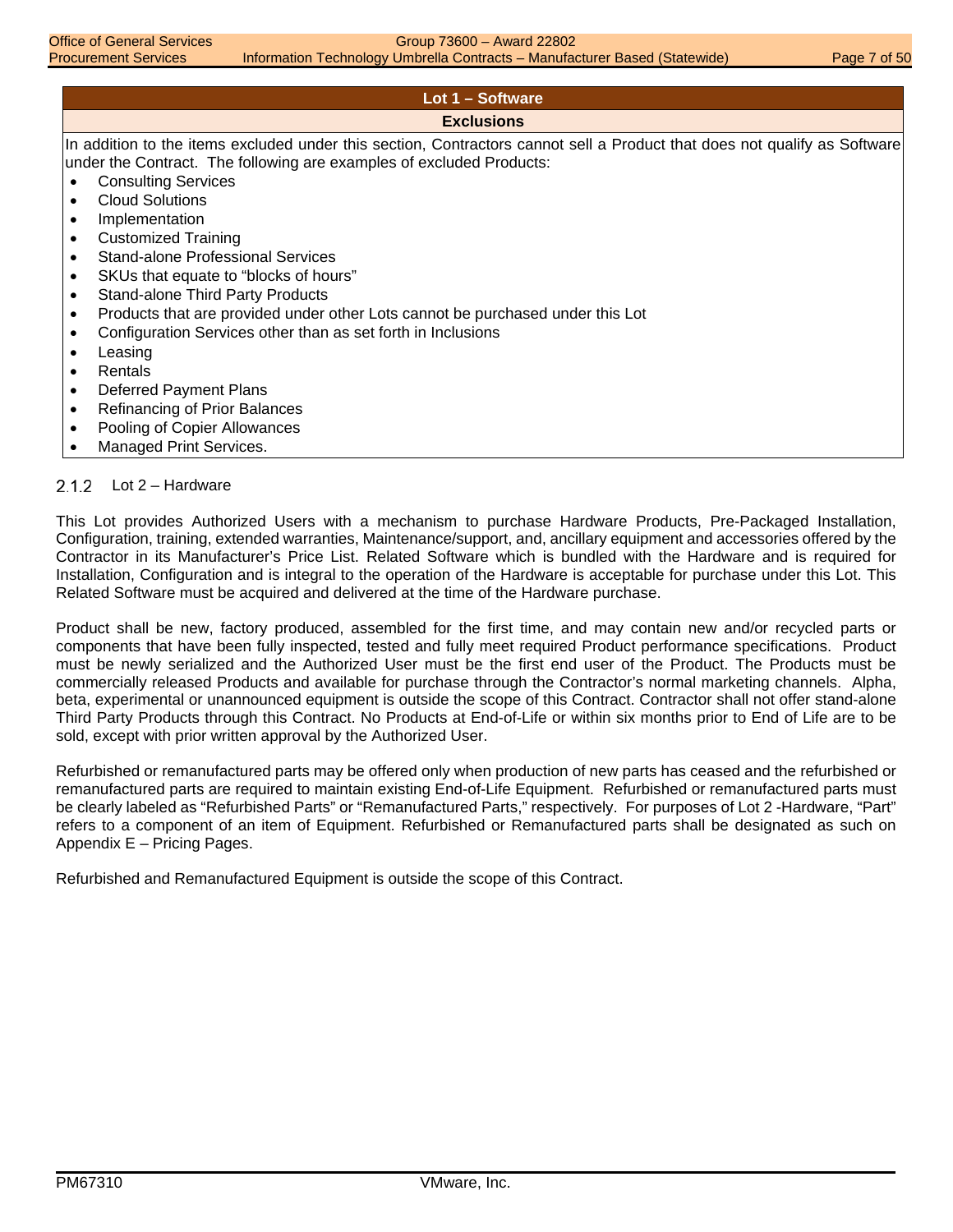#### Information Technology Umbrella Contracts – Manufacturer Based (Statewide) Page 8 of 50  **Lot 2 – Hardware Inclusions**  • Appliances UPS Systems including Generators and Switchgear • Server & Mainframe Hardware & Server Racks • Storage Microcomputer Systems, System Peripherals & Accessories Telecommunications Hardware, System Peripherals & Accessories Copper and Fiber Cabling for Telecommunications and Data Communications Systems • Key Systems • Private Branch Exchange Desktop / Notebooks / Laptop / Tablets / Workstations • Printers (Personal and networked workgroup) Receipt and Access Card Printers (Smart Card or Magnetic Card) • Multifunction Printers • Production Printing Equipment Printer Consumables branded by the Contractor for use with Hardware manufactured by the Contractor • Scanners • Electronic Whiteboards Audio / Video Conferencing Hardware Pre-Packaged Hardware Maintenance/Support for Contractor's proprietary product line Pre-Packaged Hardware installation services for Contractor's proprietary product line Configuration Services (Limited in amount to 10% of the net NYS Contract Price for the total Products being procured, not to exceed \$25,000 total.) Pre-Packaged Hardware Training Packages (Remote and On-Site) that are standardized for Contractor's proprietary product line Fleet management (management of Hardware asset inventory) • Hardware Bundles, including Related Software • Imaging and/or Loading Services Remote Hardware Administration/Maintenance/Support • Enterprise Hardware Purchases Legacy Hardware Maintenance **Restrictions**  Manufacturers Only, as defined in the Glossary as Manufacturer – Hardware Third Party Products are allowed as part of a Hardware Bundle only if they are required to facilitate the provision of the Hardware solution **Exclusions** In addition to the items excluded under this section, Contractors cannot sell a Product that does not qualify as Hardware under the Contract. The following are examples of excluded Products: • Consulting Services • Cloud paired appliances Cloud Solutions Customized Training Implementation Services Configuration Services other than as set forth in Inclusions Medical Testing, Imaging and Lab Equipment • Software not in compliance with Related Software

- Stand-alone Third Party Products
- Products that are provided under other Lots cannot be purchased under this Lot
- Leasing
- Rentals
- Deferred Payment Plans
- Refinancing of Prior Balances
- Pooling of Copier Allowances
- Refurbished or Remanufactured Equipment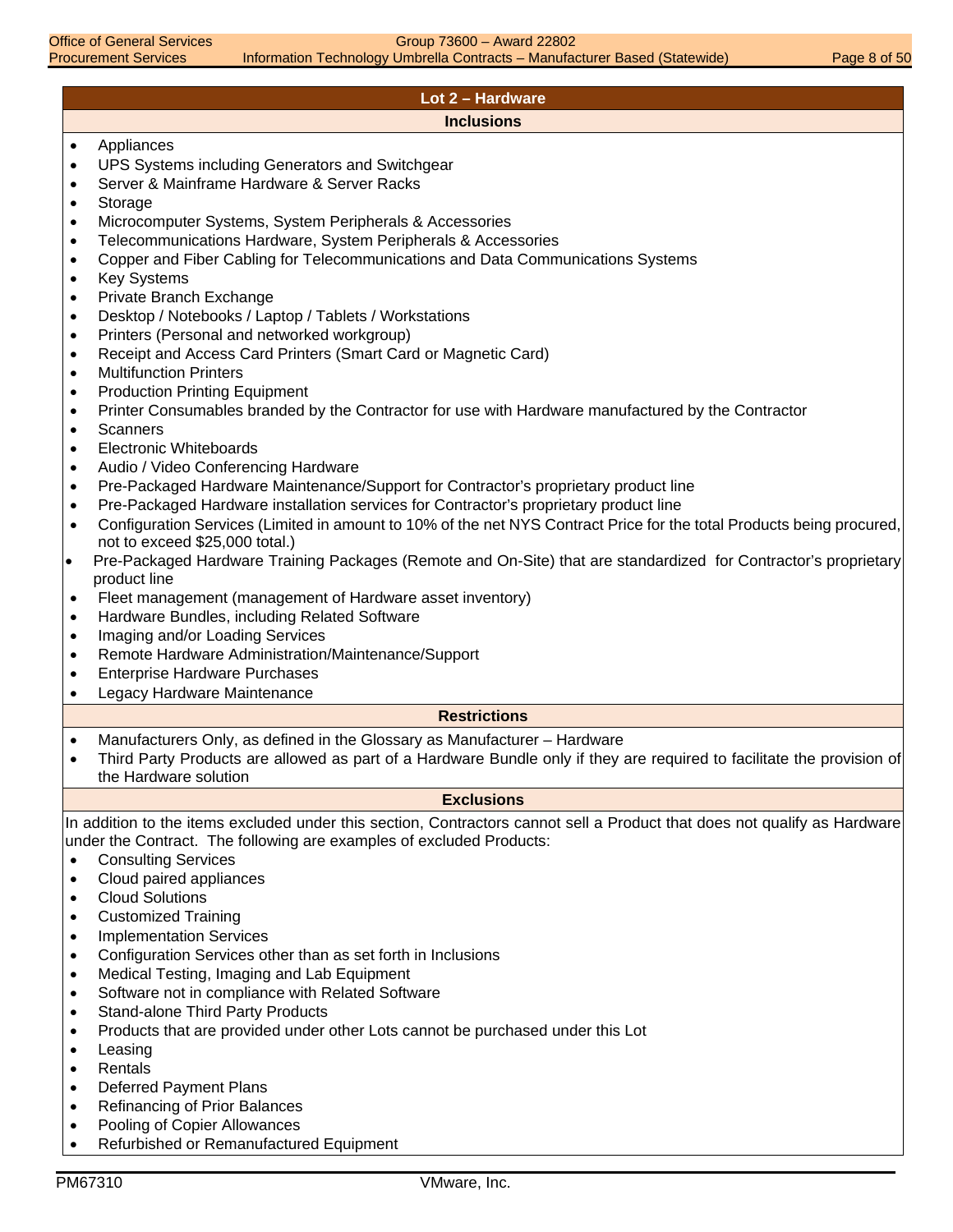Information Technology Umbrella Contracts – Manufacturer Based (Statewide) Page 9 of 50

## **Lot 2 – Hardware**

#### Printer Exclusions:

Single function facsimile (fax) machines;

 Standalone mailing machines, scales, folders, inserters, sorters, address printers, bursters and cutters, pressure sealing mailing systems, tabbing and labeling systems, and envelope sealers;

- Medical imaging products;
- Microfilm equipment and scanners;
- Typewriters;
- Remanufactured toner cartridges, except when remanufactured and sold as new by the Manufacturer of the Printer;
- Paper/Film, except for the Contractor's-branded product that is intended for use in the Contractor's-branded Printing and Imaging Equipment;
- Traditional printing presses and technologies (e.g., offset, lithography, flexography, gravure, or letterpress).
- Managed Print Services

#### $2.1.3$  Lot  $3 -$  Cloud

This Lot provides Authorized Users with a mechanism to purchase Cloud Solutions.

For the duration of an Authorized User Agreement, the Cloud Solution shall conform to the Cloud Solution Manufacturer's specifications, Documentation, performance standards (including applicable license duration, warranties, guarantees, Service Level Agreements, service commitments, and credits).

It is REQUIRED that prior to a Request for Quote, the Authorized User complete a Data categorization study, consistent with NYS-S14-002 Information Classification Standard (or successor standard) available at: with NYS-S14-002 Information Classification Standard (or successor standard) available at: http://www.its.ny.gov/tables/technologypolicyindex.htm, which applies to ITS, all State Agencies that receive services from ITS, staff and affiliates of same which have access to or manage information, and serves as recommended practice for the State University of New York, the City University of New York, non-Executive branch agencies, authorities, NYS local governments and third parties acting on behalf of the same to determine the following:

• the level of Data risk;

- the required Breach Notification Procedures; and
- the required Cloud service security measures for incorporation.

As part of the RFQ process Authorized Users must make a business decision, based on their Data categorization results, as to the appropriateness of a Cloud Solution. The Authorized User must include:

- the Data categorization elements (not actual Data);
- the overall risk determination; and
- applicable statutory requirements (See Contract Appendix F Primary Security and Privacy Mandates).

| Lot 3 - Cloud                                                                                                                |
|------------------------------------------------------------------------------------------------------------------------------|
| <b>Inclusions</b>                                                                                                            |
| <b>Cloud Solutions</b><br>$\bullet$                                                                                          |
| Software as a Service (SaaS)<br>$\bullet$                                                                                    |
| Platform as a Service (PaaS)<br>$\bullet$                                                                                    |
| Infrastructure as a Service (IaaS)<br>$\bullet$                                                                              |
| Mirrored Data Center<br>$\bullet$                                                                                            |
| Pre-Packaged Cloud-Based training services that are standardized<br>$\bullet$                                                |
| Anything as a Service (XaaS)<br>$\bullet$                                                                                    |
| Pre-Packaged Cloud installation and Pre-Packaged configuration services for Contractor's offered Cloud Solution<br>$\bullet$ |
| Pre-Packaged Cloud Training Packages (Remote and On-Site) that are standardized for Contractor's offered Cloud<br>$\bullet$  |
| Solution                                                                                                                     |
| Apps for Mobile Devices<br>٠                                                                                                 |
| Managed Security Services, Including Internet Traffic Monitoring Services<br>$\bullet$                                       |
| Fleet Management (management of Cloud Solution inventory)                                                                    |

Enterprise Cloud Purchases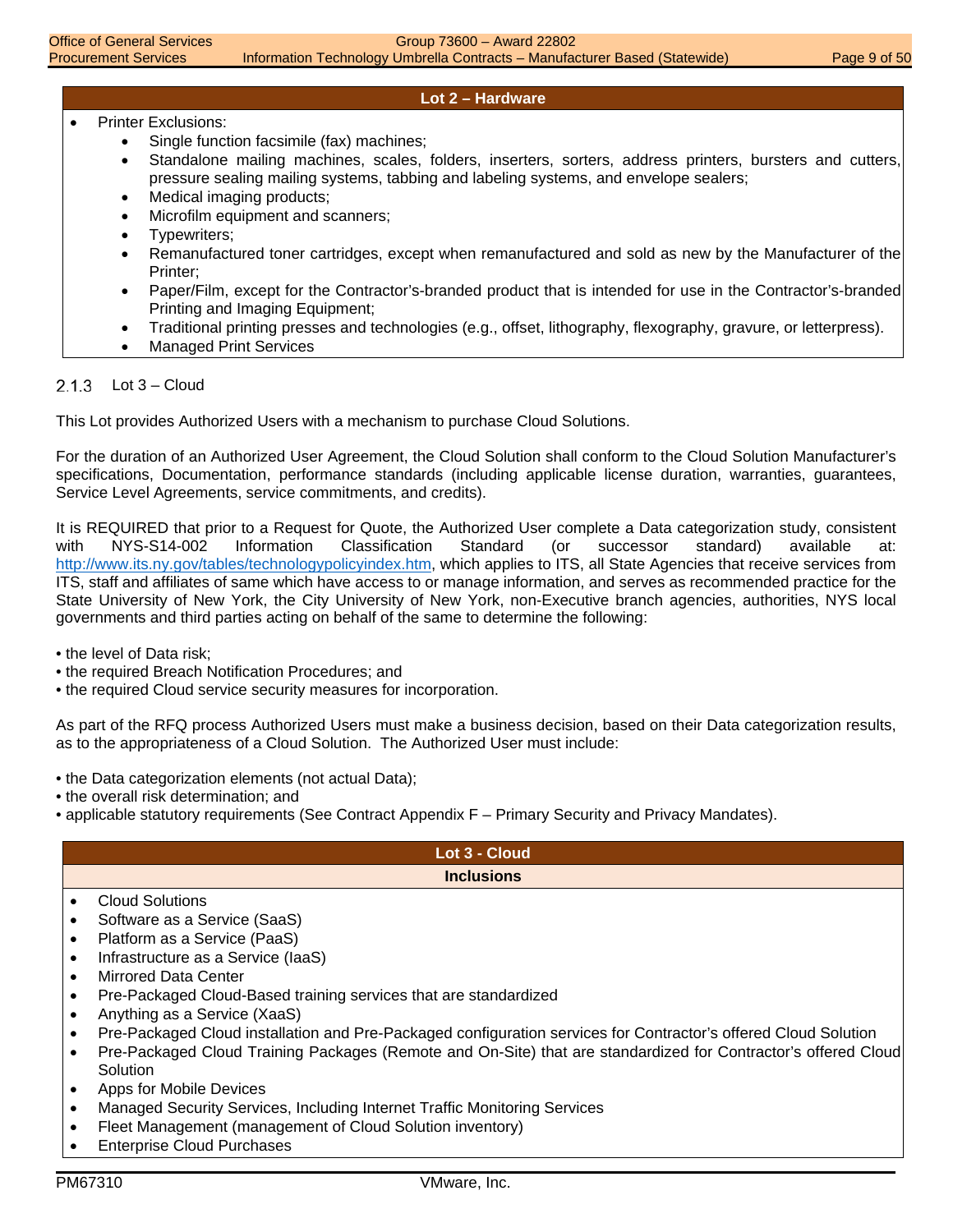#### **Lot 3 - Cloud**

- Automated Network Monitoring (or any other service provided principally through an automated process)
- Pre-Packaged Maintenance and Support for Contractor's offered Cloud Solution
- Pre-Packaged Self-Service Portal for Contractor's offered Cloud Solution

#### **Restrictions**

Manufacturers Only, as defined in the Glossary as Manufacturer – Cloud Solution

#### **Exclusions**

- Consulting Services
- Customization Services
- Customized Implementation Services
- Customized Configuration Services
- Customized Training
- Stand-alone Professional Services
- Managed Print Services

#### 2.1.4 Lot 4 – Implementation Services

Implementation Services are for the efficient deployment of Products and Services procured under Lots 1, 2 and/or 3 and any applicable future Lots awarded through Periodic Recruitment. Implementation Services are limited to services required to install or implement Products from other Lots.

Implementation Services are only for Products that are available for sale on a Contractor's Umbrella Manufacturer Price List.

| <b>Lot 4 - Implementation Services</b>                                                                                                                                                                                                                                                                                                                                                                                                                                                                                                                |  |  |
|-------------------------------------------------------------------------------------------------------------------------------------------------------------------------------------------------------------------------------------------------------------------------------------------------------------------------------------------------------------------------------------------------------------------------------------------------------------------------------------------------------------------------------------------------------|--|--|
| <b>Inclusions</b>                                                                                                                                                                                                                                                                                                                                                                                                                                                                                                                                     |  |  |
| Implementation services and configuration of Lots 1 through 3. Examples include, but are not limited to:<br><b>Business Process Analysis for new Products</b><br><b>Project Management Services</b><br>$\bullet$<br>Data Conversion<br>$\bullet$<br>Customized Training on Products included within Lots 1, 2 and 3<br>$\bullet$<br>Programming Services capped at no more than 20% of the total implementation cost of the Authorized User Agreement<br>$\bullet$                                                                                    |  |  |
| <b>Restrictions</b>                                                                                                                                                                                                                                                                                                                                                                                                                                                                                                                                   |  |  |
| Restricted to Manufacturers holding contracts for Lots 1, 2 or 3<br>$\bullet$<br>Implementation services may only be procured to implement a Product purchased from Lots 1, 2 or 3 above, or<br>$\bullet$<br>To implement a Product purchased prior to this Umbrella Manufacturer Contract if the Product is currently included<br>$\bullet$<br>within the Contractor's Price List for Lots 1, 2, or 3<br>An Authorized User Agreement for Implementation shall be no longer than 60 months in duration including any time<br>$\bullet$<br>extensions |  |  |
| <b>Exclusions</b>                                                                                                                                                                                                                                                                                                                                                                                                                                                                                                                                     |  |  |
| Ongoing services such as:<br>Staff augmentation<br><b>Application Service Provisioning</b><br>Consulting Services not related to implementation of Products in all other Lots of the Contract                                                                                                                                                                                                                                                                                                                                                         |  |  |

Programming Services requiring more than 20% of the total implementation costs of the Authorized User Agreement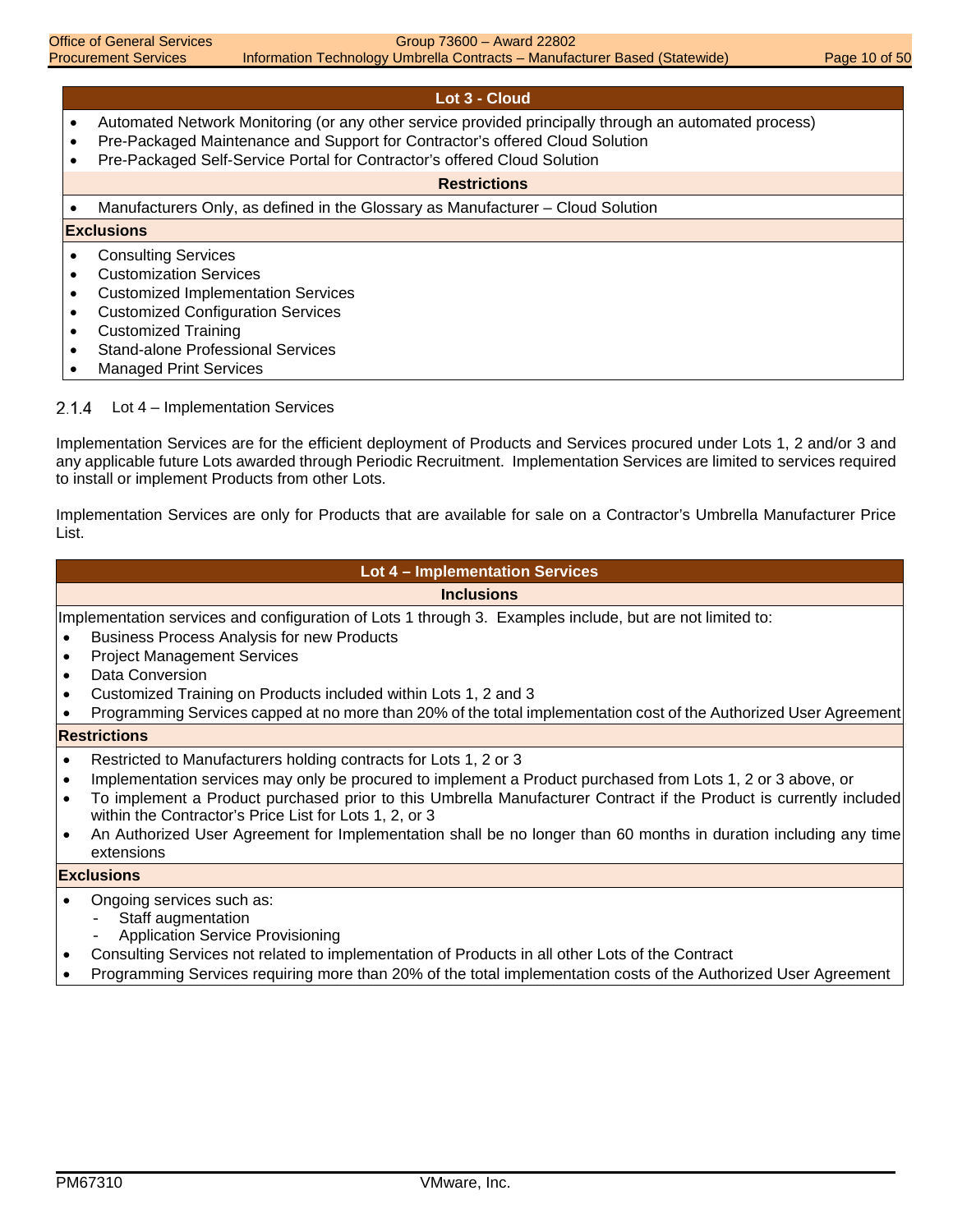### **PRODUCTS AND SERVICES EXCLUDED FROM THE SCOPE OF THIS CONTRACT**

This Contract expressly excludes the following from its scope:

- Consulting services not related to Implementation of Products in Lots 1, 2 and 3 of the Contract;
- SKUs that equate to blocks of hours
- Stand-alone Connectivity Services (e.g. connectivity services not bundled with any Product within the scope of this Contract)
- Staff augmentation (stand-alone hourly based IT Services)
- Services provided on a time and material billing basis;
- Large scale IT support infrastructure such as smoke detection, fire suppression and cooling systems; and
- Stand-alone Third Party Products.

### **SUBSEQUENT PERIODIC RECRUITMENT**

During the term of the Contract, the State reserves the right to conduct subsequent future Periodic Recruitments. The purpose of future periodic recruitments will be to:

- Add new Lots for additional and/or emerging technologies
- Add new Contractors to existing and new Lots

OGS will formally announce when a Periodic Recruitment Solicitation is issued. Periodic Recruitments will be issued at the discretion of the OGS. A Contractor shall be required to submit such Submission documentation as required by OGS, which may include additional applicable statutory requirements currently in effect at the time of the Periodic Recruitment.

### **ESTIMATED SPEND AND QUANTITIES**

This Contract is an Indefinite Delivery, Indefinite Quantity (IDIQ) Contract. Numerous factors could cause the actual volume of Product purchased under this Contract to vary substantially from any estimates previously provided. Such factors include, but are not limited to, the following:

- The Contract is a nonexclusive Contract:
- There is no guarantee of volume to be purchased; and
- There is no guarantee that demand will continue in any manner consistent with previous purchases.

### **GLOSSARY**

In addition to the terms defined in Appendix B, Section 2, Definitions, the following definitions shall apply in this Contract.

| Term.                           | <b>Definition</b>                                                                                                                                                                                                                                                                                                                                                                                                                                                                                                                                                                                                                                       |
|---------------------------------|---------------------------------------------------------------------------------------------------------------------------------------------------------------------------------------------------------------------------------------------------------------------------------------------------------------------------------------------------------------------------------------------------------------------------------------------------------------------------------------------------------------------------------------------------------------------------------------------------------------------------------------------------------|
| Analytic Derivatives            | The outcome from Data Mining or other aggregated Data analysis techniques.                                                                                                                                                                                                                                                                                                                                                                                                                                                                                                                                                                              |
| Anything as a Service<br>(XaaS) | XaaS is a collective term said to stand for a number of things including "X as a service," "anything<br>as a service" or "everything as a service." The acronym refers to an increasing number of services<br>that are delivered over the Internet rather than provided locally or on-site.<br>Examples include but are not limited to: Big Data/Data Mining as a Service; Business<br>Continuity/Disaster Recovery as a Service (BC/DRaaS); Data Center as a Service (DCaaS);<br>Hosted Call Center as a Service (HCCaaS); Managed Security Services as a Service (MSSaaS);<br>Storage as a Service (STaaS).                                           |
| Appliance                       | A device with integrated Software (firmware), specifically designed to provide a specific computing<br>resource. The Hardware and Software are pre-integrated and pre-configured before delivery to<br>customer, to provide a "turn-key" solution to a particular problem. Unlike general purpose<br>computers, Appliances are generally not designed to allow the customers to change the Software<br>(including the underlying operating system), or to flexibly reconfigure the Hardware. To be<br>considered an Appliance, the (Hardware) device needs to be integrated with Software, and both<br>are supplied as a package. See also "Equipment". |
| Authentication                  | The process of establishing confidence in the identity of users or information systems.                                                                                                                                                                                                                                                                                                                                                                                                                                                                                                                                                                 |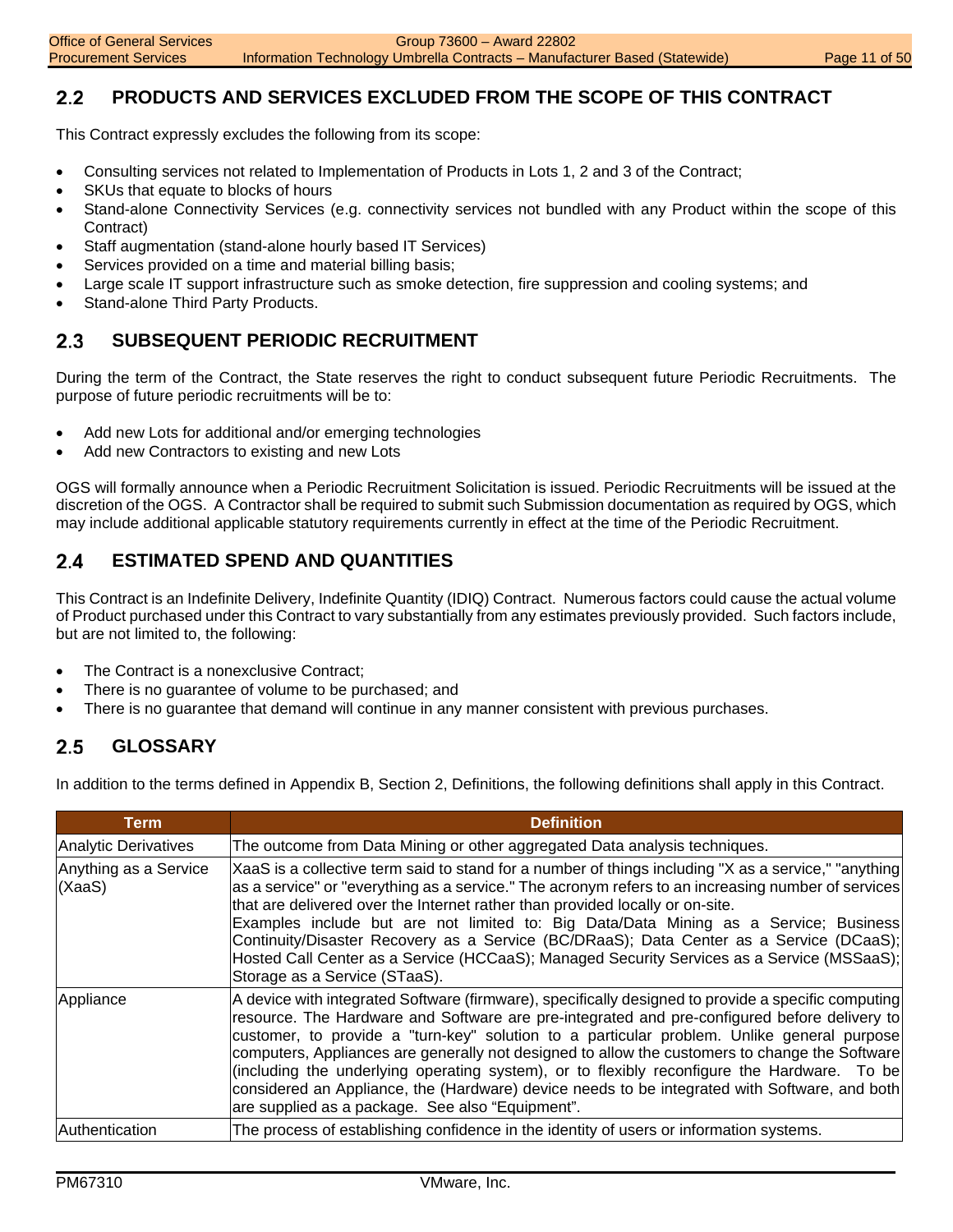Information Technology Umbrella Contracts - Manufacturer Based (Statewide) Page 12 of 50

| <b>Term</b>                                 | <b>Definition</b>                                                                                                                                                                                                                                                                                                                                                                                            |
|---------------------------------------------|--------------------------------------------------------------------------------------------------------------------------------------------------------------------------------------------------------------------------------------------------------------------------------------------------------------------------------------------------------------------------------------------------------------|
| <b>Authorized User</b>                      | Authorized User Agreement shall mean the Purchase Order and/or such other documents                                                                                                                                                                                                                                                                                                                          |
| Agreement                                   | memorializing the Contractor's obligations with respect to a given transaction resulting from an<br>RFQ issued by an Authorized User.                                                                                                                                                                                                                                                                        |
| <b>Best Value</b>                           | The basis for awarding all service and technology Contracts to the Bidder that optimizes quality,<br>cost and efficiency, among responsive and responsible Bidders. (State Finance Law §163 (1) (j)).                                                                                                                                                                                                        |
| <b>Business Day</b>                         | Monday through Friday from 8:00 AM - 5:00 PM ET, excluding New York State or Federal holidays.                                                                                                                                                                                                                                                                                                               |
| <b>Business Entity</b>                      | Any individual, business, partnership, joint venture, corporation, S-corporation, limited liability<br>company, sole proprietorship, joint stock company, consortium, or other private legal entity<br>recognized by statute.                                                                                                                                                                                |
| <b>Cloud Solution</b>                       | Cloud Solution shall mean any Product or Service sold as an "as a service" offering and has one<br>or more of the following characteristics:                                                                                                                                                                                                                                                                 |
|                                             | (a) Authorized User Data is transmitted, acted upon, or stored on equipment not owned by an<br>Authorized User;                                                                                                                                                                                                                                                                                              |
|                                             | (b) Allows a Contractor access to Authorized User Data from a location other than the Authorized<br>User's premises;                                                                                                                                                                                                                                                                                         |
|                                             | (c) Allows an Authorized User access to data not owned by the Authorized User which access may<br>or may not result in the collection of Authorized User Data.                                                                                                                                                                                                                                               |
| Commercial Off-The-<br>Shelf (COTS)         | A term for Products available in the commercial marketplace that can be purchased and used<br>under government Contract. Does not include Custom Software.                                                                                                                                                                                                                                                   |
| Compliance                                  | Conformity in fulfilling requirements.                                                                                                                                                                                                                                                                                                                                                                       |
| Configuration                               | An arrangement of elements in a particular form, figure, or combination which includes minor<br>physical or software setting changes that can be implemented without custom physical<br>modifications or changes to the base code. Configuration may include Installation.                                                                                                                                   |
| Consulting                                  | The providing of expert knowledge by a third party for a fee.                                                                                                                                                                                                                                                                                                                                                |
| Consumables                                 | Refers to items and supplies such as ink and toner, staple cartridges, stitching wire, developer,<br>and fuser oil that is utilized by printing and imaging equipment and needs to be replenished when<br>it is depleted.                                                                                                                                                                                    |
| <b>Continental United</b><br>States (CONUS) | The 48 contiguous States, and the District of Columbia.                                                                                                                                                                                                                                                                                                                                                      |
| <b>Contract Term</b>                        | The initial term of the Contract and any renewals and/or extensions.                                                                                                                                                                                                                                                                                                                                         |
| Copyright                                   | A legal concept, enacted by most governments, that grants the creator of an original work exclusive<br>rights to its use and distribution, usually for a limited time, with the intention of enabling the creator<br>of intellectual wealth (e.g. the photographer of a photograph or the author of a book) to receive<br>compensation for their work and be able to financially support themselves.         |
| <b>Custom Software</b>                      | Software that does not meet the definition of COTS Software.                                                                                                                                                                                                                                                                                                                                                 |
| Customization                               | The modification of packaged Product to meet the individual requirements of an Authorized User.                                                                                                                                                                                                                                                                                                              |
| <b>Customized Training</b>                  | Training that is designed to meet the special requirements of an Authorized User.                                                                                                                                                                                                                                                                                                                            |
| Data                                        | Any information, Analytic Derivatives, formula, algorithms, or other content that the Authorized<br>User may provide to the Contractor pursuant to this Contract. Data includes, but is not limited to,<br>any of the foregoing that the Authorized User and/or Contractor (i) uploads to the Cloud Service,<br>and/or (ii) creates and/or modifies using the Cloud Solution. See also Analytic Derivatives. |
| Data Breach                                 | Refers to unauthorized access to Data or equipment which is used to transmit, store, or act upon<br>such Data by any person, including employees, officers, partners or subcontractors of Contractor,<br>who have not been authorized to access such Data.                                                                                                                                                   |
| Data Center                                 | All facilities which Authorized User Data is processed or stored.                                                                                                                                                                                                                                                                                                                                            |
| Data Categorization                         | The process of risk assessment of Data. See also "High Risk Data", "Moderate Risk Data" and<br>"Low Risk Data".                                                                                                                                                                                                                                                                                              |
| Data Conversion                             | The conversion of computer data from one format to another.                                                                                                                                                                                                                                                                                                                                                  |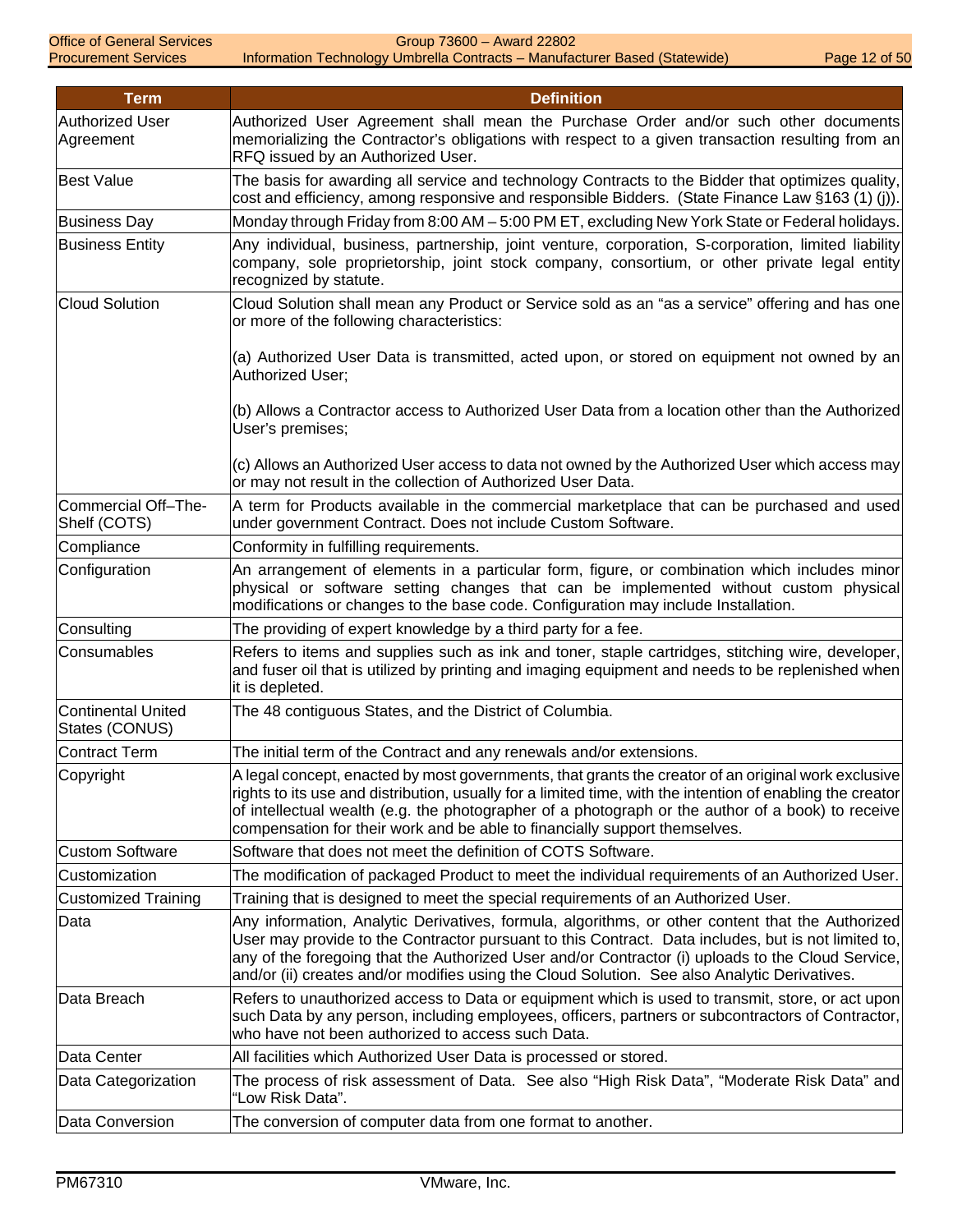Information Technology Umbrella Contracts - Manufacturer Based (Statewide) Page 13 of 50

| <b>Term</b>                                                             | <b>Definition</b>                                                                                                                                                                                                                                                                                                                                                                                                                                                                                                                                                                                                                                    |
|-------------------------------------------------------------------------|------------------------------------------------------------------------------------------------------------------------------------------------------------------------------------------------------------------------------------------------------------------------------------------------------------------------------------------------------------------------------------------------------------------------------------------------------------------------------------------------------------------------------------------------------------------------------------------------------------------------------------------------------|
| Data Mining                                                             | The computational process of discovering patterns in large data sets involving methods at the<br>intersection of artificial intelligence, machine learning, statistics, and database systems. The<br>overall goal of the Data Mining process is to extract information from a data set and transform it<br>into an understandable structure for further use. Aside from the raw analysis step, it involves<br>database and data management aspects, data pre-processing, model and inference<br>considerations, interestingness metrics, complexity considerations, post-processing of discovered<br>structures, visualization, and online updating. |
| Database                                                                | A single collection of Data stored in one place that can be used by personnel to make decisions<br>and assist in analysis.                                                                                                                                                                                                                                                                                                                                                                                                                                                                                                                           |
| Deferred Payment Plan                                                   | Refers to a methodology where equipment is purchased on a deferred, extended payment basis<br>with no buyout due after the last monthly payment is remitted. A deferred payment plan is not a<br>lease and the Contractor cannot assert a security interest in the equipment.                                                                                                                                                                                                                                                                                                                                                                        |
| Deliverable                                                             | Products, Software, Information Technology, telecommunications technology, Hardware, and<br>other items (e.g. reports) to be delivered pursuant to this Contract, including any such items<br>furnished within the provision of services.                                                                                                                                                                                                                                                                                                                                                                                                            |
| Device                                                                  | A piece of electronic equipment (such as a laptop, server, hard drive, USB drive) adapted for a<br>particular purpose. See also "Equipment".                                                                                                                                                                                                                                                                                                                                                                                                                                                                                                         |
| Discount                                                                | An allowance, reduction or deduction from a selling price or list price extended by a seller to a<br>buyer in order for the net price to become more competitive.                                                                                                                                                                                                                                                                                                                                                                                                                                                                                    |
| Discount from List                                                      | Mathematical calculation to determine the buyer's price from a Manufacturer's Price List.                                                                                                                                                                                                                                                                                                                                                                                                                                                                                                                                                            |
| Encryption                                                              | A technique used to protect the confidentiality of information. The process transforms ("encrypts")<br>readable information into unintelligible text through an algorithm and associated cryptographic<br>$key(s)$ .                                                                                                                                                                                                                                                                                                                                                                                                                                 |
| End-of-Life                                                             | When a product is no longer being manufactured and/or is no longer being marketed or sold.                                                                                                                                                                                                                                                                                                                                                                                                                                                                                                                                                           |
| <b>Equal Employment</b><br>Opportunity (EEO)                            | Policies and procedures of the jurisdiction to ensure non-discrimination and equal opportunity to<br>all employees, especially women, minorities, and persons with disabilities.                                                                                                                                                                                                                                                                                                                                                                                                                                                                     |
| Equipment                                                               | An all-inclusive term which refers either to individual Machines or to a complete Data Processing<br>System or Subsystem, including its Hardware and Operating Software (if any). See also "Device,<br>"Appliance," and "Hardware," "Machine."                                                                                                                                                                                                                                                                                                                                                                                                       |
| <b>Federal Information</b><br><b>Security Management</b><br>Act (FISMA) | The Federal Information Security Management Act of 2014 ("FISMA", 44 U.S.C. § 355441, et<br>seq.). FISMA requires each federal agency to document, and report major security incidents and<br>data breaches to the data and information systems that support the operations and assets of the<br>agency, including those provided or managed by another agency, contractor, or other source.                                                                                                                                                                                                                                                         |
| <b>Fleet Management</b>                                                 | The development and management of inventory (e.g. Software inventory, Hardware inventory,<br>Cloud Solution inventory).                                                                                                                                                                                                                                                                                                                                                                                                                                                                                                                              |
| Follow the Sun                                                          | A type of global workflow in which tasks are passed around daily between work sites that are many<br>time zones apart.                                                                                                                                                                                                                                                                                                                                                                                                                                                                                                                               |
| <b>General Services</b><br>Administration (GSA)                         | The department within the U.S. government that is responsible for procurement of goods and<br>services.                                                                                                                                                                                                                                                                                                                                                                                                                                                                                                                                              |
| <b>Government Entity</b>                                                | A federal, state, municipal entity or tribal government located in the United States.                                                                                                                                                                                                                                                                                                                                                                                                                                                                                                                                                                |
| Hardware                                                                | Refers to IT Equipment and is contrasted with Software. See also "Equipment."                                                                                                                                                                                                                                                                                                                                                                                                                                                                                                                                                                        |
| Hardware Bundle                                                         | Any combination of Products or services that do not transmit, store, or act upon Authorized User<br>Data in a non-premise based solution. The largest portion of the cost of the bundle must be made<br>up of Lot 2 products in which the Contractor holds Intellectual Property rights.                                                                                                                                                                                                                                                                                                                                                             |
| High Risk Data                                                          | Is as defined in FIPS PUB 199, Standards for Security Categorization of<br>Federal Information and Information Systems ("High Impact Data").                                                                                                                                                                                                                                                                                                                                                                                                                                                                                                         |
| Implementation                                                          | The post sales process of guiding a client from purchase to use of the Product that was purchased.<br>This may include but is not limited to post sales requirements analysis, scope analysis, limited<br>integrations,<br>data<br>conversion/migration,<br>customizations,<br>systems<br>business<br>process<br>analysis/improvement, user policy, customized user training, knowledge transfer, project<br>management and system documentation.                                                                                                                                                                                                    |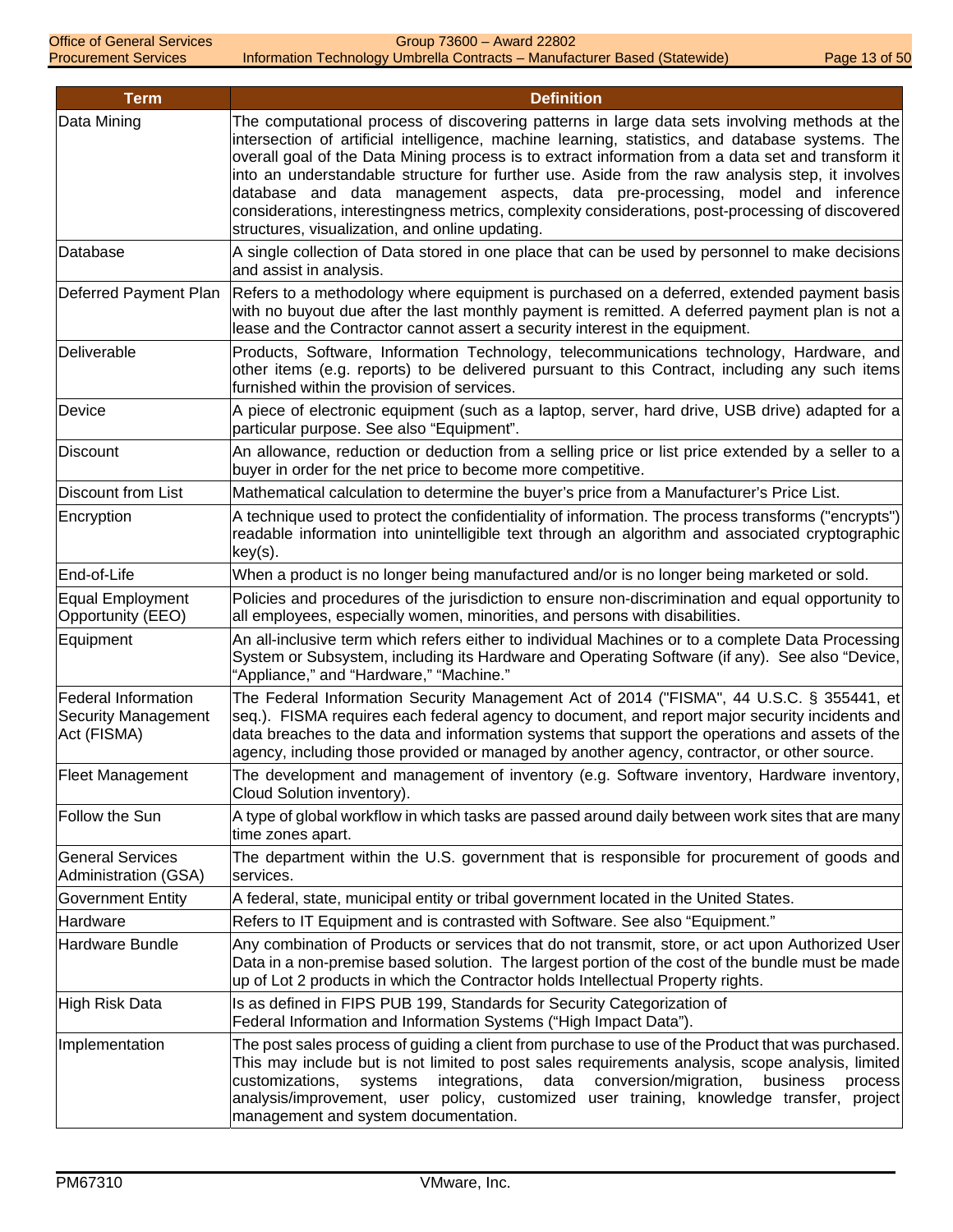Information Technology Umbrella Contracts - Manufacturer Based (Statewide) Page 14 of 50

| <b>Term</b>                               | <b>Definition</b>                                                                                                                                                                                                                                                                                                                                                                                                                                                                                                                    |
|-------------------------------------------|--------------------------------------------------------------------------------------------------------------------------------------------------------------------------------------------------------------------------------------------------------------------------------------------------------------------------------------------------------------------------------------------------------------------------------------------------------------------------------------------------------------------------------------|
| Information Technology<br>(IT)            | Includes, but is not limited to, all electronic technology systems and services, automated<br>information handling, System design and analysis, conversion of data, computer programming,<br>information storage and retrieval, telecommunications which include voice, video, and data<br>communications, requisite System controls, simulation, electronic commerce, and all related<br>interactions between people and Machines.                                                                                                  |
| Information Technology<br>Services (ITS)  | New York State Office of Information Technology Services (http://www.its.ny.gov/).                                                                                                                                                                                                                                                                                                                                                                                                                                                   |
| Infrastructure as a<br>Service (laaS)     | The capability provided to the Authorized User is to provision processing, storage, networks, and<br>other fundamental computing resources where the Authorized User is able to deploy and run<br>arbitrary Software, which can include operating systems and applications. The Authorized User<br>does not manage or control the underlying cloud infrastructure but has control over operating<br>systems, storage, deployed applications; and possibly limited control of select networking<br>components (e.g., host firewalls). |
| Installation                              | The act or process of making Products ready to be used.<br>Installation does not include<br>Configuration.                                                                                                                                                                                                                                                                                                                                                                                                                           |
| <b>Installation Date</b>                  | The date specified in the Authorized User Agreement by which the Contractor must have the<br>ordered Equipment ready for use by the Authorized User.                                                                                                                                                                                                                                                                                                                                                                                 |
|                                           | Installation of Hardware   Involves physically installing various types of computer systems and/or adding new components<br>to an already existing system. Installation set up of computer systems includes the initial<br>installation of Hardware and other components that are or may be part of a larger system.                                                                                                                                                                                                                 |
|                                           | Intellectual Property (IP)  Includes inventions, patents, Copyrights, trade secrets, trademarks, technical Data, industrial<br>designs that are generally protected and proprietary.                                                                                                                                                                                                                                                                                                                                                 |
| <b>Internet Access</b>                    | Connection to the internet through an Internet Service Provider (ISP).                                                                                                                                                                                                                                                                                                                                                                                                                                                               |
| <b>Internet Service</b><br>Provider (ISP) | An organization that provides services for accessing, using, or participating in the Internet.                                                                                                                                                                                                                                                                                                                                                                                                                                       |
| Interoperability                          | The capability to communicate, to execute programs, or to transfer Data among various functional<br>units under specified conditions.                                                                                                                                                                                                                                                                                                                                                                                                |
| <b>Legacy Systems</b>                     | Any outdated Hardware/Software system that remains in use despite the availability of more<br>current technology. It usually is an archaic Data management platform that may contain proprietary<br>custom designed Software (e.g. An old database management system running on mainframes).                                                                                                                                                                                                                                         |
|                                           | Logical Partition (LPAR) A subset of computer's Hardware resources, virtualized as a separate computer.                                                                                                                                                                                                                                                                                                                                                                                                                              |
| Low Risk Data                             | Is as defined in FIPS PUB 199, Standards for Security Categorization of Federal Information and<br>Information Systems ("Low Impact Data").                                                                                                                                                                                                                                                                                                                                                                                          |
| Machine                                   | An individual unit of a Data processing system or subsystem, separately identified by a type and/or<br>model number, comprised of but not limited to mechanical, electro-mechanical, and electronic<br>parts, microcode, and special features installed thereon and including any necessary Software,<br>e.g., central processing unit, memory module, tape unit, card reader, etc.                                                                                                                                                  |
| Maintenance                               | The upkeep of Product that keeps the Product operating in accordance with the Manufacturer's<br>specification.                                                                                                                                                                                                                                                                                                                                                                                                                       |
| <b>Managed Print Services</b>             | A service offered by printer manufacturers that is designed to assist the business end user to<br>streamline management and minimize costs associated with printing and imaging.                                                                                                                                                                                                                                                                                                                                                     |
| Mandatory                                 | Refers to items or information that the State has deemed that a Vendor must submit as<br>compulsory, required and obligatory. These items or information are noted as such, or the<br>requirements may be phrased in terms of "must" or "shall". Mandatory requirements must be met<br>by the Vendor for Vendor's Submission to be considered responsive.                                                                                                                                                                            |
| Manufacturer                              | An organization or Business Entity that creates, makes, processes, or fabricates a Product or<br>something of value, which changes a raw material or commodity from one form to another or<br>creates a new Product or commodity.                                                                                                                                                                                                                                                                                                    |
| Manufacturer -<br>Software                | An organization or Business Entity that creates, programs, or develops proprietary Software that<br>is branded, warranted, supported, and maintained by that organization or Business Entity and<br>holds all IP rights of the assembled solution.                                                                                                                                                                                                                                                                                   |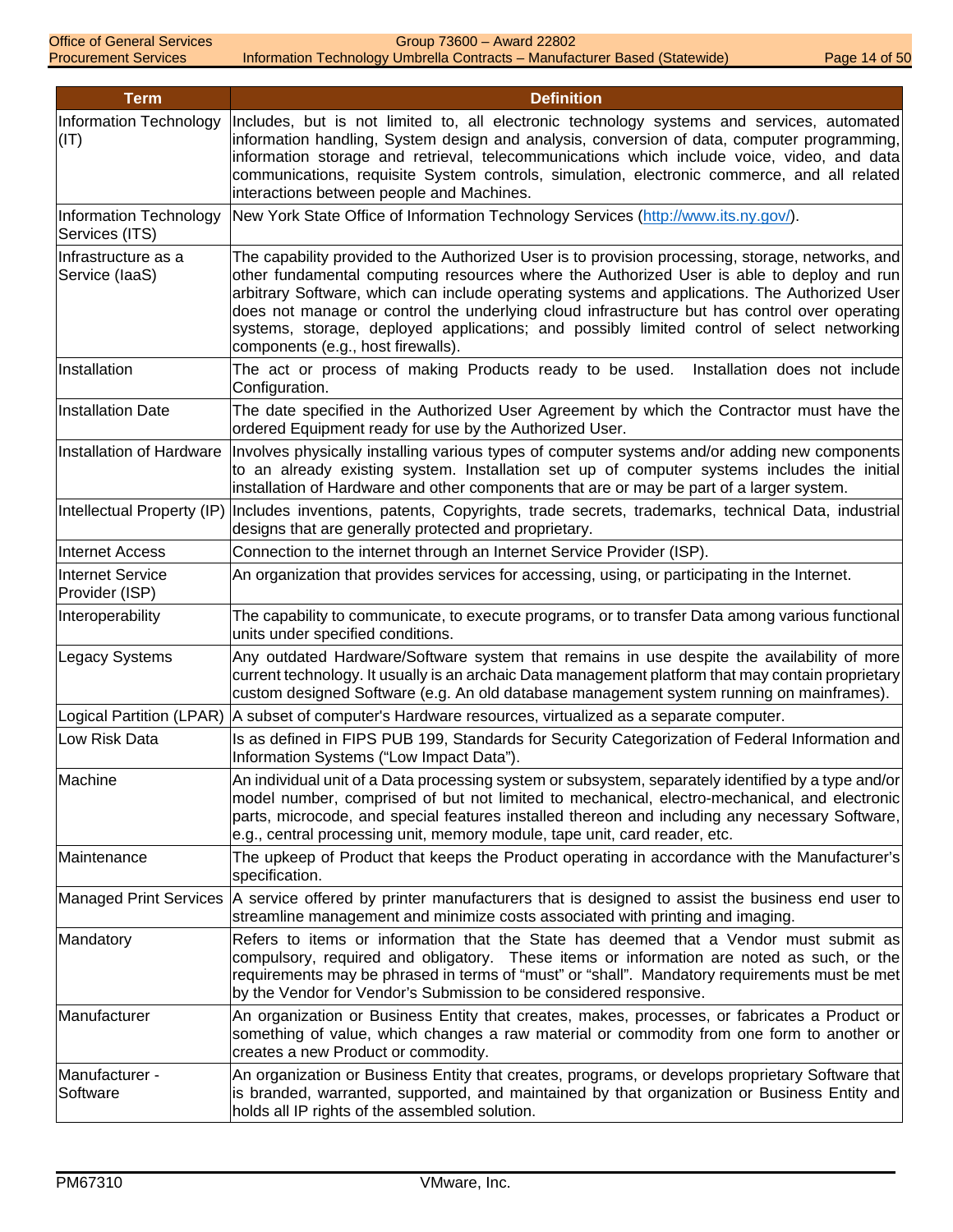| <b>Term</b>                                                                           | <b>Definition</b>                                                                                                                                                                                                                                                                                                                                                                               |  |  |  |  |  |
|---------------------------------------------------------------------------------------|-------------------------------------------------------------------------------------------------------------------------------------------------------------------------------------------------------------------------------------------------------------------------------------------------------------------------------------------------------------------------------------------------|--|--|--|--|--|
| Manufacturer - Cloud<br>Solution                                                      | A Cloud Solution Manufacturer is an organization or Business Entity that:                                                                                                                                                                                                                                                                                                                       |  |  |  |  |  |
|                                                                                       | 1. Sells its own proprietary Cloud Solution; or                                                                                                                                                                                                                                                                                                                                                 |  |  |  |  |  |
|                                                                                       | 2. Assembles a package of Products or Services into its own proprietary Product to create a Cloud<br>Solution. This Product may include the services of one or more organizations or Business Entities<br>that directly produce and/or provide components of the package.                                                                                                                       |  |  |  |  |  |
|                                                                                       | The Cloud Solution, must be branded, supported, and maintained by the entity for the life of the<br>transaction.                                                                                                                                                                                                                                                                                |  |  |  |  |  |
| Manufacturer -<br>Hardware                                                            | An organization or Business Entity that creates or assembles Hardware components into an<br>integrated proprietary system that is branded, warranted, supported, and maintained by that<br>organization or Business Entity and holds all IP rights of the assembled solution.                                                                                                                   |  |  |  |  |  |
| Manufacturer Part<br>Number (SKU)                                                     | A unique identifier assigned to an individual Product or part by the Manufacturer or distributor of<br>that Product or part; usually includes a combination of alpha and/or numeric characters or may be<br>a unique product name or unique product description. SKUs must be unique and cannot be the<br>same as any other SKU on the price list.                                              |  |  |  |  |  |
| Manufacturer's Price<br>List                                                          | A price list published in some form by the Manufacturer and available to and recognized by the<br>trade.                                                                                                                                                                                                                                                                                        |  |  |  |  |  |
| May                                                                                   | Denotes the permissive in a contract clause or specification.                                                                                                                                                                                                                                                                                                                                   |  |  |  |  |  |
| Minimum NYS Discount                                                                  | The discount associated with a Product Category. Must be numeric to two decimal places (e.g.<br>20.00%). Discount range is not acceptable, nor is the use of "varies" or "custom."                                                                                                                                                                                                              |  |  |  |  |  |
| <b>Owned Business</b><br>(MWBE)                                                       | Minority and/or Woman- A business certified with Empire State Development (ESD) as a Minority and/or Woman-Owned<br>Business.                                                                                                                                                                                                                                                                   |  |  |  |  |  |
| <b>Model Number</b>                                                                   | An identification number assigned to describe a style or class of item, such as a particular design,<br>composition or function, by the Manufacturer or distributor of that item.                                                                                                                                                                                                               |  |  |  |  |  |
| Moderate Risk Data                                                                    | Is as defined in FIPS PUB 199, Standards for Security Categorization of<br>Federal Information and Information Systems ("Moderate Impact Data").                                                                                                                                                                                                                                                |  |  |  |  |  |
| Must                                                                                  | Denotes the imperative in a Contract clause or specification.                                                                                                                                                                                                                                                                                                                                   |  |  |  |  |  |
| National Institute of<br>Standards and<br>Technology (NIST)                           | The federal technology agency that works with industry to develop and apply technology,<br>measurements, and standards. http://www.nist.gov                                                                                                                                                                                                                                                     |  |  |  |  |  |
| New York State Small<br><b>Business Enterprise</b><br>(NYS SBE) or Small<br>lBusiness | Please refer to State Finance Law section 160(8) for the definition of "small business concern" or<br>"small business."                                                                                                                                                                                                                                                                         |  |  |  |  |  |
| Non-State Agencies                                                                    | Political subdivisions and other entities authorized by law to make purchases from OGS<br>Centralized Contracts other than those entities that qualify as State Agencies. This includes all<br>entities permitted to participate in centralized contracts per Appendix B, §39(b), Non-State Agency<br>Authorized Users and §39(c), Voluntary Extension and State Finance Law Section 163(1)(k). |  |  |  |  |  |
| Not-To-Exceed (NTE)<br>Price                                                          | The price listed on the published Contract price list. Contractor and/or Reseller cannot quote or<br>sell a Product for more than the NTE Price.                                                                                                                                                                                                                                                |  |  |  |  |  |
| <b>NYS Procurement</b><br>Services                                                    | The division within OGS that establishes centralized, statewide contracts for use by NYS agencies,<br>political subdivisions, schools, libraries and others authorized by law to participate in such<br>contracts.<br>http://nyspro.ogs.ny.gov                                                                                                                                                  |  |  |  |  |  |
| Office of the State<br>Comptroller (OSC)                                              | The New York State (NYS) Office of the State Comptroller. http://www.osc.state.ny.us/                                                                                                                                                                                                                                                                                                           |  |  |  |  |  |
| Operating System (OS)                                                                 | Those routines, whether or not identified as program Products, that reside in the Equipment and<br>are required for the Equipment to perform its intended function(s), and which interface the operator,<br>other Contractor-supplied programs, and user programs to the Equipment.                                                                                                             |  |  |  |  |  |
| Personally Identifiable<br>Information (PII)                                          | As defined in NIST Special Publication 800-122 "Guide to Protecting the Confidentiality of<br>Personally Identifiable Information (PII)".                                                                                                                                                                                                                                                       |  |  |  |  |  |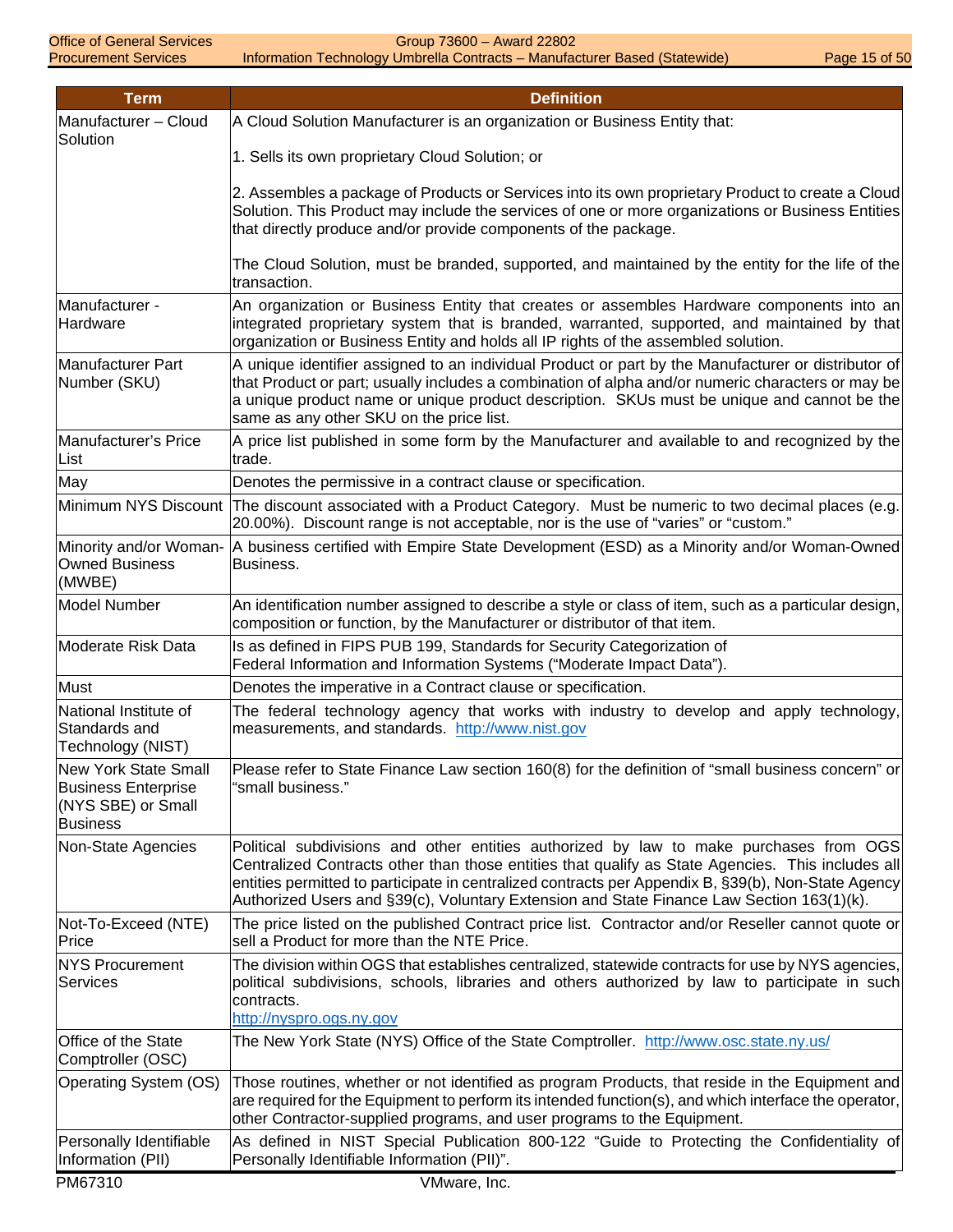Information Technology Umbrella Contracts - Manufacturer Based (Statewide) Page 16 of 50

| <b>Term</b>                                          | <b>Definition</b>                                                                                                                                                                                                                                                                                                                                                                                                                                                                        |  |  |  |
|------------------------------------------------------|------------------------------------------------------------------------------------------------------------------------------------------------------------------------------------------------------------------------------------------------------------------------------------------------------------------------------------------------------------------------------------------------------------------------------------------------------------------------------------------|--|--|--|
| Platform as a Service<br>(PaaS)                      | The capability provided to the Authorized User to deploy onto the Cloud, infrastructure Authorized<br>User-created or acquired applications created using programming languages and tools supported<br>by the Contractor. The Authorized User does not manage or control the underlying cloud<br>infrastructure including network, servers, Operating Systems or storage, but has control over the<br>deployed applications and possibly application hosting environment configurations. |  |  |  |
| Pre-Packaged                                         | A standard commercially available, non-customized offering related to a specific Product and<br>having a unique SKU.                                                                                                                                                                                                                                                                                                                                                                     |  |  |  |
|                                                      | Preventive Maintenance Maintenance, performed on a scheduled basis by the Contractor, which is designed to keep the<br>Equipment in proper operating condition.                                                                                                                                                                                                                                                                                                                          |  |  |  |
| Processor                                            | A microprocessor or other form of central processing unit that accesses shared resources. A<br>dual-core or multicore processor (an integrated circuit with two or more microprocessors or<br>central processing units plugged into the same socket) shall be considered a single Processor                                                                                                                                                                                              |  |  |  |
| <b>Product Bundle</b>                                | Multiple Products combined for sale as a single Product offering. In the instance where a Product<br>Bundle is comprised of Products by multiple Manufacturers, the Product Bundle can only be<br>offered for sale under the Contract by the Manufacturer having the largest portion of the cost of<br>the Product Bundle based on the Manufacturer's list price for the Product Bundle components.<br>This term does not apply to Cloud Solutions.                                      |  |  |  |
| <b>Programming Services</b>                          | Programming Services are modifications or additions to Source Code.                                                                                                                                                                                                                                                                                                                                                                                                                      |  |  |  |
| Project Manager (PM)                                 | A professional in the field of project management. A PM can have the responsibility of the planning,<br>execution and closing of any project, typically relating to construction industry, architecture,<br>aerospace and defense, computer networking, telecommunications or Software development.                                                                                                                                                                                      |  |  |  |
| Project Plan                                         | A formal, approved document used to guide both project execution and project control. The primary<br>uses of the Project Plan are to document planning assumptions and decisions, facilitate<br>communication among stakeholders, and document approved scope, cost, and schedule<br>baselines.                                                                                                                                                                                          |  |  |  |
| <b>Related Software</b>                              | Software which is bundled with Hardware and is required for Installation, Configuration and is<br>integral to the operation of the Hardware.                                                                                                                                                                                                                                                                                                                                             |  |  |  |
| <b>Remote Administration</b>                         | Any method of controlling a Product from a remote location.                                                                                                                                                                                                                                                                                                                                                                                                                              |  |  |  |
| Reseller                                             | A Business Entity that purchases goods or services with the intention of selling them rather than<br>consuming or using them. Also known as Value Added Reseller (VAR) or channel partner.<br>Resellers must be eligible to quote statewide, independently and lower than Manufacturer<br>(Contract) pricing for procurements under resulting Contracts. Reseller must also be able to<br>accept orders, invoice and receive payment for Products.                                       |  |  |  |
| Sales Agent                                          | A Business Entity or individual who may assist the Manufacturer with sales, but is not authorized<br>to accept orders, invoice or receive payment.                                                                                                                                                                                                                                                                                                                                       |  |  |  |
| Security Incident                                    | A violation or imminent threat of violation of computer security policies, acceptable use policies, or<br>standard security practices; and any event that adversely affects the confidentiality, integrity, or<br>availability of a System and its Data. See NYS ITS Policy NYS-S13-005 or its successor for<br>additional information.                                                                                                                                                  |  |  |  |
| Service                                              | The performance of a task or tasks and may include a material good or a quantity of material<br>goods, and which is the subject of any purchase or other exchange. For the purposes of Article 11<br>of the State Finance Law, technology shall be deemed a Service.                                                                                                                                                                                                                     |  |  |  |
| Service-Disabled<br>Veteran-Owned<br><b>Business</b> | Please refer to New York Executive Law Article 17-B for the definition of Service-Disabled Veteran-<br>Owned Business.                                                                                                                                                                                                                                                                                                                                                                   |  |  |  |
| Shall                                                | Denotes the imperative in a Contract clause or specification.                                                                                                                                                                                                                                                                                                                                                                                                                            |  |  |  |
| Should                                               | Denotes the permissive in a Contract clause or specification.                                                                                                                                                                                                                                                                                                                                                                                                                            |  |  |  |
| Software                                             | An all-inclusive term which refers to any computer programs, routines, or subroutines supplied by<br>the Contractor, including operating Software, programming aids, application programs, and<br>program Products.                                                                                                                                                                                                                                                                      |  |  |  |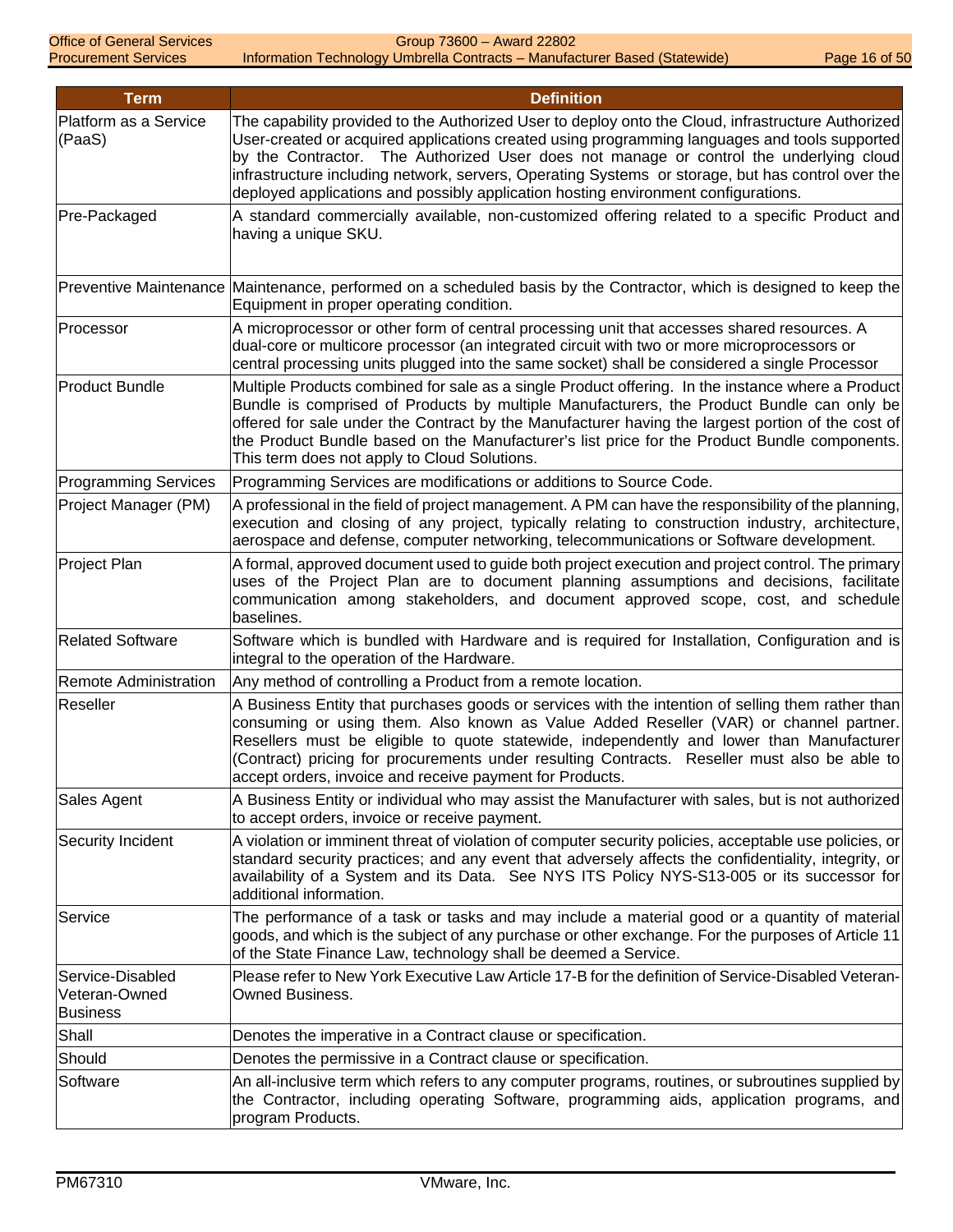Information Technology Umbrella Contracts – Manufacturer Based (Statewide) Page 17 of 50

| <b>Term</b>                     | <b>Definition</b>                                                                                                                                                                                                                                                                                                                                                                                                                                                                                                                                                                          |
|---------------------------------|--------------------------------------------------------------------------------------------------------------------------------------------------------------------------------------------------------------------------------------------------------------------------------------------------------------------------------------------------------------------------------------------------------------------------------------------------------------------------------------------------------------------------------------------------------------------------------------------|
| Software as a Service<br>(SaaS) | The capability provided to the Authorized User is to use the provider's applications running on a<br>cloud infrastructure. The applications are accessible from various client devices through a thin<br>client interface such as a Web browser (e.g., Web-based email), or a program interface. The<br>Authorized User does not manage or control the underlying cloud infrastructure including network,<br>servers, operating systems, storage, or even individual application capabilities, with the possible<br>exception of limited user-specific application configuration settings. |
| Software Bundle                 | Any combination of Products or Services that do not transmit, store, or act upon Authorized User<br>Data in a non-premise based solution. The largest portion of the cost of the Bundle must be made<br>up of Lot 1 Products in which the Contractor holds Intellectual Property rights.                                                                                                                                                                                                                                                                                                   |
| Statement<br>of<br>(SOW)        | Work A document that captures and defines the work activities, Deliverables, and timeline an Authorized<br>User seeks from a Vendor. The SOW usually includes detailed requirements, with standard<br>regulatory and governance terms and conditions.                                                                                                                                                                                                                                                                                                                                      |
| Statewide<br>System (SFS)       | Financial The NYS Enterprise Resource Planning (ERP) system.                                                                                                                                                                                                                                                                                                                                                                                                                                                                                                                               |
| Storage                         | Specific to technology, a computer memory that retains data for some period of time. Storage can<br>be categorized in many ways such as: primary, secondary, read-only, random access and/or<br>magnetic storage.                                                                                                                                                                                                                                                                                                                                                                          |
| System                          | The complete collection of Hardware, Software and Services as described in the resulting<br>Authorized User Agreements, integrated and functioning together, and performing in accordance<br>with the Authorized User Agreement.                                                                                                                                                                                                                                                                                                                                                           |
| <b>Third Party Products</b>     | Third Party Intellectual Property or Third Party Products means any intellectual property owned by<br>parties other than Authorized User or Contractor and provided to Authorized Users for use in<br>connection with the Services.                                                                                                                                                                                                                                                                                                                                                        |
| <b>Trademark</b>                | A recognizable sign, design or expression which identifies Products or services of a particular<br>source from those of others. Also written as trade mark, or trade-mark.                                                                                                                                                                                                                                                                                                                                                                                                                 |
| Transaction                     | An agreement between an Authorized User and a Contractor to exchange a Product or Service for<br>payment.                                                                                                                                                                                                                                                                                                                                                                                                                                                                                  |
| Usage                           | The quantity of an inventory item consumed over a period of time expressed in units of quantity or<br>of value in dollars.                                                                                                                                                                                                                                                                                                                                                                                                                                                                 |
| Vendor                          | A Business Entity that sells goods or services.                                                                                                                                                                                                                                                                                                                                                                                                                                                                                                                                            |
| Will                            | Denotes the permissive in a contract clause or specification.                                                                                                                                                                                                                                                                                                                                                                                                                                                                                                                              |
| Written<br>Communication        | Written Any writing that makes use of words. Examples of written communications include e-mail, Internet<br>websites, letters, proposals, and contracts.                                                                                                                                                                                                                                                                                                                                                                                                                                   |

### **CONTRACT DOCUMENTS AND CONFLICT OF TERMS**

This Centralized Contract is composed of the documents set forth below. In the case of any conflict among these documents, conflicts shall be resolved in the order of precedence indicated below.

- 1. Appendix A Standard Clauses for New York State Contracts;
- 2. This Document, Appendix J Contractor's Insurance Requirements, and Appendix J.1 Contractor-Specific Insurance Requirements (as applicable)
- 3. Appendix B 22802 Information Technology Umbrella Contract Manufacturer Based (Statewide) General Specifications (August 2017)
- 4. Appendix C Contract Modification Procedure
- 5. Appendix D Contractor and Reseller Information
- 6. Appendix E Pricing Pages
- 7. Appendix F Primary Security and Privacy Mandates
- 8. Appendix G Processes and Forms Templates
	- a. How to Use the Manufacturer Umbrella Contract
	- b. How to Use the Manufacturer Umbrella Contract Examples of Procurement Scenarios
	- c. Basic Request for Quote
	- d. Basic RFQ Financial Response
	- e. Complex Request for Quote
	- f. Complex RFQ Financial Response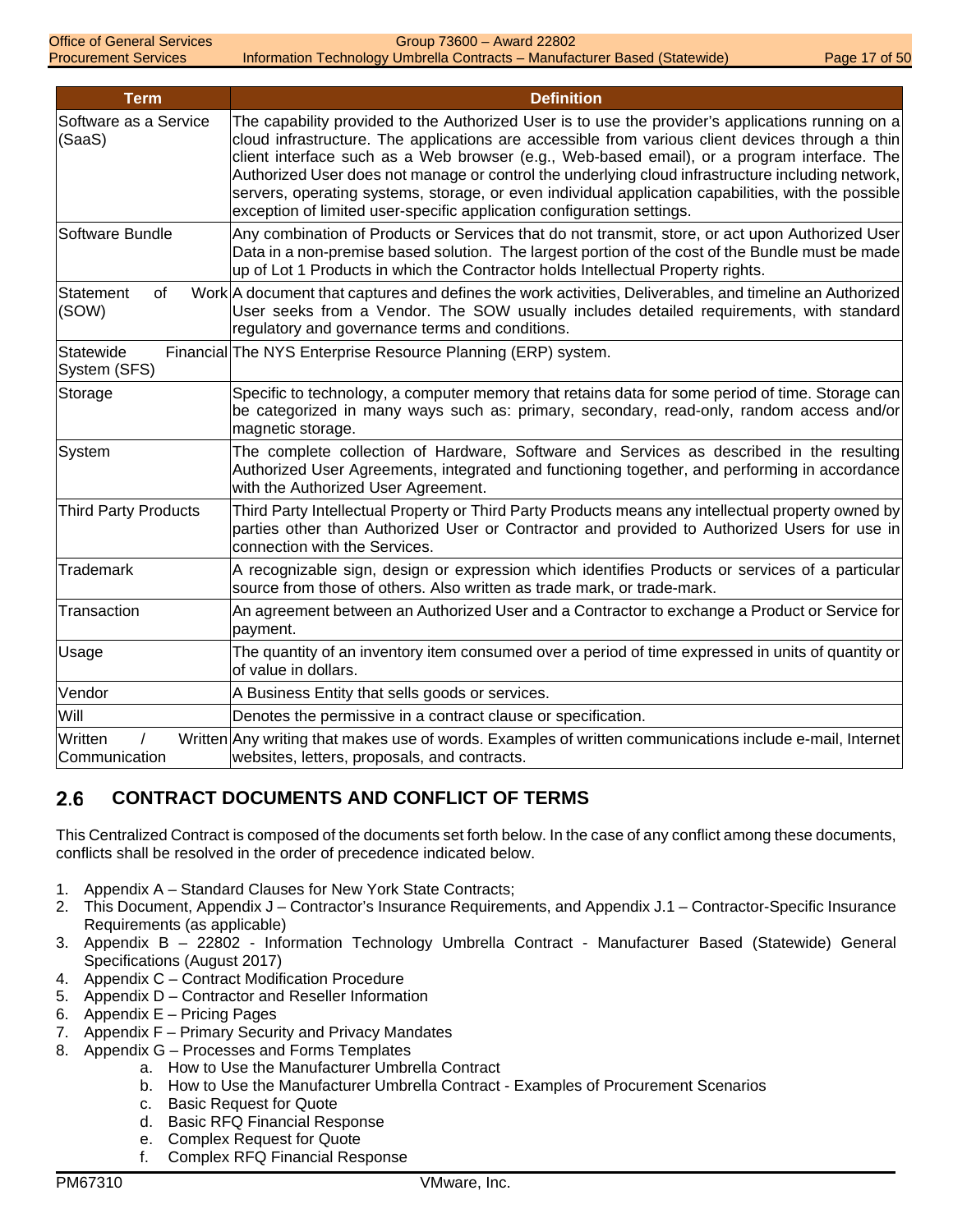| <b>Office of General Services</b> | Group 73600 - Award 22802                                                         |               |
|-----------------------------------|-----------------------------------------------------------------------------------|---------------|
| <b>Procurement Services</b>       | <b>Information Technology Umbrella Contracts – Manufacturer Based (Statewide)</b> | Page 18 of 50 |

- g. CLOUD How to Use the Manufacturer Umbrella Contract Cloud Solution Supplement
- h. CLOUD How to Use the Manufacturer Umbrella Contract Cloud Solution Supplement Examples of Procurement Scenarios
- i. CLOUD Request for Quote Cloud Solution
- j. CLOUD Request for Quote Financial Response Cloud Solution
- k. CLOUD RFQ Cloud Solution Checklist
- 9. Appendix H Maintenance and Warranty Service Report
- 10. Appendix I Report of Contract Sales

### **CONTRACT TERM**

The Term of this Contract commenced on May 27, 2016 and shall end on November 29, 2020. The State reserves the right, at its sole discretion, to extend the term of this Contract by an additional five (5) years upon Contractor's agreement thereto. Any Authorized User Agreements awarded prior to the date of execution by OGS set forth below shall be governed by the Contract terms and conditions incorporated in such Authorized User Agreements.

Notwithstanding the commencement of the term of the Contract, Contractor shall not bid on an RFQ for a specific Lot until the OGS website identifies Contractor as eligible to participate in an RFQ for that specific Lot.

For the purposes of the City of New York only, the Contract term shall extend 6 months beyond its termination date upon the then-existing terms and conditions. During the 6 month period, the definition of Authorized User shall be deemed to refer only to the City of New York. This extension is in addition to any other extensions available under the Contract.

### **DOWNSTREAM PROHIBITION**

Any and all work from this Contract that involves developing specifications, establishing a base for other applications or otherwise gaining information that would give Contractor an unfair competitive advantage in a future procurement may result in the Contractor being precluded from further work (downstream prohibition) due to conflicts of interest. Authorized User shall provide notification of any downstream prohibitions known at the time the RFQ is released. See State Finance Law sections 163(2) and section 163-a for additional information on the statutory prohibitions. Non-State agency Authorized Users may have additional statutory prohibitions.

### **CONTRACTOR'S INSURANCE REQUIREMENTS**

The insurance requirements of this Contract are set forth in Appendix J and, if applicable, Appendix J.1.

### **NEW YORK STATE VENDOR RESPONSIBILITY**

The Contractor shall at all times during the Contract term remain responsible. The Contractor agrees, if requested by the Commissioner or her designee, to present evidence of its continuing legal authority to do business in New York State, integrity, experience, ability, prior performance, and organizational and financial capacity.

The Commissioner of OGS or her designee, in his or her sole discretion, reserves the right to suspend any or all activities under this Contract, at any time, when he or she discovers information that calls into question the responsibility of the Contractor. In the event of such suspension, the Contractor will be given Written notice outlining the particulars of such suspension. Upon issuance of such notice, the Contractor must comply with the terms of the suspension order. Contract activity may resume at such time as the Commissioner of OGS or her designee issues a written notice authorizing a resumption of performance under the Contract.

The Contractor agrees that if it is found by the State that the Contractor's responses to the Questionnaire were intentionally false or intentionally incomplete, on such finding, the Commissioner may terminate the Contract.

Upon written notice to the Contractor, and a reasonable opportunity to be heard with appropriate OGS officials or staff, the Contract may be terminated by the Commissioner of OGS or her designee at the Contractor's expense where the Contractor is determined by the Commissioner of OGS or her designee to be non-responsible. In such event, the Commissioner of OGS or her designee may complete the Contractual requirements in any manner he or she may deem advisable and pursue available legal or equitable remedies for breach.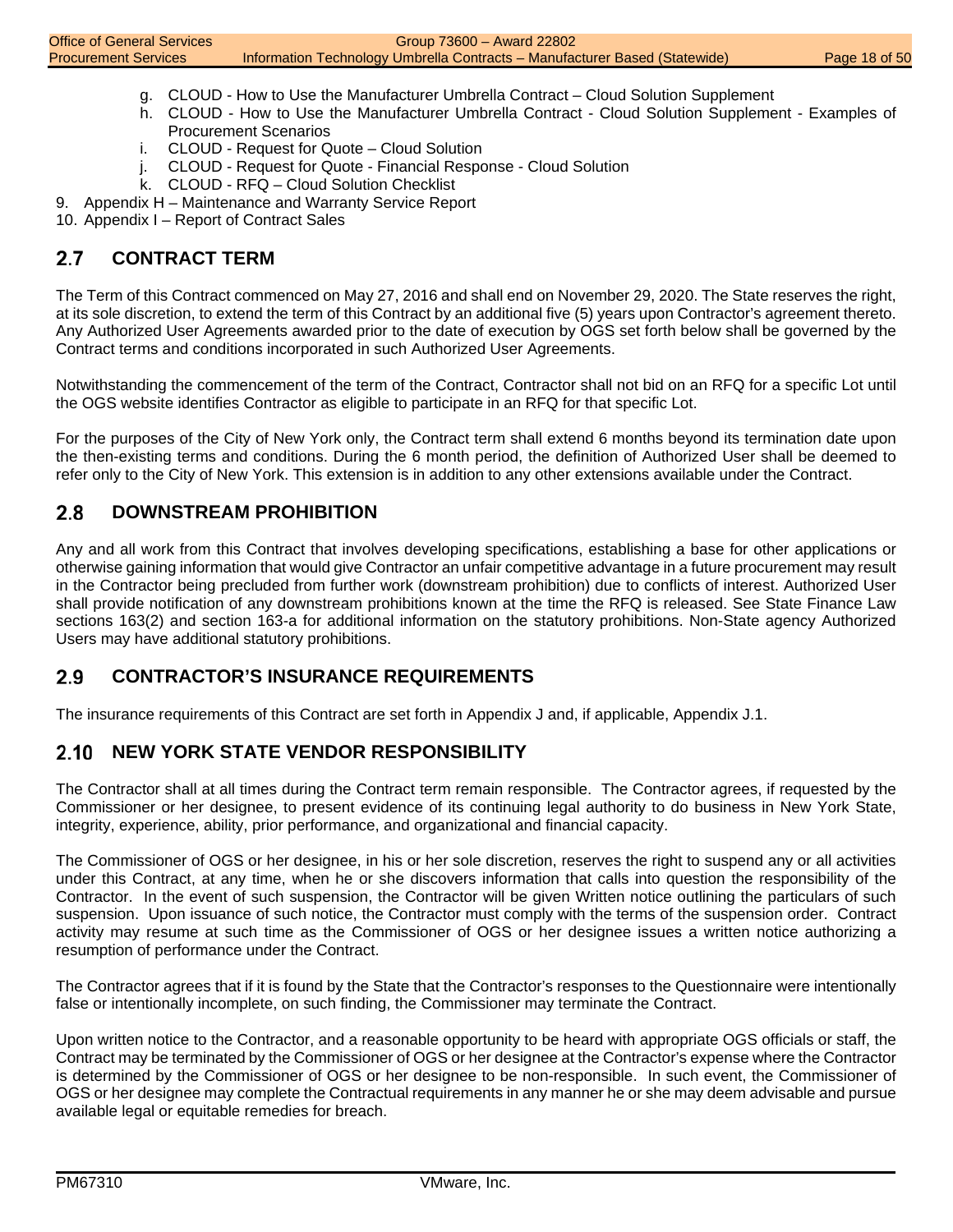In no case shall such termination of the Contract by the State be deemed a breach thereof, nor shall the State be liable for any damages for lost profits or otherwise, which may be sustained by the Contractor as a result of such termination.

### **TAX LAW §5-A**

Section 5-a of the Tax Law requires certain Contractors awarded State Contracts for commodities, services and technology valued at more than \$100,000 to certify to the NYS Department of Taxation and Finance (DTF) that they are registered to collect New York State and local sales and compensating use taxes. The law applies to Contracts where the total amount of such Contractors' sales delivered into New York State are in excess of \$300,000 for the four quarterly periods immediately preceding the quarterly period in which the certification is made, and with respect to any affiliates and subcontractors whose sales delivered into New York State exceeded \$300,000 for the four quarterly periods immediately preceding the quarterly period in which the certification is made.

A Contractor is required to file the completed and notarized Form ST-220-CA with OGS certifying that the Contractor filed the ST-220-TD with DTF. Note: DTF receives the completed Form ST-220-TD, not OGS. OGS ONLY receives the Form ST-220-CA. Form ST-220-CA must be filed with the Proposal and submitted to the procuring covered Agency certifying that the Contractor filed the ST-220-TD with DTF. Contractor should complete and return the certification forms within five (5) business days of request (if the forms are not completed and returned with Proposal submission). Failure to make either of these filings may render a Contractor non-responsive and non-responsible. Contractor shall take the necessary steps to provide properly certified forms within a timely manner to ensure compliance with the law.

Website links to the Contractor certification forms and instructions are provided below. Form No. ST-220-TD must be filed with and returned directly to DTF and can be found at http://www.tax.ny.gov/pdf/current\_forms/st/st220td\_fill\_in.pdf. Unless the information upon which the ST-220-TD is based changes, this form only needs to be filed once with DTF. If the information changes for the Contractor, its affiliate(s), or its subcontractor(s), a new Form No. ST-220-TD must be filed with DTF.

Form ST-220-CA must be submitted to OGS. This form provides the required certification that the Contractor filed the ST-220-TD with DTF. This form can be found at http://www.tax.ny.gov/pdf/current\_forms/st/st220ca\_fill\_in.pdf.

Vendors may call DTF at (518) 485-2889 for any and all questions relating to Section 5-a of the Tax Law and relating to a company's registration status with the DTF. For additional information and frequently asked questions, please refer to the DTF website: http://www.tax.ny.gov.

### **2.12 TOLL FREE NUMBER**

If Contractor provides a toll-free telephone number for Authorized User usage, Contractor should staff this toll-free number at a minimum from 9:00 AM to 5:00 PM Monday through Friday Eastern Time, excluding New York State or federal holidays. The toll-free number is set forth in Appendix D – Contractor and Reseller Information. This number is to be provided at no cost to the State.

### **DESIGNATED PERSONNEL**

The Contractor will provide the Designated Personnel listed below for the duration of the Contract at no charge to the State. Information regarding the Designated Personnel is set forth in Appendix D – Contractor and Reseller Information.

Contractor must notify OGS within five (5) business days if any of the Designated Personnel change, and provide an interim contact person until the position is filled. Contractor may submit a Designated Personnel change by submission electronically via e-mail of a revised Appendix D – Contractor and Reseller Information to the OGS Contract Administrator. The Designated Personnel must have the authority to act on behalf of the Contractor:

#### 2.13.1 Account Manager

The Account Manager is responsible for the overall relationship with the State during the course of the Contract and shall act as the central point of contact.

#### 2.13.2 Contract Administrator

The Contract Administrator is responsible for the updating and management of the Contract on a timely basis.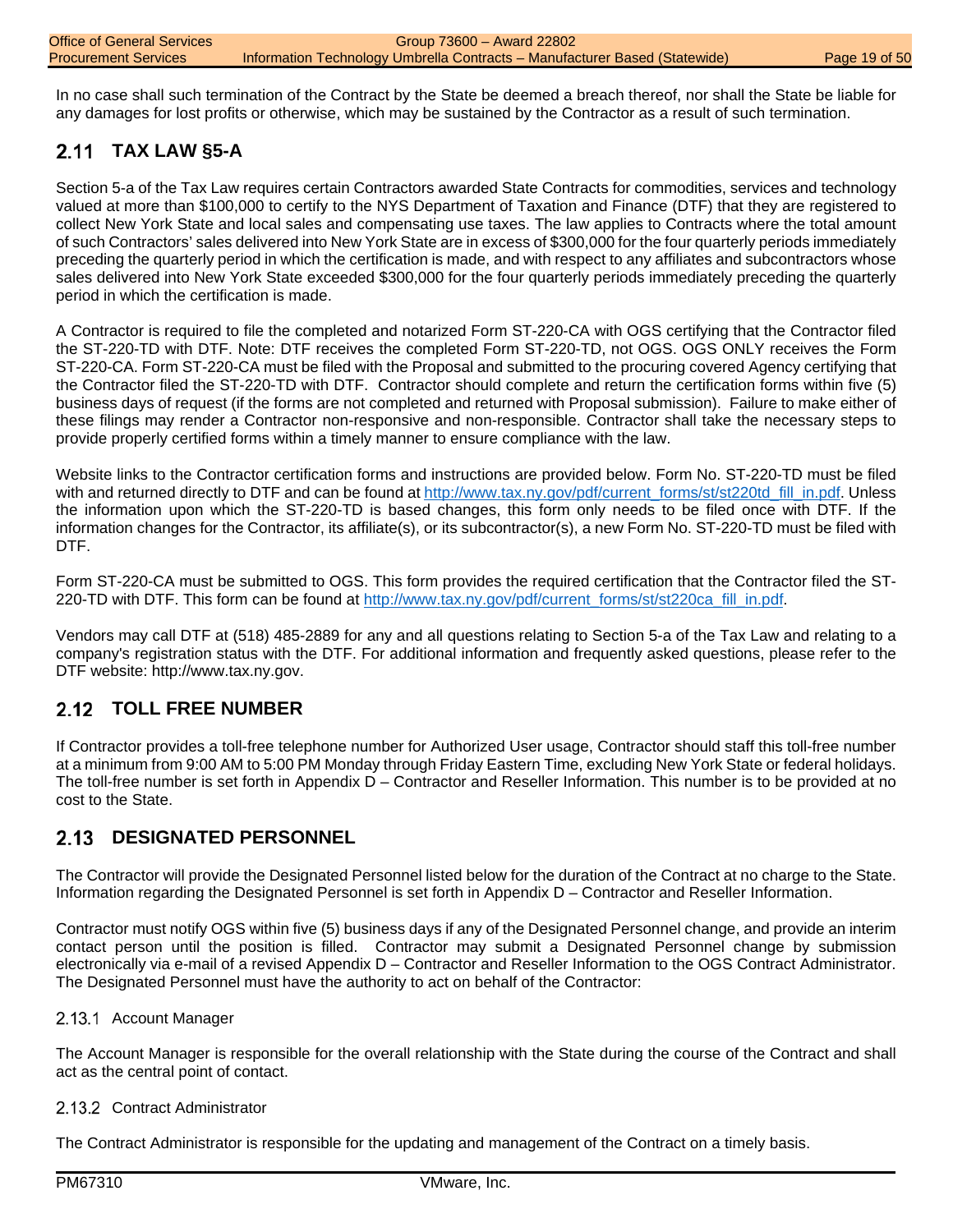#### 2.13.3 Sales Manager

The Sales Manager is responsible for the overall relationship with the Authorized Users for matters relating to RFQs.

#### 2.13.4 Billing Contact

The Billing Contact will become the single point of contact between the Contractor and the Authorized User for matters related to invoicing, billing and payment.

#### 2.13.5 Emergency Contact

The Emergency Contact will be available 24 hours a day, 365 days per year for emergency procurements.

#### **E-RATE**

Authorized users who receive E-rate funding are encouraged to review Universal Service Fund rules and regulations to verify the applicability of this Contract to the E-rate program.

### **2.15 NEW YORK STATE RIGHTS**

2.15.1 New York State reserves the right to:

- A. Unilaterally make revisions, changes and/or updates to any templates, Appendices (excluding Appendices A and B) and/or Attachments to this Contract without processing a formal amendment and/or modification.
- B. Exclude any price lists or individual Products and services that do not fall within the scope of this Contract.
- C. Use on-line processes, such as a reverse auction, to make acquisitions under the resulting Contracts. Contractor agrees that it will participate in these on-line processes.
- D. Incorporate an electronic workflow system that may include elements of the Authorized User RFQ process.
- E. Publish Authorized User Contract usage of this Contract on the OGS website.
- F. In determining whether to consent to a Contractor request to assign this Contract in whole or in part to another entity, consider the experience and operations of the proposed assignee, its parent company, subsidiary, predecessor entity, related entity or other entity, to determine whether the proposed assignee possesses the necessary qualifications to perform the Contract. In making such determination, OGS may ask for additional information or require a contract performance guarantee and other assurances from Contractor, the proposed assignee or other entities.
- 2.15.2 Authorized User Reserved Rights

In addition to the above reserved rights, the Authorized User shall have the following additional reserved rights:

- A. The Authorized User reserves the right to add requirements to the RFQ and resulting Authorized User Agreement that are more advantageous than the terms and conditions established with the Contract.
- B. The Authorized User reserves the right to require the Contractor to identify any Subcontractors, and to approve such Subcontractors.
- C. The Authorized User reserves the right to request the Contractor's insurance policy language for purposes of substantiating Contractor's compliance with Contract Section 2.9 Contractor's Insurance Requirements, or such other Insurance Requirements as required by the Authorized User as part of a RFQ.

### **LIVING WAGE**

An Authorized User subject to a local law establishing a "living wage", such as Section 6-109 of the New York City Administrative Code, is required to ensure that the Contractor sought to be hired complies with such local law. If the pay rate for a job title as set forth in Appendix E – Pricing Pages, is less than the local law "living wage" then an Authorized User subject to such local law cannot use this Contract for such job title. Local laws, however, are not a term and condition of the OGS Contract.

#### **PREVAILING WAGE RATES - PUBLIC WORKS AND BUILDING SERVICES CONTRACTS**

Work being done under a resulting Authorized User Agreement may be subject to the prevailing wage rate provisions of the New York State Labor Law. Such work will be identified by the Authorized User within the RFQ. See "Prevailing Wage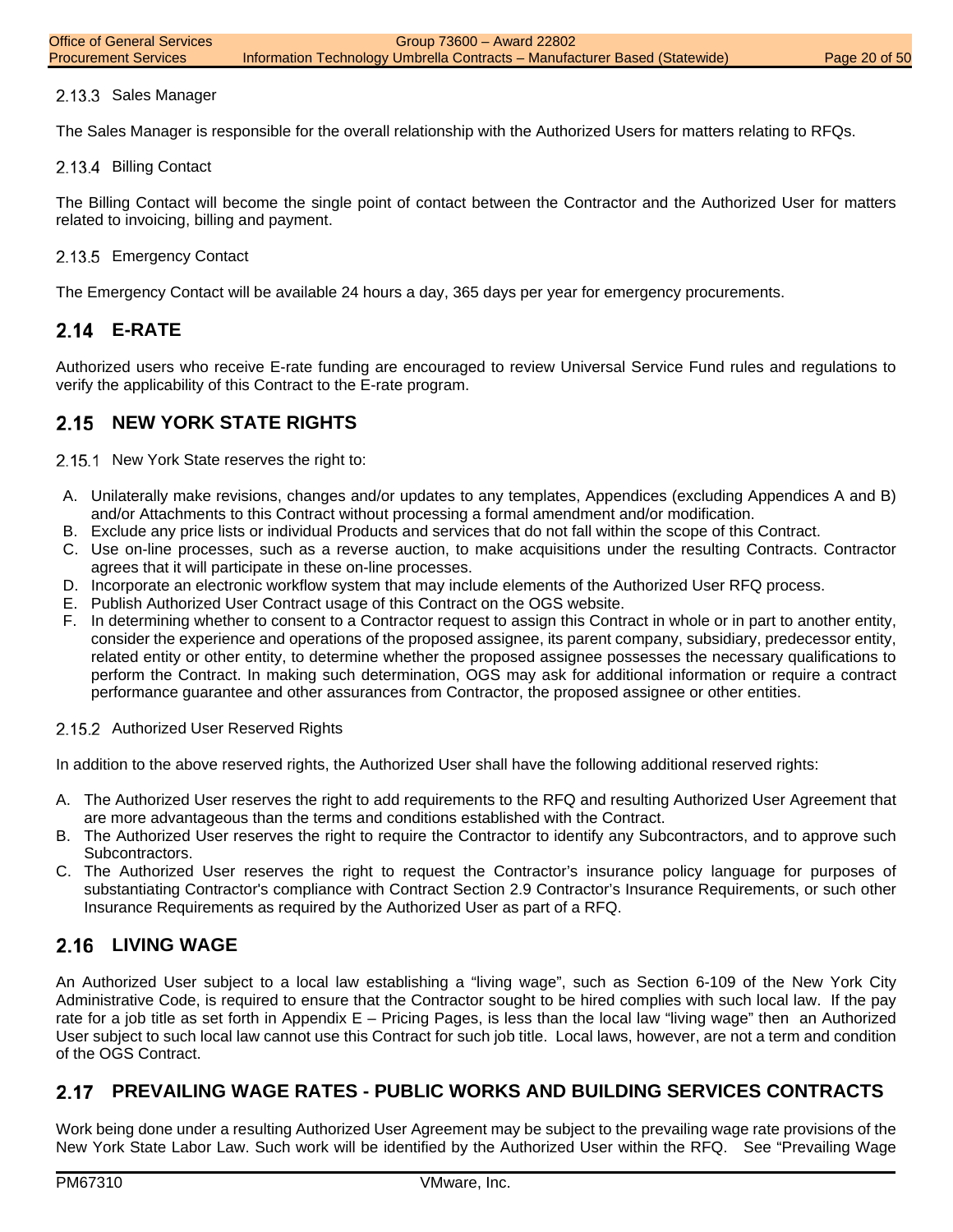| Office of General Services  | Group 73600 - Award 22802                                                  |               |
|-----------------------------|----------------------------------------------------------------------------|---------------|
| <b>Procurement Services</b> | Information Technology Umbrella Contracts – Manufacturer Based (Statewide) | Page 21 of 50 |

Rates – Public Works and Building Services Contracts' in Appendix B, Clause 10, OGS General Specifications. Any federal or State determination of a violation of any public works law or regulation, or labor law or regulation, or any OSHA violation deemed "serious or willful" may be grounds for a determination of vendor non-responsibility and rejection of proposal.

The Prevailing Wage Case Number for this Contract is PRC# 2014011745.

The Prevailing Wage Rates for various occupations and General Provisions of Laws Covering Workers on Article 8 Public Work Contract can be accessed at the following NYS Department of Labor website:

https://applications.labor.ny.gov/wpp/showFindProject.do?method=showIt

- Insert PRC# 2014011745 in the box provided and click Submit.
- Click Wage Schedule located underneath the main header of this page. The PDF file may be searched to obtain the Prevailing Wage Rate for a specific occupation.

### **2.18 SHORT TERM EXTENSION**

In the event a replacement Contract has not been issued, any Contract let and awarded hereunder by the State, may be extended unilaterally by the State for an additional period of up to 3 months upon notice to the Contractor with the same terms and conditions as the original Contract including, but not limited to, prices and delivery requirements. With the concurrence of the Contractor, the extension may be for a period of up to 6 months in lieu of 3 months. However, this extension terminates should the replacement Contract be issued in the interim.

### **2.19 PROCUREMENT INSTRUCTIONS**

Authorized Users should refer to the documents attached as Appendix G – Processes and Forms Templates for specific instructions on the usage of this Contract. OGS reserves the right to unilaterally make revisions, changes, additions and/or updates to the documents attached as Appendix G - Processes and Forms Templates without processing a formal amendment and/or modification.

### **SPECIFICATIONS**

During the term of the Contract, the Authorized User may request Product specifications for particular items that have been included by the Contractor in its Pricing Pages. These specifications will be provided by the Contractor at no cost.

### **INSTRUCTION MANUALS AND ASSOCIATED DOCUMENTATION**

Product shall be furnished, at no extra charge, with one complete set of standard operator instruction manuals and Documentation (hard copy, CD/DVD or web link) as would normally accompany such Product(s). Contractor shall also ensure that the part numbers and net prices associated with the documentation are available to the Authorized User and included on its approved price list for the Contract should an Authorized User need to purchase additional sets of technical manuals. Where Documentation is provided in electronic format, an Authorized User shall be entitled to make copies to the extent necessary to fully enjoy the rights granted under this Contract provided that the Authorized User reproduces the copyright notice and any other legend of ownership on any copies made.

### **2.22 NYS OFFICE OF INFORMATION TECHNOLOGY SERVICES NOTIFICATION**

All New York State Agencies must notify the Office of Information Technology Services of any and all plans to procure IT and IT -related products, materials and services meeting required thresholds defined in Technology Policy NYS–P08-001: https://its.ny.gov/sites/default/files/documents/NYS-P08-001.pdf, as may be amended, modified or superseded.

### **SALES REPORTING REQUIREMENTS**

Contractor shall furnish OGS with quarterly sales reports utilizing Appendix I - Report of Contract Sales. Purchases by Non-State Agencies, political subdivisions and others authorized by law shall be reported in the same report and indicated as required. All fields of information shall be accurate and complete. OGS reserves the right to unilaterally make revisions, changes and/or updates to Appendix I - Report of Contract Sales or to require sales to be reported in a different format without processing a formal amendment and/or modification. Further, additional related sales information and/or detailed Authorized User purchases may be required by OGS and must be supplied upon request.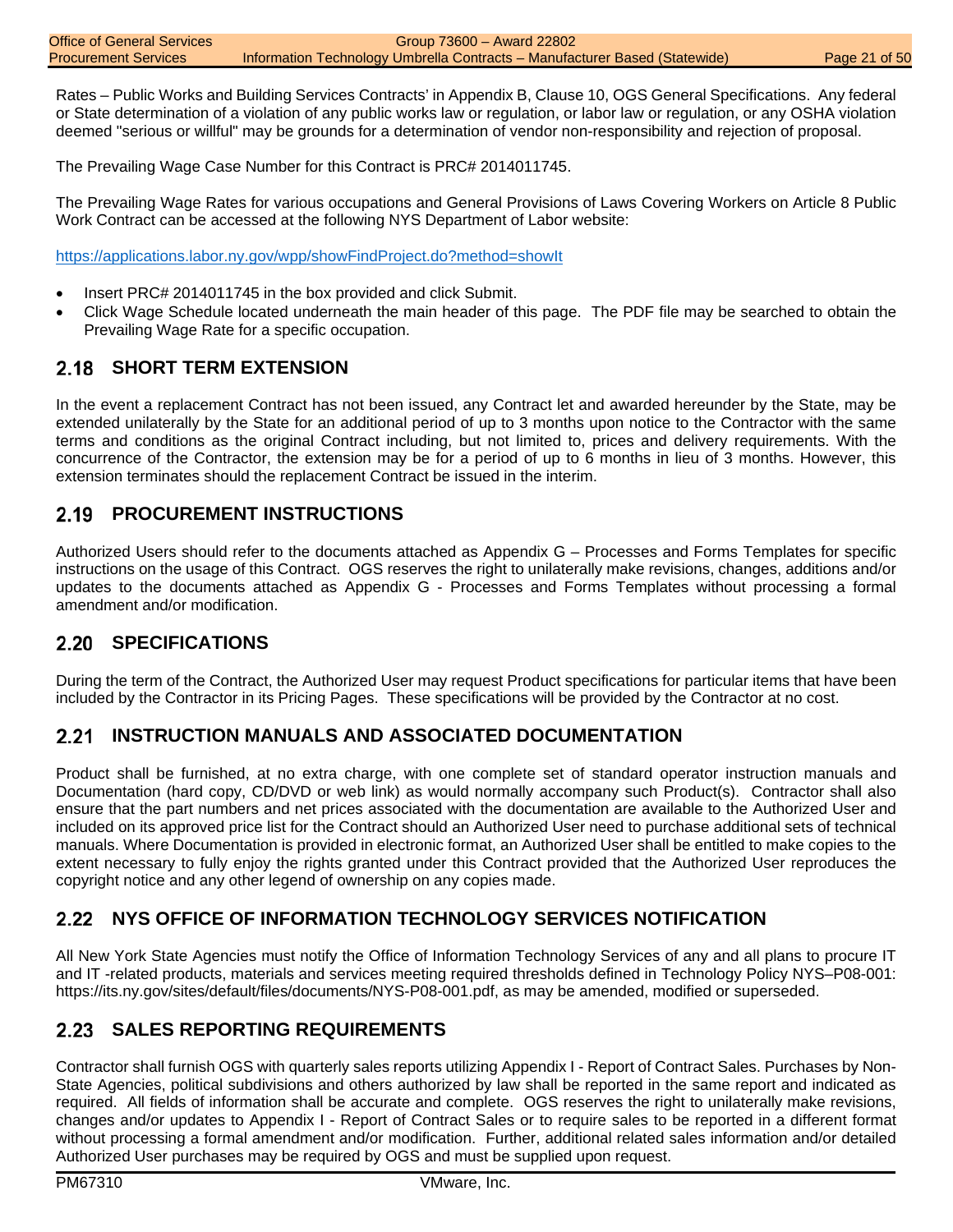#### 2.23.1 Reseller Sales

Product sold through Reseller(s) must be reported by Contractor in the required Appendix I – Report of Contract Sales.

2.23.2 Due Date

The Appendix I - Report of Contract Sales will be quarterly (January - March, April - June, July - September and October - December). Reports will be due 1 month after the closing quarter.

### **SERVICE REPORTS FOR MAINTENANCE/SUPPORT AND WARRANTY WORK**

2.24.1 Service Reports for Authorized User

An Authorized User in an RFQ may require compliance with any or all of this section.

If requested by the Authorized User, the Contractor shall furnish the Authorized User with service reports for all Maintenance/support and warranty work upon completion of the services. The service reports may include the following information in either electronic or hard copy form as designated by the Authorized User:

- Date and time Contractor was notified
- Date and time of Contractor's arrival
- Make and model of the Product
- Description of malfunction reported by Authorized User
- Diagnosis of failure and/or work performed by Contractor
- Date and time failure was corrected by Contractor
- Type of service Maintenance/support or warranty
- Charges, if any, for the service

#### 2.24.2 Service Reports for OGS

For all Lots OGS reserves the right to request the Contractor provide OGS an annual report on the 1st day of March of each year of the Contract detailing all Maintenance/support and warranty work conducted under the Contract for Authorized Users during the immediate prior calendar year. The Contractor shall use Appendix H – Maintenance and Warranty Service Reports. The report shall include the name of the Authorized User and all of the information in Section 2.24.1 and be submitted electronically in Microsoft Excel 2010 or newer version unprotected, via e-mail to the attention of the OGS Contract Administrator.

#### **DISTRIBUTION OF CONTRACTOR PRICE LIST AND CONTRACT APPENDICES**

Contractor shall provide Authorized Users with electronic copies of the Contract, including price lists and Appendices, upon request.

### **OGS CENTRALIZED CONTRACT MODIFICATIONS**

Contract Updates will be handled as provided in Appendix C – Contract Modification Procedures.

- A. OGS may, propose amendments to the Contract terms and conditions, including any Attachments or Appendices, at any time to serve the best interests of Authorized Users.
- B. Notwithstanding the foregoing, OGS may unilaterally make revisions, changes and/or updates to any templates, Appendices (excluding Appendices A and B) and/or Attachments to the Contract without processing a formal amendment and/or modification.

#### **PROMPT PAYMENT DISCOUNTS**

If a Contractor offers a discount for prompt payment, the Contractor shall include the terms of the discount on all invoices, the amounts which are due if the Authorized User meets the terms, and the number of days for which the prompt payment discount offer applies.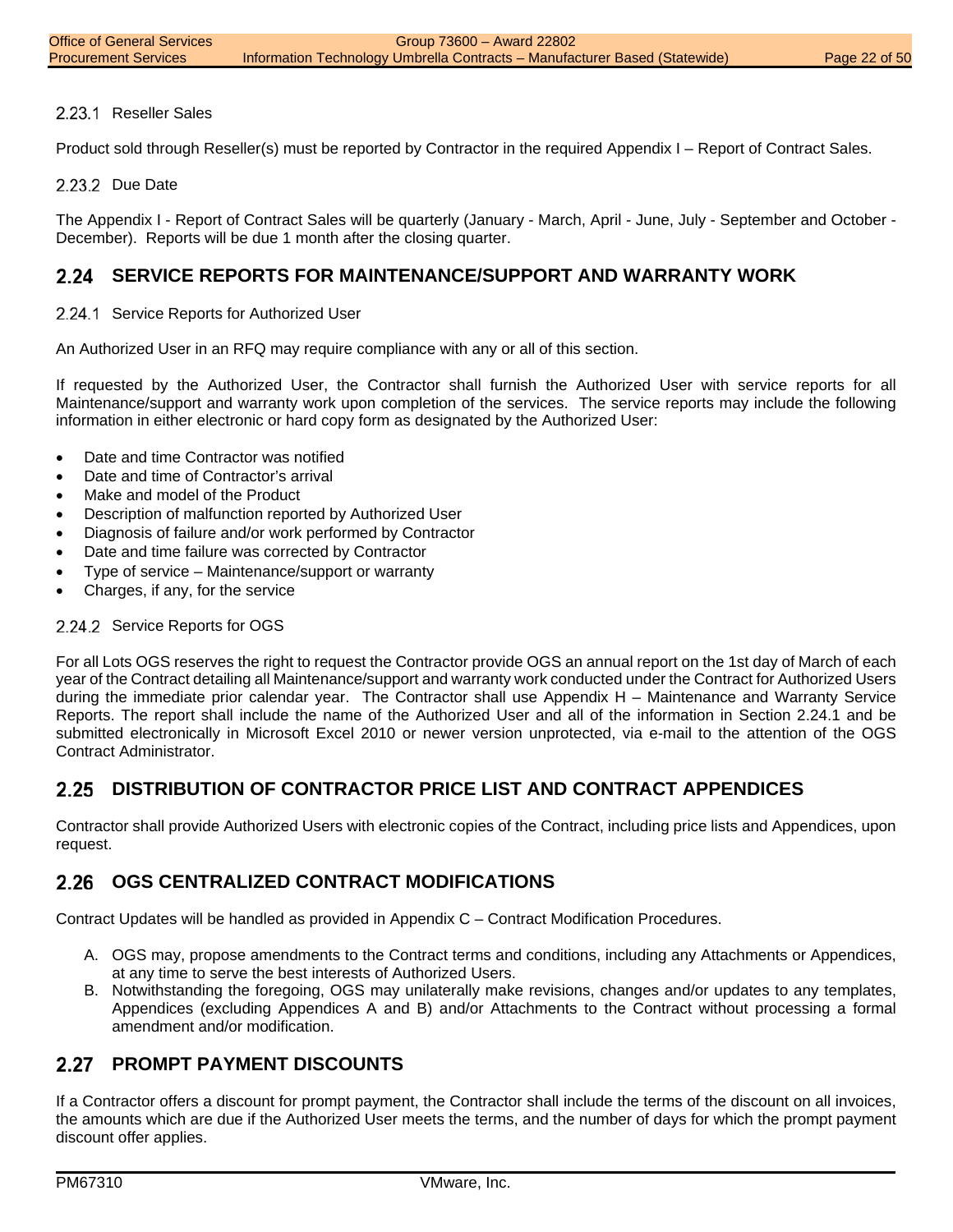### **CONTRACTOR'S OBLIGATION FOR RESELLER PARTICIPATION**

Contractor shall not, directly or indirectly, by agreement, communication or any other means, restrict any Reseller's participation or ability to participate or compete in an Authorized User RFQ.

2.28.1 Conditions of Reseller Participation

Resellers must be approved in advance by OGS and posted to the State website before they may respond to an Authorized User's RFQ. OGS also reserves the right to rescind any such participation at any time or request that Contractor name additional Resellers, in the best interests of Authorized Users, at the OGS's sole discretion. Contractor shall have the right to qualify Resellers and their participation under this Contract provided that:

- 1. such qualifying criteria are uniformly applied to all potential Resellers based upon Contractor's established, neutrally applied commercial/governmental program criteria, and not to a particular procurement;
- 2. all general categories of qualifying criteria must be disclosed by the Contractor to the State, in advance, at the beginning of the Contract term;
- 3. those qualifying criteria met by the Reseller must be identified in Reseller designations at the time that Reseller approval is requested;
- 4. Immediate notice is provided to OGS in the event that a change in Reseller's status occurs during the Contract term; and,
- 5. Resellers must be eligible to quote statewide, independently and lower than Contract pricing for procurements under this Contract.

#### 2.28.2 Designation of Resellers

When Resellers are submitted for approval, Contractor must provide OGS, in advance, with all necessary ordering information, billing addresses, Federal Identification numbers, and Vendor ID numbers in the format requested in Appendix D – Contractor and Reseller Information.

#### 2.28.3 Responsibility for Reporting/Performance

A Reseller shall be deemed to be a subcontractor or the Contractor, and Contractor shall be fully liable for Reseller's performance and compliance with all Contract terms and conditions. Products sold through Resellers must be reported by Contractor in the required quarterly sales reports to OGS as a condition of payment. In addition to inclusion of Reseller volume in the Contractor's sales reporting obligation to OGS, at the request of Authorized User, Reseller shall provide Authorized User with reports of the individual Authorized User's Contract activity with Reseller.

#### 2.28.4 Applicability of Contract Terms

Product or services ordered directly through Resellers shall be limited to Products or services currently on the approved Contractor's price list and shall be subject to all terms and conditions of this Contract as a condition of Reseller participation.

Maintenance or support may be carried out by a Reseller, but the Manufacturer is fully responsible for the performance of the entire package, conformity with the Centralized Contract, and any Authorized User Agreement.

#### 2.28.5 Condition for Responding to Authorized User Request for Quote

The Authorized User transaction is required to be competitive (see Appendix G, How to Use the Manufacturer Umbrella Contract - Examples of Procurement Scenarios for examples of Procurement Scenarios). Contractors are encouraged to identify multiple Resellers to participate in competitive transactions.

In order for an Authorized User to solicit a single Contractor on an RFQ, that Contractor must have at least 5 approved Resellers named on the Manufacturer's Contract for the applicable Lot.

The same company cannot be listed as both a Sales Agent and Reseller for the same Manufacturer for purposes of this Contract.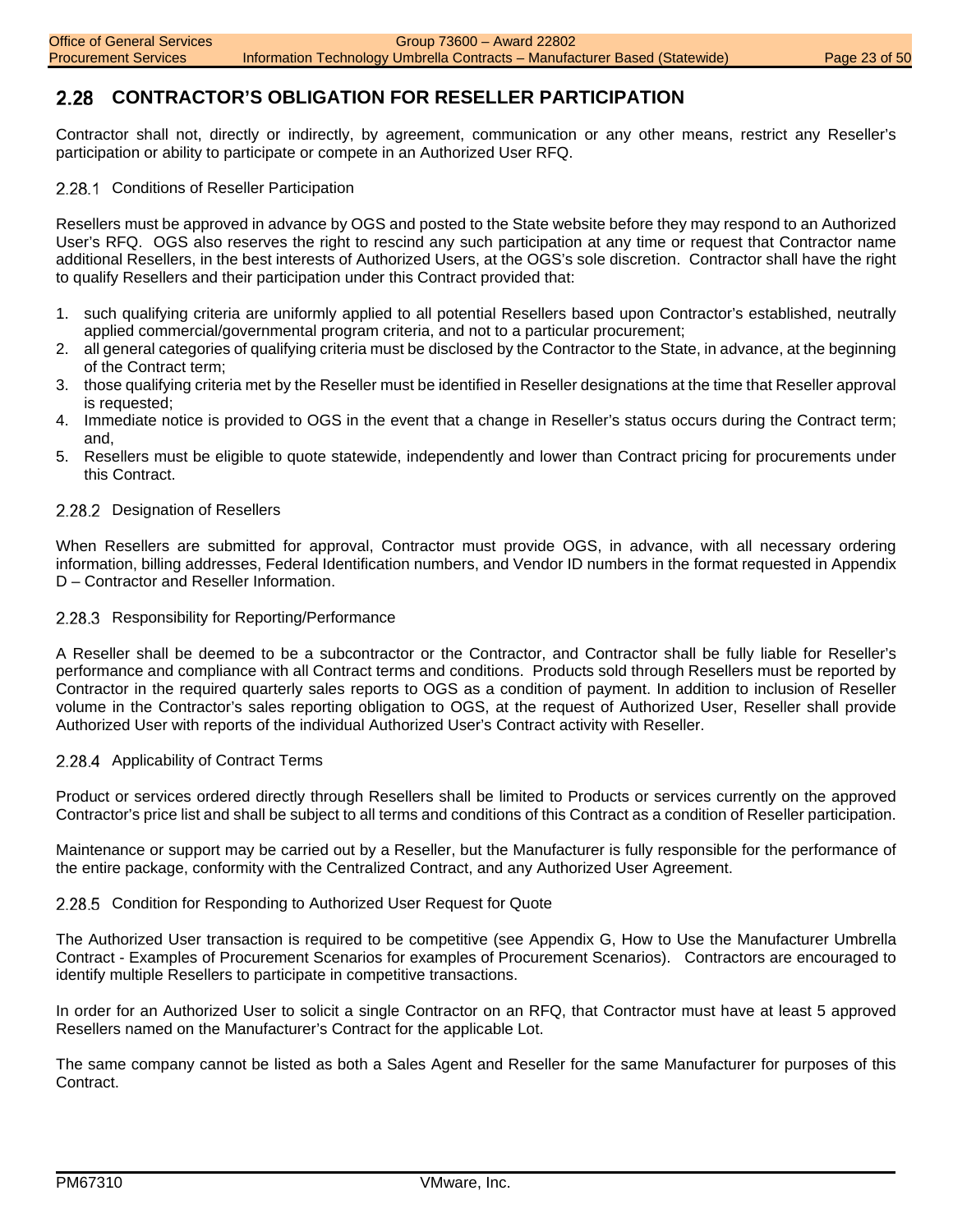### **PURCHASE ORDERS AND INVOICING**

All invoices shall at a minimum, include the items listed below and any additional information identified in the Authorized User RFQ and resulting Authorized User Agreement:

- Contract Number:
- Contractor/Reseller Name;
- NYS Vendor ID:
- Manufacturer Part Number (SKU);
- Product Name;
- Product Description;
- Quantity;
- NYS Net Price for each Product;
- Specific designation of special price(s) which may be better than the NYS Net Contract Price; and
- Invoice Total.

### **PAYMENTS**

Payments cannot be processed by Authorized Users until Products have been delivered and accepted in accordance with Appendix B §33 Product Delivery and Appendix B §66 Product Acceptance. Payment will be based on any invoice used in the Contractor's normal course of business. Invoices must contain all requirements outlined in Section 2.29 Purchase Orders and Invoicing.

Authorized Users are instructed not to process invoices that do not include the required information set forth above. Invoices must be detailed and include in the body of the invoice or an attachment to the invoice all of the required items. Failure to comply may result in lengthy payment delays.

### **DISCRETIONARY SPENDING**

An Authorized User may, in accordance with the provisions of this section, limit an RFQ to either a Manufacturer, or the Resellers under the Manufacturer, where either the Manufacturer or the Resellers have a designation listed below and the RFQ will not exceed \$200,000.

- New York State Small Business (SBE) as defined in State Finance Law Section 160(8);
- NYS Minority Owned Business Enterprise (MBE) as certified pursuant to Article 15-A of the New York State Executive Law;
- NYS Women Owned Business Enterprise (WBE) as certified pursuant to Article 15-A of the New York State Executive Law; and/or
- NYS Service-Disabled Veteran-Owned Business (SDVOB) as certified pursuant to Article 17-B of the New York State Executive Law.

Where the Manufacturer and/or the Resellers have one or more of the above listed designations, the RFQ shall be issued as follows:

1. If an Authorized User does not have a predefined Manufacturer, the RFQ must be sent to all of the Manufacturers and Resellers in the Lot(s) who have at least one of the designations listed above within the applicable Lot(s).

2. If an Authorized User has predefined a Manufacturer that has one of the designations listed above and the Manufacturer has 5 or more Resellers in the applicable lot that have at least one of the designations listed above, then the Authorized User must send the RFQ to the Manufacturer and all of its Resellers holding at least one of the designations listed above.

3. If an Authorized User has predefined a Manufacturer but that Manufacturer does not have a designation listed above but has 5 or more Resellers in the applicable lot that each have at least one of the designations listed above, then the Authorized User must send the RFQ to all the Manufacturer's Resellers holding at least one of the designations listed above.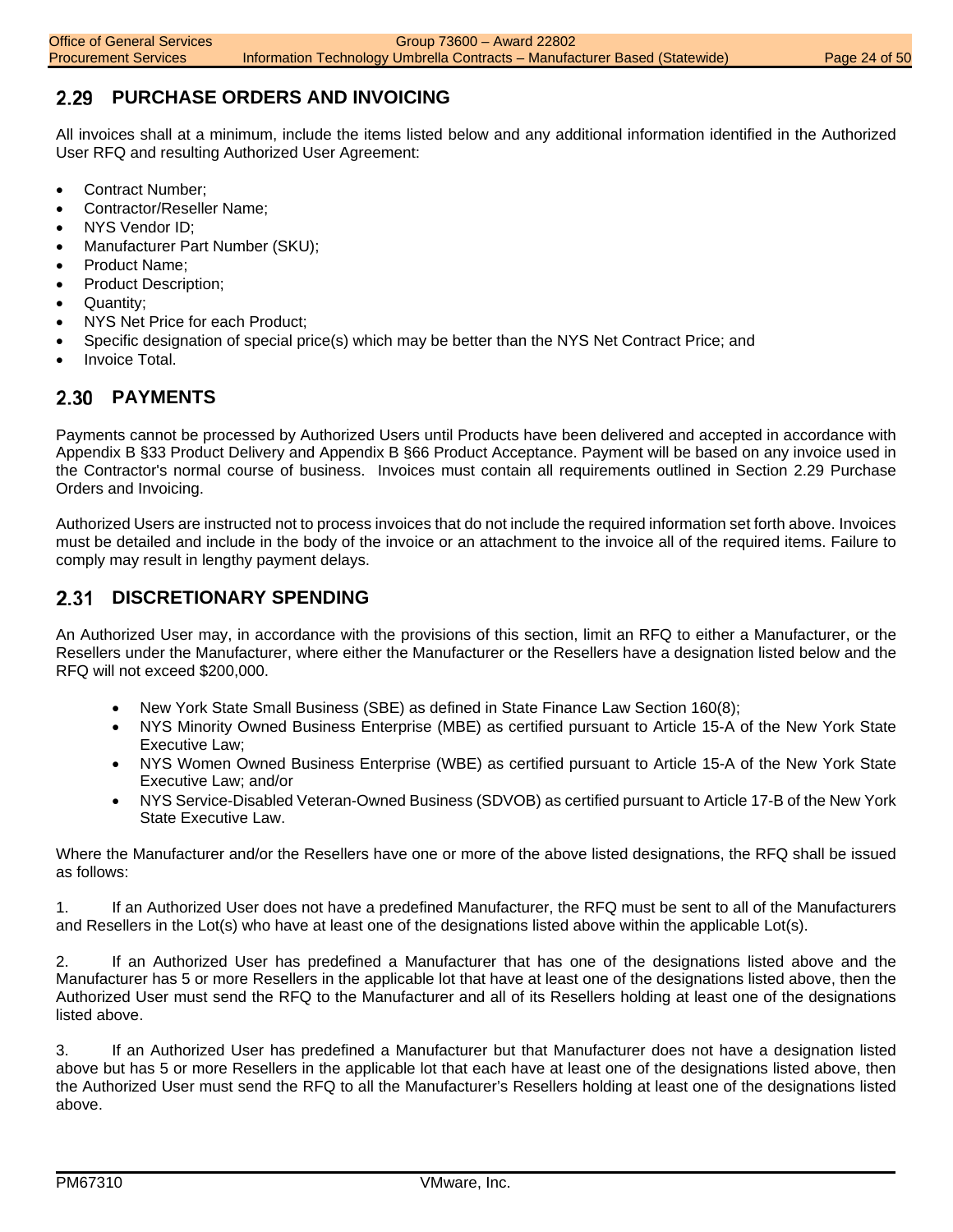### **MAINTENANCE AND SUPPORT PROVISIONS**

#### 2.32.1 Maintenance/Support Agreement Provisions

Maintenance agreements may include the following:

- Scope of Services
- Delivery and Acceptance Timeframes and Procedures
- Time Commitments & Prioritization of Services
- Preventive and Corrective Maintenance/Support Activities
- Service Level Agreements
- Service Level Agreement Penalties/Rewards; and
- Reporting Requirements/Problem Escalation and Follow-up Procedures

#### 2.32.2 Maintenance/Support of Product

Contractor shall fully disclose all terms and conditions of Maintenance available to Licensee, including the extent to which updates, upgrades, revisions, and new releases are included in Maintenance.

#### 2.32.3 Obligations

The Contractor shall not be obligated to repair damage caused by fire or other casualty (except that caused by the Contractor or those under Contractor's control), or willful or grossly negligent operation or handling of the Product by the Authorized User.

#### 2.32.4 Right to Refuse/Discontinue Maintenance/Support

An Authorized User shall not be required to purchase Maintenance/support for use of Product.

For Lot 1- Software and Lot 2 – Hardware there shall be no automatic renewal of Maintenance/support.

For Lot 3 – Cloud, Contractor may offer automatic renewal of Maintenance/support. An Authorized User may discontinue such Maintenance/support by providing Written notice no later than 30 calendar days prior to the anniversary date of the Authorized User Agreement.

#### 2.32.5 Maintenance/Support Agreement Contract Price Survival

An Authorized User's Maintenance/support agreement, entered into during the term of this Contract, may continue beyond the end of the Contract based on the following limitations:

- Maintenance/support period must start prior to the expiration of the Contract;
- Authorized User has pre-paid for the entire Maintenance/support term;
- Maintenance period cannot last longer than a 60 month period past the expiration of the Contract.
- Example: A Contractor offers a SKU for a 2 year Maintenance/support term, which is discounted 5% less than a SKU for 2 single year engagements. In addition, Contractor also offers a 5% discount for pre-payment on the 2 year Maintenance/support term. Should the Authorized User fully pre-pay the 2 year Maintenance/support period and this Maintenance/support period begins prior to the expiration of the Contract, the Maintenance/support term will survives the Contract.

#### 2.32.6 Legacy Maintenance/Support

Contractor may offer Legacy Maintenance/support Services on End-of-Life, or obsoleted Product, that is not being offered under this Contract, provided that the Equipment fits within the scope of the Contract. Legacy Maintenance/support options shall be included in Appendix E - Pricing Pages. A description of each type of Legacy Maintenance/support option shall be provided in Appendix E - Pricing Pages.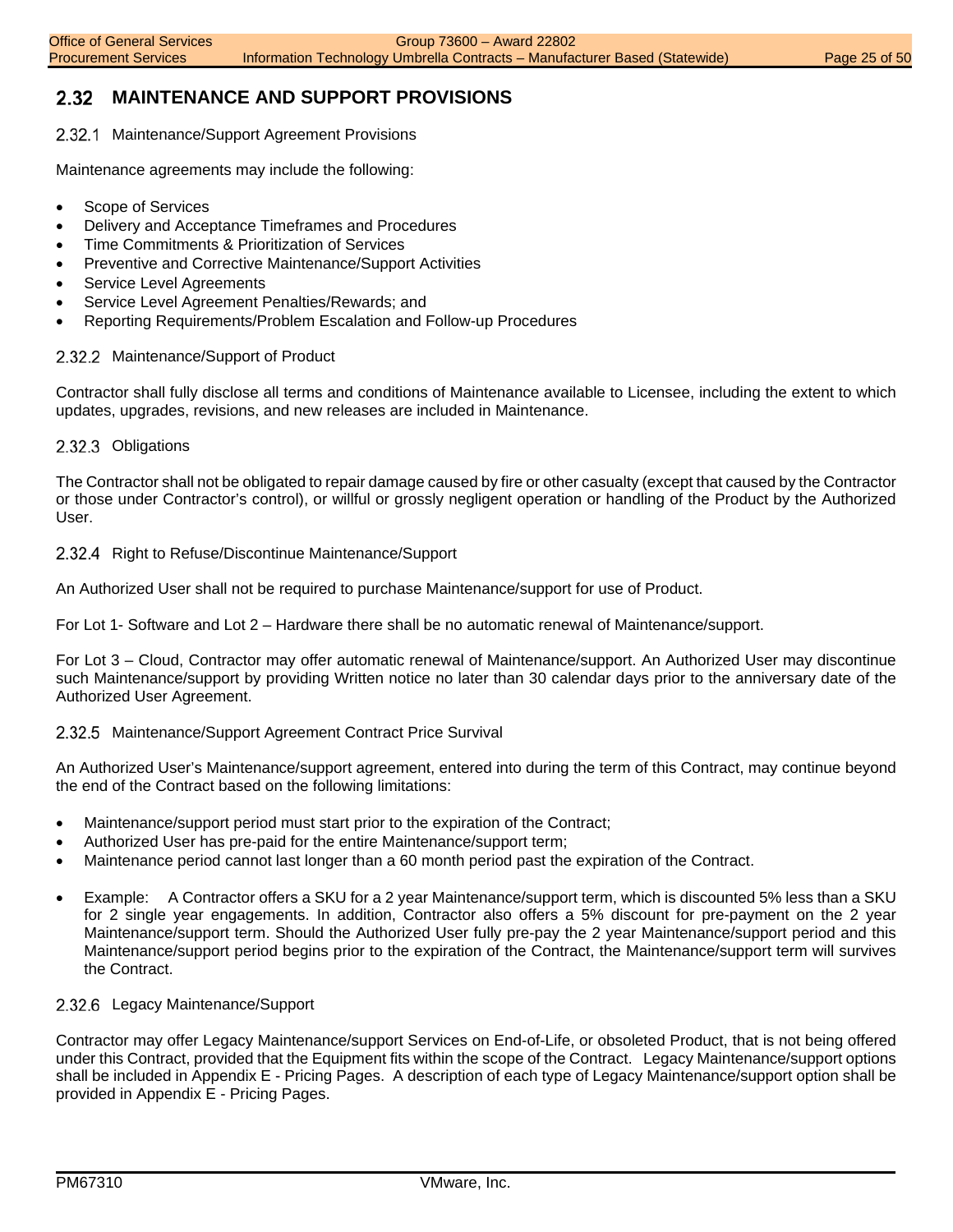#### 2.32.7 Maintenance/Support Responsibility

As a part of Maintenance/support responsibilities, the Contractor shall represent the Authorized User in regards to other involved Equipment and service providers to identify and correct the malfunction. Malfunctions that cannot be immediately diagnosed and pinpointed to a certain piece of Product will require the participation of the Contractor until the responsibility for the problem has been established. See Appendix B Section 57, Cooperation with Third Parties.

#### 2.32.8 Maintenance/Support Service Sheets

Upon Authorized User's request, the Contractor shall furnish the Authorized User with a Maintenance/support service sheet for all Maintenance/support requests. At a minimum, the Maintenance/support service sheet should include the following data for each request for service:

- Date and time notified by Authorized User;
- Date and time of arrival of Contractor;
- Description of malfunction reported by Authorized User;
- Diagnosis of failure and work performed by Contractor;
- Date and time failure was corrected;
- Charges for the service, if applicable; and
- Name of person performing the service.

#### 2.32.9 Remote Administration, Maintenance and Support

Appendix E – Pricing Pages must include a Product description of any Remote Administration and/or Maintenance/support service arrangements if offered/provided with the Product. The cost for any Equipment required to perform this function and the cost of the service, must be borne by the Contractor, as part of the cost of Maintenance/support. Connections to the Authorized User's networks must be performed in a manner prescribed by an Authorized User to preserve the integrity of the Authorized User's network, confidentiality and integrity of information transmitted over that Authorized User's network, and the availability of the network.

Monitoring of network performance metrics, such as throughput, firmware levels and updates, or uptime, can be provided through Lot 1 – Software and Lot 2 - Hardware. All Contractors/Resellers should review NYS ITS Technology Standard NYS-S14-010, Remote Access.

Any Remote Administration, Maintenance/support service that falls under the definition of Cloud Solution as stated in Section 2.5 - Glossary must be included in Lot 3 – Cloud.

#### **PRE-INSTALLATION SITE VISITS**

In accordance with Appendix B, Section 19, Site Inspection, Authorized User can require a site visit as part of the Authorized User's RFQ.

#### **NEW YORK STATE STATEWIDE FINANCIAL SYSTEM**

New York State is currently operating on an Enterprise Resource Planning (ERP) system, Oracle PeopleSoft software, referred to as the Statewide Financial System (SFS). SFS is currently on PeopleSoft Financials version 9.2. SFS supports requisition-to-payment processing and financial management functions. The State is also implementing an eProcurement application that supports the requisitioning process for State Agencies to procure goods and services in SFS. This application provides catalog capabilities.

Vendors with Centralized Contracts have the ability to provide a "hosted" or "punch-out" catalog that integrates with SFS and is available to Authorized Users via a centralized eMarketplace website. There are no fees required for a Vendor's participation in the catalog site development or management. Upon completion and activation of an on-line catalog, State agencies will process their orders through the SFS functionality and other Authorized Users can access the catalog site to fulfill orders directly.

The State is also implementing the PeopleSoft Inventory module in the near future to track inventory items within the item master table. Further information regarding business processes, interfaces, and file layouts may be found at: www.sfs.ny.gov and http://www.osc.state.ny.us/agencies/guide/MyWebHelp/.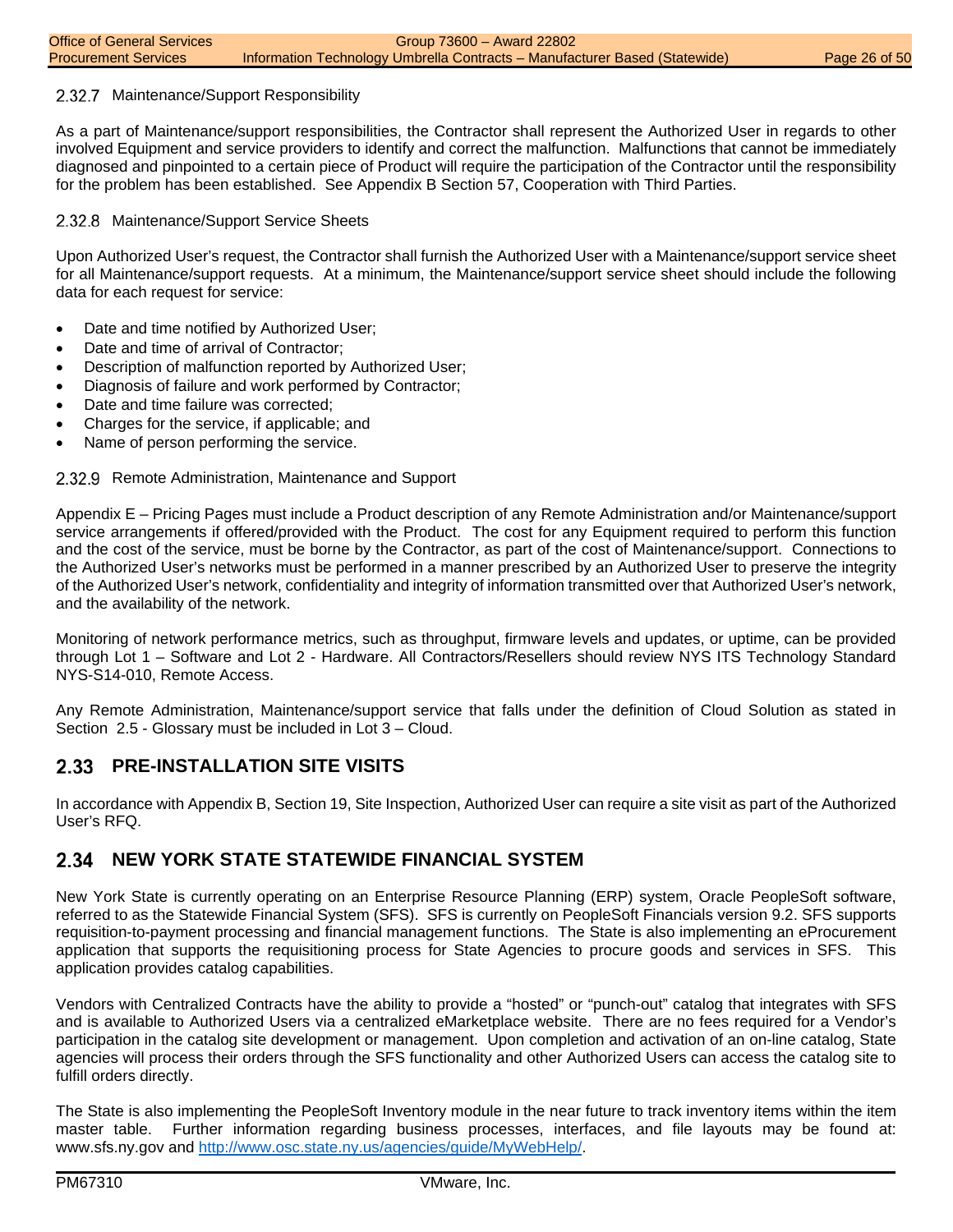### **PARTICIPATION IN CENTRALIZED CONTRACTS**

This Contract is available for use by all Authorized Users (See Appendix B – Definitions) and may be extended with the joint approval of the Contractor and the Commissioner for joint purchasing by any department, agency or instrumentality of the United States government and/or any state including political subdivisions thereof ("other authorized entities"). In the event that this Contract is so extended, such other authorized entities shall be solely responsible for liability and performance under the Contract and Contractor agrees to hold them solely responsible for such liability and performance.

### **NON-STATE AGENCIES PARTICIPATION IN CENTRALIZED CONTRACTS AND EXTENSION OF USE**

New York State political subdivisions and others authorized by New York State law may participate in this Contract. These include, but are not limited to local governments, public authorities, public school and fire districts, public and nonprofit libraries, and certain other nonpublic/nonprofit organizations. See Appendix B, Section 2 Definitions Authorized User and Section 27 Participation in Centralized Contracts. For purchase orders issued by the Port Authority of New York and New Jersey (or any other authorized entity that may have delivery locations adjacent to New York State), services to be provided may include locations adjacent to New York State.

Upon request, all eligible Non-State Agencies must furnish a Contractor with the proper tax exemption certificates and documentation certifying eligibility to use State Contracts. Questions regarding an organization's eligibility to purchase from New York State Contracts may be directed to OGS New York State Procurement's Customer Services at 518-474-6717.

This Contract may be extended to additional States or Governmental jurisdictions upon mutual written agreement between New York State (the lead contracting State) and the Contractor. Political subdivisions and other authorized entities within each participating State or governmental jurisdiction may also participate in any resultant Contract if such State normally allows participation by such entities. New York State reserves the right to negotiate additional discounts based on any increased volume generated by such extensions. In the event that this Contract is so extended, such other authorized entities shall be solely responsible for liability and performance under the Contract and Contractor agrees to hold them solely responsible for such liability and performance.

### **EXPIRATION OF CONTRACT; SURVIVAL OF AUTHORIZED USER AGREEMENTS**

Except as permitted below, Authorized User Agreements cannot extend 12 months past the Contract expiration.

2.37.1 Lot  $1 -$  Software and Lot  $2 -$  Hardware

Pre-paid Maintenance/Support services within an Authorized User Agreement that is fully executed prior to the expiration of the OGS Centralized Contract shall survive the expiration date of the OGS Centralized Contract no longer than 60 months.

#### 2.37.2 Lot 4 - Implementation

Authorized User Agreements fully executed prior to the expiration of the OGS Centralized Contract shall survive the expiration date of the OGS Centralized Contract based on the term of the Authorized User Agreement. An Authorized User Agreement for Lot 4, including any extensions, shall be no longer than 60 months in duration.

### **PREFERRED SOURCE PRODUCTS**

State Finance Law §162 requires that governmental entities afford first priority to the products/services of Preferred Source suppliers such as Correctional Industries (Corcraft), New York State Preferred Source Program for People who are Blind, and NYS Industries for the Disabled (NYSID), when such products/services meet the form, function and utility of the Authorized User. An Authorized User must determine if a particular commodity or service is approved for a Preferred Source and follow the requirements of State Finance Law §162(3) or (4)(b), respectively, before engaging the Contractor. Some products/services in the Contract may be available from one or more Preferred Sources.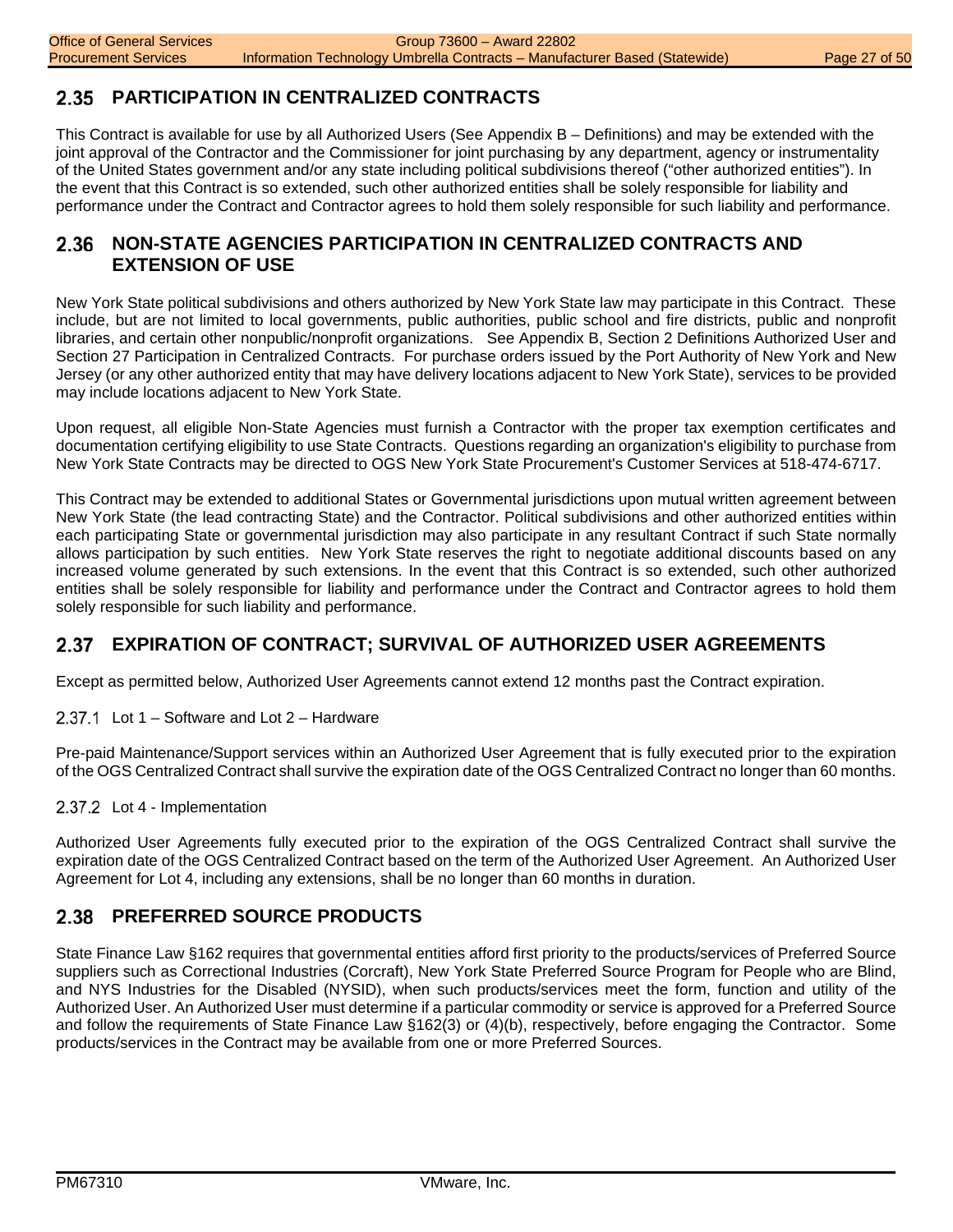| Office of General Services  | Group 73600 - Award 22802                                                         |               |  |  |
|-----------------------------|-----------------------------------------------------------------------------------|---------------|--|--|
| <b>Procurement Services</b> | <b>Information Technology Umbrella Contracts - Manufacturer Based (Statewide)</b> | Page 28 of 50 |  |  |

Contractor will be required to prominently display the following language on all pricelists:

**Authorized Users Note:** Some products/services in this Contract may be available from one or more Preferred Sources. Authorized Users are reminded to comply with the statutory requirements under §162 of the State Finance Law and the guidelines issued by the State Procurement Council to afford first priority to products/services available from Preferred Sources which meet your form, function and utility.

The complete, updated list of Preferred Source Offerings is available on the OGS website, at http://www.ogs.state.ny.us/procurecounc/pdfdoc/pslist.pdf.

#### **TRADE-INS**

An Authorized User may trade in Products when making purchases from this Contract. Trade-ins must be negotiated between the Authorized User and the Contractor as there is no mandatory trade-in policy established in this Contract. Contractor is prohibited from imposing any mandatory requirements or restrictions on Product disposal (e.g., prohibiting cross-brand trade-ins), other than generic environmental safety concerns.

An Authorized User is obligated to actively seek current fair market value when trading in Products and must keep accurate records in the procurement record verifying the process. For State Agencies, such trade-ins must comply with State Finance Law § 167 and it may be necessary to provide supporting documentation to the Office of the State Comptroller.

### **NEW YORK STATE OFFICE OF INFORMATION TECHNOLOGY SERVICES POLICIES**

Authorized Users may require, as part of an RFQ, Contractor compliance with applicable ITS policies found at: http://www.its.ny.gov/tables/technologypolicyindex.htm.

### **RECALLS**

Contractor shall immediately notify OGS of any recalls pertaining to any items awarded to the Contractor.

### **AMERICANS WITH DISABILITIES ACT (ADA)**

The Federal ADA Act, signed into law July 26, 1990, bars employment discrimination and requires all levels of Government to provide necessary and reasonable accommodations to qualified workers with disabilities. Contractors are required to identify and offer any software or hardware products they manufacture or adapt which may be used or adapted for use by visually, hearing, or any other physically impaired individuals. Although it is not mandatory for Contractors to have this equipment in order to receive an award, it is necessary to identify any such equipment they have which falls into the above category.

### **2.43 DIESEL EMISSION REDUCTION ACT**

Pursuant to §19-0323 of the N.Y. Environmental Conservation Law ("the Law") it is a requirement that heavy duty diesel vehicles in excess of 8,500 pounds use the best available retrofit technology ("BART") and ultra low sulfur diesel fuel ("ULSD"). The requirement of the Law applies to all vehicles owned, operated by or on behalf of, or leased by State agencies and State or regional public authorities. It also requires that such vehicles owned, operated by or on behalf of, or leased by State agencies and State or regional public authorities with more than half of its governing body appointed by the Governor utilize BART.

The Law may be applicable to vehicles used by Contractors "on behalf of" State agencies and public authorities and require certain reports from Contractors. All heavy duty diesel vehicles must have BART by the deadline provided in the Law. The Law also provides a list of exempted vehicles. Regulations set forth in 6 NYCRR Parts 248 and 249 provide further guidance. The Bidder hereby certifies and warrants that all heavy duty vehicles, as defined in the Law, to be used under this contract, will comply with the specifications and provisions of the Law, and 6 NYCRR Parts 248 and 249.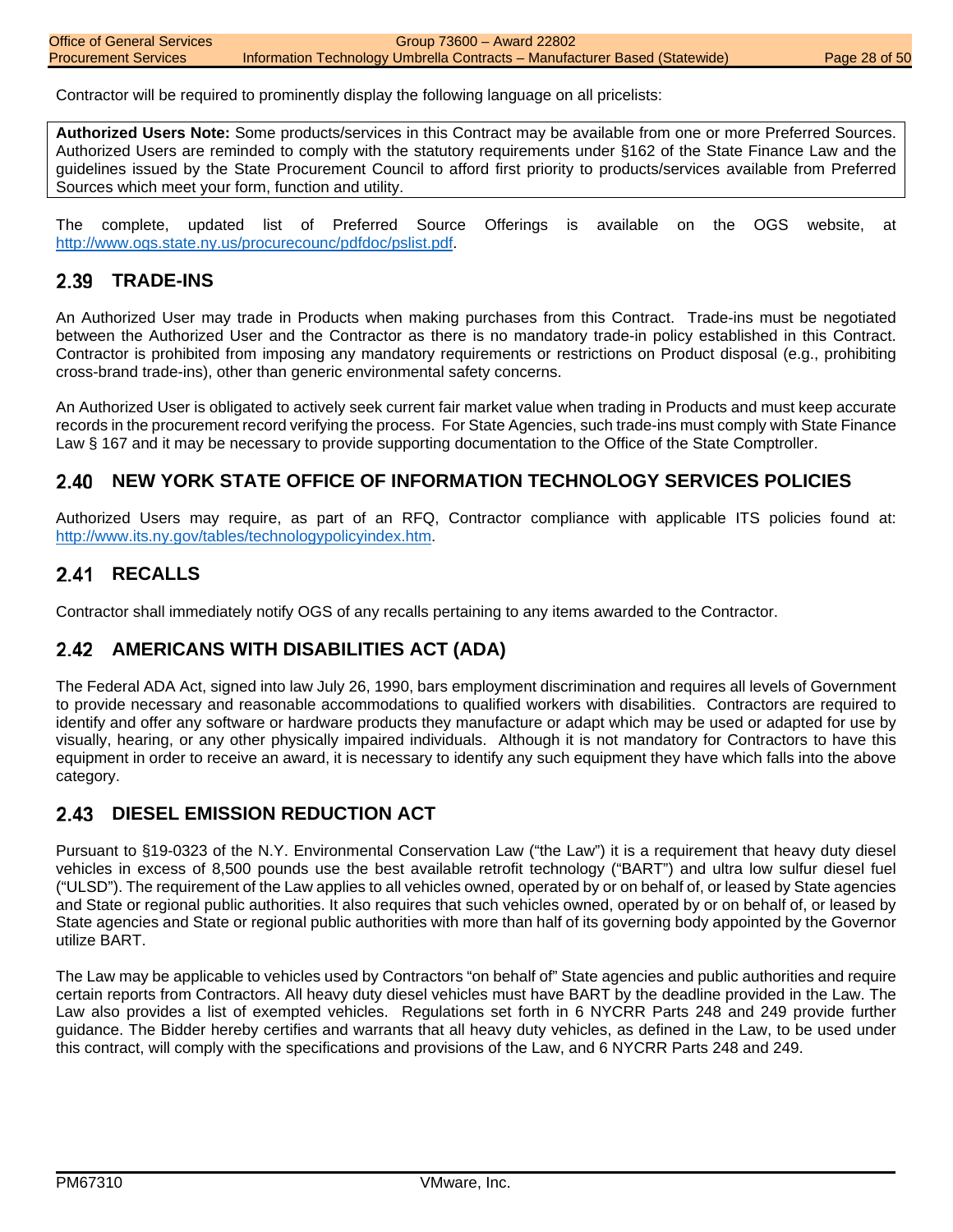An Authorized User should notify OGS Customer Services promptly if the Contractor fails to meet the requirements of this Contract. Performance which does not comply with requirements or is otherwise unsatisfactory to the Authorized User should also be reported to Customer Services:

> Office of General Services New York State Procurement Services 38th Floor Corning Tower Empire State Plaza Albany, NY 12242 Customer Services CoordinationE-mail: customer.services@ogs.ny.gov Telephone: (518) 474-6717

### **2.45 MERCURY ADDED CONSUMER PRODUCTS**

Contractor agrees that it will not sell or distribute fever thermometers containing mercury or any products containing elemental mercury for any purpose under this Contract.

### **SURPLUS/TAKE-BACK/RECYCLING**

- A. A State agency is reminded of its obligation to comply with the NY State Finance Law §§ 167, Transfer and Disposal of Personal Property, and 168, The Management of Surplus Computer Equipment, regarding transfer and disposal of surplus personal property before utilizing take-back, recycling, or other options for disposition of equipment that is still in operable condition.
- B. If Contractor offers a take-back/recycling program, then Contractor shall provide a record of disposition to each Authorized User who participates in the take-back/recycling program for units transferred for disposition. Contractor shall provide documentation that the units were disposed of in an environmentally sound manner in compliance with applicable local, state and federal laws. See Section C below for specific requirements governing electronic equipment recycling.
- C. The NYS Department of Environmental Conservation (DEC) Electronic Equipment Recycling and Reuse Act ("Act") (Environmental Conservation Law, Article 27, Title 26, Electronic Equipment Recycling and Reuse), requires manufacturers to establish a convenient system for the collection, handling, and recycling or reuse of electronic waste. If Contractor is a manufacturer of electronic equipment covered by the Act, Contractor agrees to comply with the requirements of the Act. More information regarding the Act can be found on the DEC website at: http://www.dec.ny.gov/chemical/65583.html.
- D. If a Contractor offers a take-back/recycling program or offers an electronic equipment recycling program pursuant to the Act, and an Authorized User participates in same, then the Authorized User shall ensure the destruction of all data from any hard drives surrendered with the machines/covered electronic equipment. Contractor shall not require an Authorized User to surrender the hard drive, as an Authorized User may wish to retain the hard drive for security purposes. Contractor shall advise the Authorized User in advance if the retention of the hard drive results in additional fees or reduction in trade-in value. It is recommended that an Authorized User use a procedure for ensuring the destruction of confidential data stored on hard drives or other storage media that meets or exceeds the National Institute of Standards and Technology (NIST) Guidelines for Media Sanitation as found in NIST Special Publication 800-88.

### **USE OF RECYCLED OR REMANUFACTURED MATERIALS**

New York State supports and encourages Contractors to use recycled, remanufactured or recovered materials in the manufacture of Products and packaging to the maximum extent practicable without jeopardizing the performance or intended end use of the Product or packaging unless such use is precluded due to health or safety requirements or product specifications contained herein. Refurbished or remanufactured components are required to be restored to original performance and regulatory standards and functions and are required to meet all other requirements of this Contract. Warranties on refurbished or remanufactured components must be identical to the manufacturer's new equipment warranty or industry's normal warranty when remanufacturer does not offer new equipment.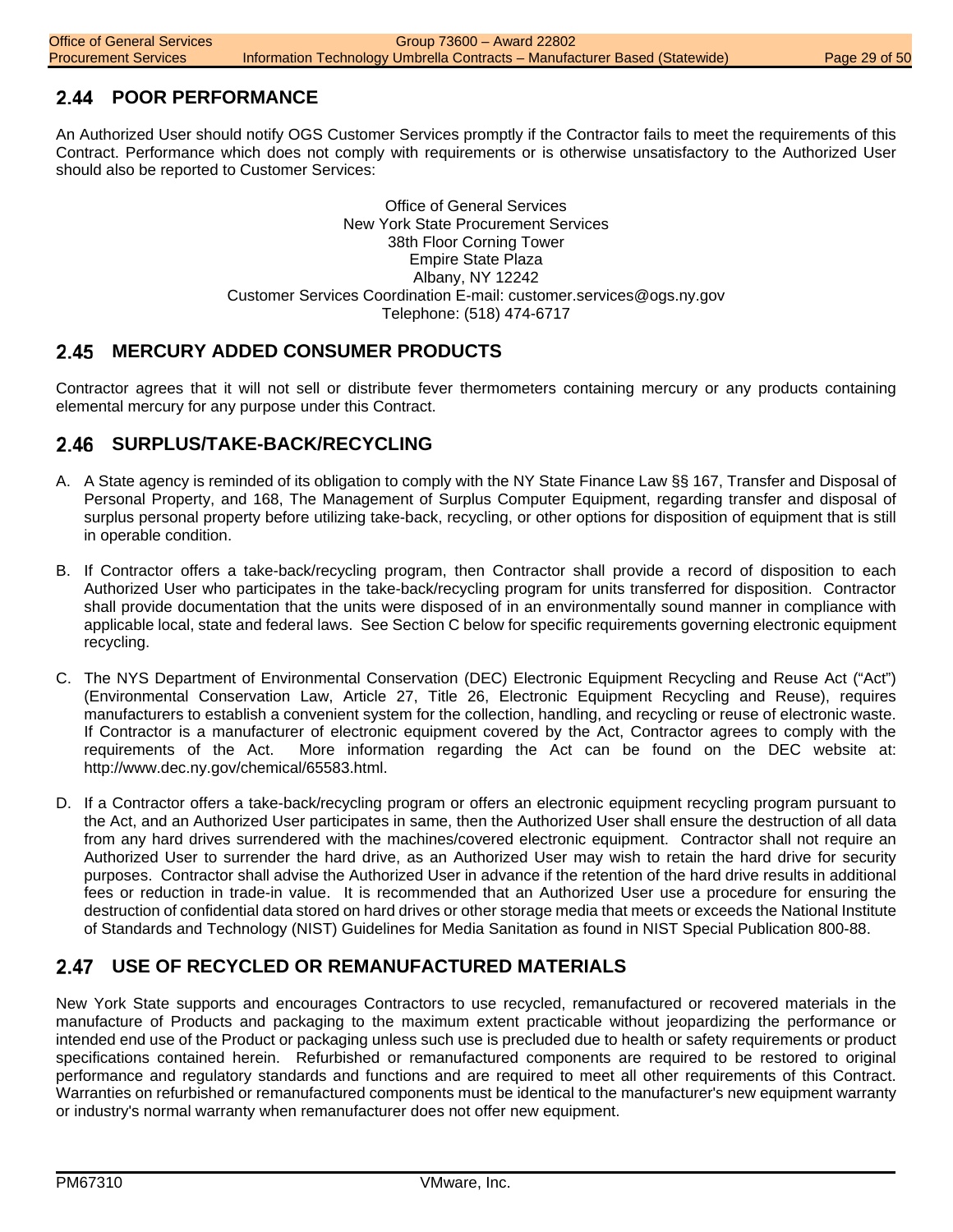### **ENVIRONMENTAL ATTRIBUTES AND NYS EXECUTIVE ORDER 4**

New York State is committed to environmental sustainability and endeavors to procure products with reduced environmental impact. One example of this commitment may be found in Executive Order No. 4 (Establishing a State Green Procurement and Agency Sustainability Program), which imposes certain requirements on State Agencies, authorities, and public benefit corporations when procuring commodities, services, and Hardware. More information on Executive Order No. 4, including specifications for offerings covered by this Contract, may be found at http://www.ogs.ny.gov/GreenNY.

#### **BULK DELIVERY AND ALTERNATIVE PACKAGING MATERIALS**

New York State encourages the use of innovative packaging that reduces the weight of packaging and the generation of packaging waste. A Contractor is encouraged to use reusable materials and containers and to utilize packaging configurations that take advantage of storage containers designed to be part of the product for the shipment of multi-unit purchases. New York State recognizes that these packaging methods are in the development stage and may not be currently available. Authorized Users are urged to inquire about these programs at the time of purchase and determine the best solution for their needs.

#### **2.50 EPA ENERGY STAR PROGRAM**

The Federal EPA, in cooperation with the Manufacturers, continues a program to foster the manufacture of energy efficient equipment. New York State fully supports this effort. The State may discontinue use of and/or delete from the Contract selected Products as mandated by any Federal, State or local energy legislation that is enacted during the term of this Contract. The Contractor shall have no recourse with the State for such discontinuance/deletion.

#### **2.51 NO DRUGS OR ALCOHOL**

For reasons of safety and public policy, in any Contract resulting from this procurement, the use of illegal drugs and/or alcoholic beverages by the Contractor or its personnel shall not be permitted while performing any phase of the work herein specified.

#### **2.52 TRAFFIC INFRACTIONS**

The State will not be liable for any expense incurred by the Contractor for any parking fees or as a consequence of any traffic infraction or parking violations attributable to employees of the Contractor.

### **NOTICES**

All notices, demands, designations, certificates, requests, offers, consents, approvals and other instruments (including updates to Appendix D – Contractor and Reseller Information) given pursuant to this Contract shall be in writing and shall be validly given when mailed by registered or certified mail, or hand delivered, (i) if to the State, addressed to the State at its address:

> 22802 Contract Administrator Office of General Services New York State Procurement Services 38th Floor Corning Tower Empire State Plaza Albany, NY 12242

and (ii) if to Contractor, addressed to Contract Administrator at the address included in Appendix D – Contractor and Reseller Information. Either Party may from time to time, specify any address in the United States as its address for purpose of notices under this Agreement by giving fifteen (15) days written notice to the other party. The Parties agree to mutually designate individuals as their respective representatives for purposes of the Contract.

All notices sent shall be effective upon actual receipt by the receiving party. The Contractor will be required to forward a copy of the official notice to an Authorized User that is associated with the subject of the notice.

Written notice of any alleged breach by one party to the other shall provide specific facts, circumstances and grounds upon which the breach is being declared.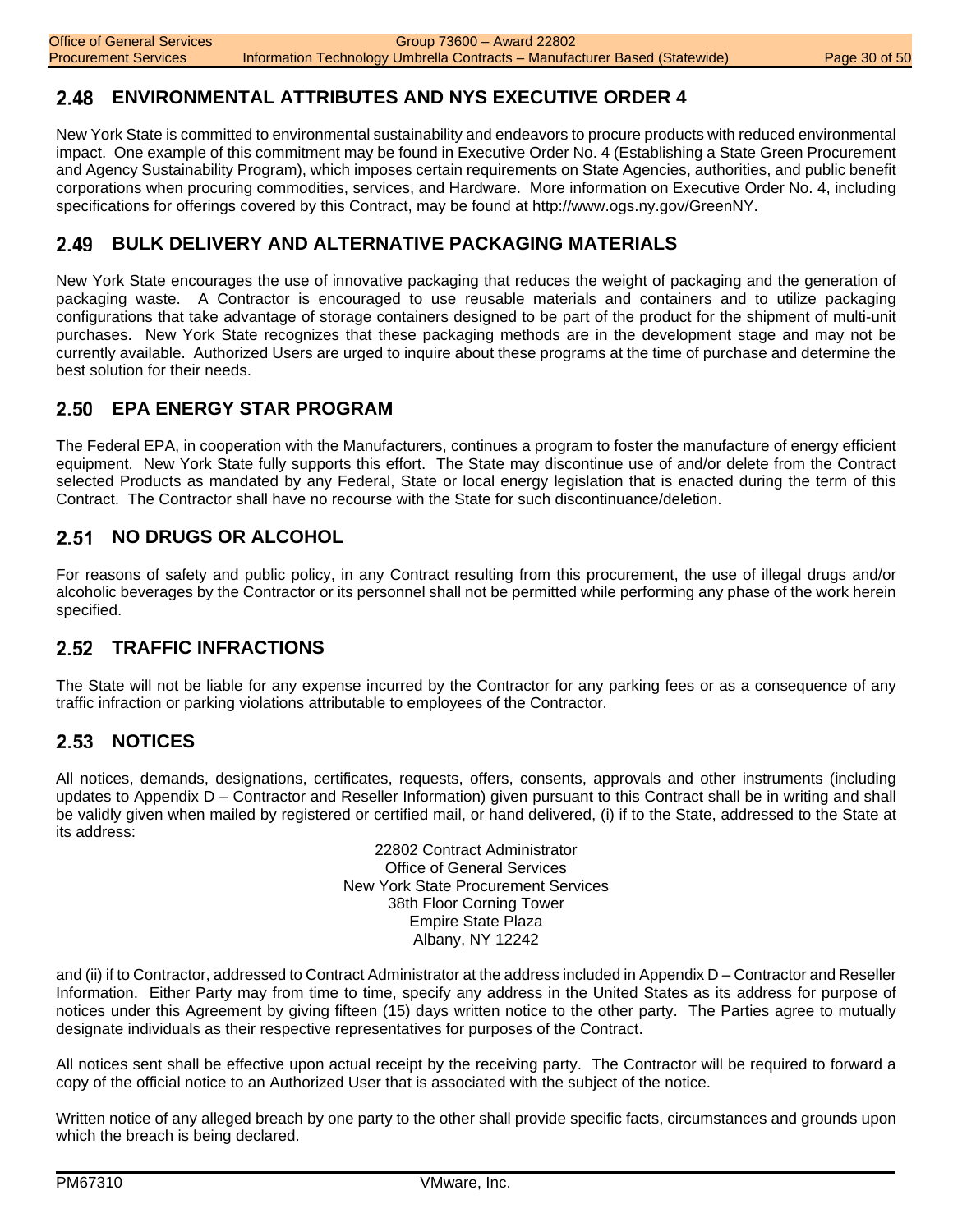### **ACCESSIBILITY OF WEB-BASED INFORMATION AND APPLICATIONS POLICY LANGUAGE**

For State Agency Authorized User Acquisitions: Any web-based information and applications development, or programming delivered pursuant to the contract or procurement, will comply with New York State Enterprise IT Policy NYS-P08-005, Accessibility of Web-Based Information and Applications as follows:

*Any web-based information and applications development, or programming delivered pursuant to the contract or procurement, will comply with New York State Enterprise IT Policy NYS-P08-005, Accessibility of Web-Based Information and Applications as such policy may be amended, modified or superseded, which requires that state agency web-based information and applications are accessible to persons with disabilities. Web-based information and applications must conform to New York State Enterprise IT Policy NYS-P08-005 as determined by quality assurance testing. Such quality assurance testing will be conducted by the State Agency Authorized User and the results of such testing must be satisfactory to the Authorized User before web-based information and applications will be considered a qualified deliverable under the contract or procurement.* 

### **CAPTIONS**

The captions contained in this Contract are intended for convenience and reference purposes only and shall in no way be deemed to define or limit any provision thereof.

### **SEVERABILITY**

If any provision of this Contract is deemed invalid or unenforceable by OGS, such determination shall have no effect on the balance of the Contract, which shall be enforced and interpreted as if such provision was never included in the Contract.

### **2.57 PERFORMANCE OF SERVICES**

The Contractor is responsible for fully meeting all obligations set forth in the Contract and for providing Product in accordance with the Contract or any Authorized User Agreement.

#### **2.58 REMOVAL OF RECORDS FROM PREMISES**

Contractor shall not remove any documents, papers, files, or Data (records), whether in hard copy or electronic form, from the premises of an Authorized User or from electronic storage media used by the Authorized User without prior written approval of the Authorized User. In addition, Contractor shall not, remotely or otherwise, access, modify, copy, destroy, or delete such records without prior written approval of the Authorized User.

### **CONTRACTOR RESPONSIBILITY FOR SUBCONTRACTORS**

The following requirements shall supplement the requirements of Appendix B, § 42 and 44:

- The Contractor shall not in any way be relieved of any responsibility under the Contract by any subcontract.
- The Contractor shall be solely responsible to the State and Authorized User for the acts or defaults of its Subcontractors and of such Subcontractors' officers, agents, and employees, each of whom shall for this purpose, be deemed to be the agent or employee of the Contractor to the extent of its subcontract.
- Any Deliverable provided or furnished by a Subcontractor shall be deemed for purposes of the Contract to be provided or furnished by the Contractor.
- The Contractor shall inform each Subcontractor fully and completely of all provisions and requirements of the Contract, including:
	- a. those relating either directly or indirectly to the Deliverables to be provided and the materials to be furnished or Services provided pursuant to its respective subcontract,
	- b. to maintain and protect against any unauthorized disclosure of records with respect to work performed under the subcontract in the same manner as required of the Contractor,
	- c. those relating to the State's rights to audit records and
	- d. to cooperate with any investigation, audit, or other inquiry related to the Contract or any litigation relating thereto. Contractor agrees that every such subcontract shall expressly stipulate that all labor performed and materials furnished pursuant thereto shall strictly comply with the requirements of the Contract and that no subcontract shall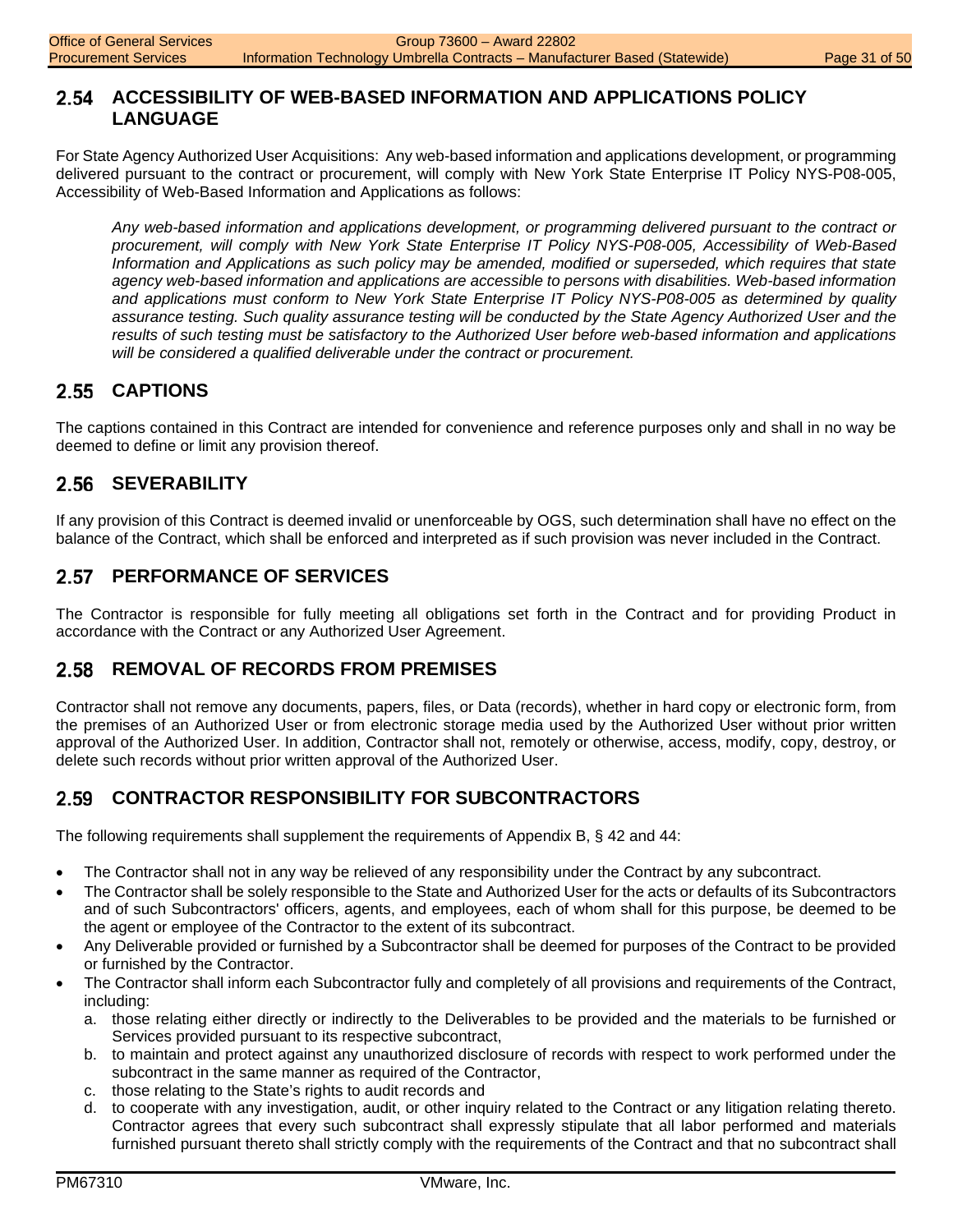impair the rights of the State or Authorized User or create any contractual relationship between the Subcontractor and the State or Authorized User.

- Failure to disclose the identity of any and all Subcontractors used by the Contractor as required hereunder may, at the sole discretion of the Authorized User, result in a disqualification of the Subcontractor, if not immediately cured, or may result in termination of the Authorized User Agreement for cause.
- The Contractor shall pay all Subcontractors for and on account of Services and/or Deliverables provided by such Subcontractors in accordance with the terms of their respective subcontracts. If and when required by the State or Authorized User, the Contractor shall submit satisfactory evidence that it has made such payment.
- The Contractor shall, within 5 business days of the State or Authorized User written request, file promptly with the requestor a copy of any subcontract providing services for an Authorized User Agreement.
- The Contractor shall require that the Subcontractor must pass through all terms and conditions of the Contract, including but not limited to Appendix A, to any lower tier subcontractors.

### **CONTRACTOR STAFF WITHIN AUTHORIZED USER AGREEMENT**

The provisions of this section shall apply unless otherwise agreed in the Authorized User Agreement.

All employees of the Contractor, or of its Subcontractors, who shall perform under an Authorized User Agreement, shall possess the necessary qualifications, training, licenses, and permits as may be required within the jurisdiction where the Services specified are to be provided or performed, and shall be legally entitled to work in such jurisdiction. All Business Entities that perform Services under the Contract on behalf of Contractor shall, in performing the Services, comply with all applicable Federal, State, and local laws concerning employment in the United States.

#### 2.60.1 Staffing Changes within Authorized User Agreement

- 1. Any staffing represented as key personnel are anticipated to fulfill the entire life of the project. If staffing changes are required for any of the key personnel on the project prior to the completion of his or her assignment period, the Contractor shall first, before proceeding with such removal, consult with and seek the approval of the Authorized User. If, after said consultation, it is mutually agreed that such removal shall take place, the Contractor shall provide the resumes of up to 3 potential replacements with similar or better qualifications for the Authorized User review and approval within 3 business days, or as otherwise agreed to by the Authorized User.
- 2. The newly-assigned Contractor staff must have qualifications as good as or better than those of the replaced staff. At the commencement of the transition period, the departing staff and the new staff will work together to develop a written transition plan to transition the responsibilities. The Authorized User reserves the right to approve this transition plan.
- 3. The Authorized User shall also have the right in its reasonable discretion to request removal of a Contractor Staff member at any time, and the Contractor must provide the resumes of up to 3 potential replacements with similar or better qualifications for the Authorized User's review and approval within 3 business days, or as otherwise agreed to by the Authorized User. Any associated cost will be borne by the Contractor. As documentation to facilitate knowledge transfer is the sole responsibility of the Contractor, the replacement staff will be provided at no cost during the knowledge transfer period.
- 4. Where Contractor Staff ceases work for reasons beyond the control of the Contractor, the Contractor must immediately notify the Authorized User and provide the resumes of up to 3 potential replacements with similar or better qualifications for the Authorized User's review and approval within 3 business days, or as otherwise agreed to by the Authorized User.
	- a. Reasons beyond the control of the Contractor shall be defined as: (i) death of the Contractor Staff member; (ii) disability or illness; (iii) Contractor Staff member resigns his or her position; (iv) termination for cause by the Contractor; (v) military service or (vi) any other reason deemed acceptable by the Authorized User.
	- b. The provisions of this section do not preclude any Contractor Staff member from reasonable sick leave or annual leave.
- 5. Upon the Authorized User's approval, replacement staff will become project staff and will be subject to the terms and conditions of the Contract and Authorized User Agreement.

If the Authorized User does not approve one of the proposed replacement candidates, the Contractor must provide additional candidates for the Authorized User's review within three (3) business days. If the Authorized User still does not find a proposed replacement acceptable, the Authorized User reserves the right to either suspend activities under the Authorized User Agreement or terminate the Authorized User Agreement for cause pursuant to Appendix B paragraph 47, Termination.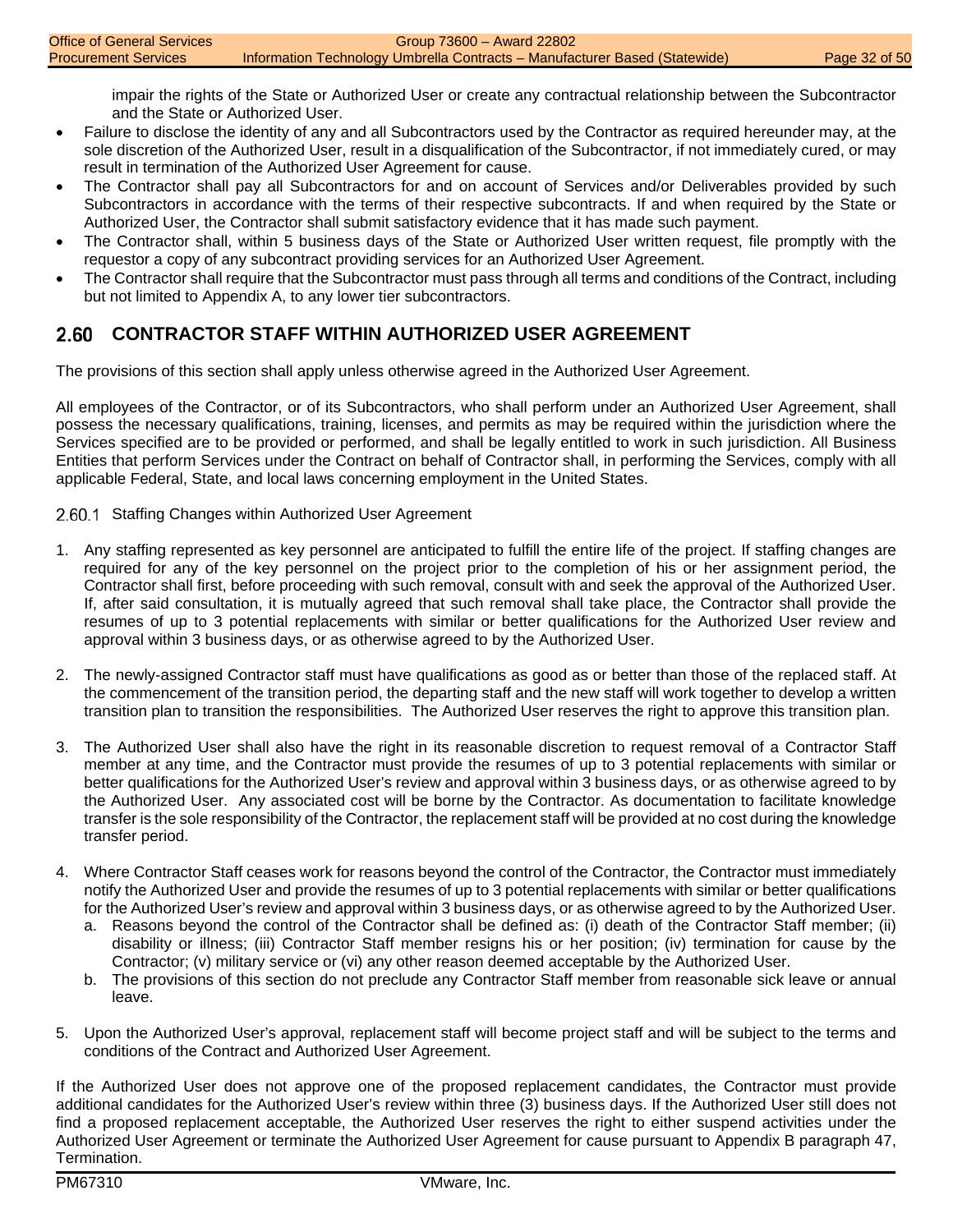#### **ADDITIONAL CONTRACTOR TERMS AND CONDITIONS WITHIN AN AUTHORIZED USER AGREEMENT**

Additional Contractor Terms and Conditions may become part of an Authorized User Agreement in accordance with Section 28 of Appendix B.

#### **EMPLOYEE INFORMATION REQUIRED TO BE REPORTED BY CERTAIN CONSULTANT CONTRACTORS AND SERVICE CONTRACTORS**

 Civil Service Law § 97 and State Finance Law § 163 establish reporting requirements for maintaining certain information concerning Contract Employees working under State Agency service and consulting Contracts. State Agency consultant Contracts are defined as "Contracts entered into by a state Agency for *analysis, evaluation, research, training, data processing, computer programming, engineering, environmental health and mental health services, accounting, auditing, paralegal, legal, or similar services*" ("covered consultant Contract" or "covered consultant services"). The information must be provided to the state Agency awarding such Contracts, OSC, DOB and CS. To meet these requirements, the Contractor agrees to complete:

- A. Form A Contractor's Planned Employment Form, if required. Note: State Agencies are required to furnish this information but may require a Contractor to submit the information.
- B. Form B Contractor's Annual Employment Report. Throughout the term of the Contract by May 15th of each year the Contractor agrees to report the following information to the State Agency awarding the Contract, or if the Contractor has provided Contract Employees pursuant to an Centralized Contract, such report must be made to the State Agency purchasing from such Contract. For each covered consultant Contract in effect at any time between the preceding April 1st through March 31st fiscal year or for the period of time such Contract was in effect during such prior State fiscal year Contractor reports the:
	- 1. Total number of Employees employed to provide the consultant services, by employment category.
	- 2. Total number of hours worked by such Employees.
	- 3. Total compensation paid to all Employees that performed consultant services under such Contract.\*

\*NOTE: The information to be reported is applicable only to those Employees who are directly providing services or directly performing covered consultant services. However, such information shall also be provided relative to Employees of Subcontractors who perform any part of the service Contract or any part of the covered consultant Contract. This information does not have to be collected and reported in circumstances where there is ancillary involvement of an Employee in a clerical, support, organizational or other administrative capacity.

Contractor agrees to simultaneously report such information to The Department of Civil Service (CS) and OSC as designated below:

**Department of Civil Service**  Alfred E. Smith State Office Building Albany, NY 12239

**Office of the State Comptroller** Bureau of Contracts 110 State St., 11<sup>th</sup> Floor Albany, New York Attn: Consultant Reporting Fax: (518) 474-8030 or (518) 473-8808

Contractor is advised herein and understands that this information is available for public inspection and copying pursuant to §87 of the New York State Public Officers Law (Freedom of Information Law). In the event individual Employee names or social security numbers are set forth on a document, the State Agency making such disclosure is obligated to redact both the name and social security number prior to disclosure. Further information is available in Section XI.18.C of the Office of the State Comptroller's Guide to Financial Operations (http://www.osc.state.ny.us/agencies/guide/MyWebHelp/), "Consultant Disclosure Legislation."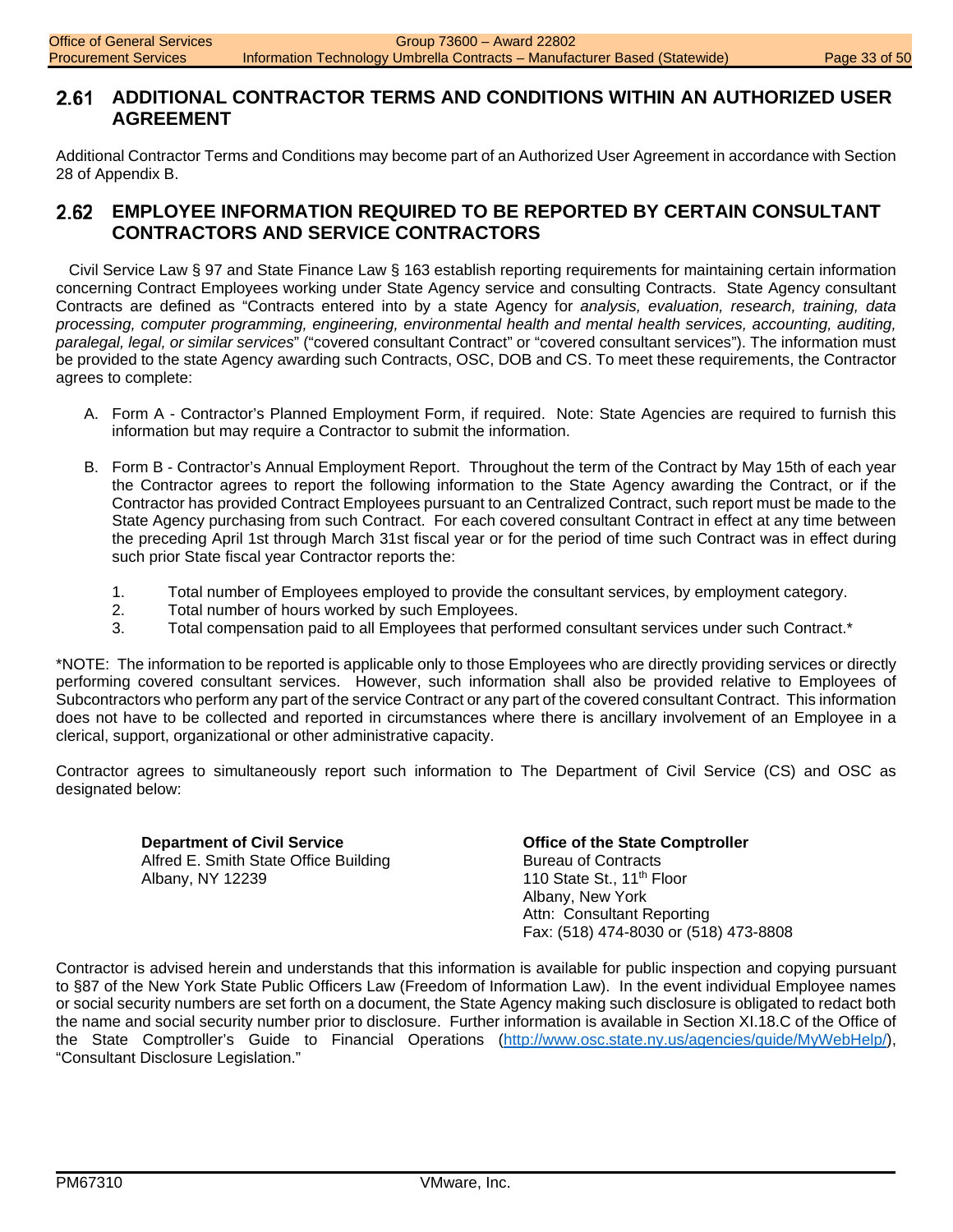#### 2.62.1 INSTRUCTIONS FOR COMPLETING FORM A AND B

Form A and Form B should be completed for Contracts for consulting services in accordance with Section XI.18.C of the Office of the State Comptroller's Guide to Financial Operations (http://www.osc.state.ny.us/agencies/guide/MyWebHelp/), "Consultant Disclosure Legislation," and the following:

- **A. Form A Contractor's Planned Employment Form (**available from and submitted to the using Agency, if necessary.) (Form AC-3271-S: http://www.osc.state.ny.us/agencies/forms/index.htm)
- **B. Form B Contractor's Annual Employment Report** (to be completed by May 15th of each year for each consultant Contract in effect at any time between the preceding April 1st through March 31st fiscal year and submitted to the CS, OSC and procuring Agency.) (Form AC-3272-S: http://www.osc.state.ny.us/agencies/forms/index.htm)

**Scope of Contract**: choose a general classification of the single category that best fits the predominate nature of the services provided under the Contract.

**Employment Category**: enter the specific occupation(s), as listed in the O\*NET occupational classification system, which best describes the Employees providing services under the Contract.

*(Note: Access the O\*NET database, which is available through the US Department of Labor's Employment and Training Administration, on-line at online.onetcenter.org to find a list of occupations.)* 

**Number of Employees**: enter the total number of Employees in the employment category employed to provide services under the Contract during the report period, including part time Employees and Employees of subcontractors.

**Number of Hours**: enter the total number of hours worked during the report period by the Employees in the employment category.

**Amount Payable under the Contract**: enter the total amount paid by the State to the State Contractor under the Contract, for work by the Employees in the employment category, for services provided during the report period.

### **CONFIDENTIALITY AND PRIVACY POLICIES AND LAWS**

The Contractor shall comply with all State and Authorized User policies regarding compliance with various confidentiality and privacy laws, rules and regulations, including but not limited to the Family Educational Rights and Privacy Act (FERPA), the Health Insurance and Portability Act of 1996 (HIPAA) and the Health Information Technology for Economic and Clinical Health Act (HITECH). As part of such compliance, Contractor shall execute written confidentiality/non-disclosure agreements as requested by the State or an Authorized User.

### **FEDERAL FUNDING**

For an Authorized User using Federal funds, Contractor shall cooperate in adding to the Authorized User's Agreement any Federal funding contract clauses necessary for the Authorized User's Project. An Authorized User shall identify to Contractor, as a condition of using this Contract and during the RFQ process, whether Federal funds will be utilized for the Project.

### **ELECTRONIC WORKFLOW SYSTEM**

OGS reserves the right to incorporate an electronic workflow system that may include elements of the Authorized User RFQ process.

OGS reserves the right to post Authorized User Contract usage of Centralized Contracts.

### **TRAVEL, MEALS AND LODGING - LOT 4 – IMPLEMENTATION ONLY**

For Lot 4 only, when provided for in the RFQ and resultant Authorized User Agreement, the Authorized Users may reimburse travel expenses. All rules and regulations associated with this travel can be found at http://osc.state.ny.us/agencies/travel/travel.htm. In no case will any travel reimbursement be charged that exceeds these rates. All travel will be paid only as specified within the Authorized User Agreement and must be billed with the associated services on the same Invoice with receipts attached.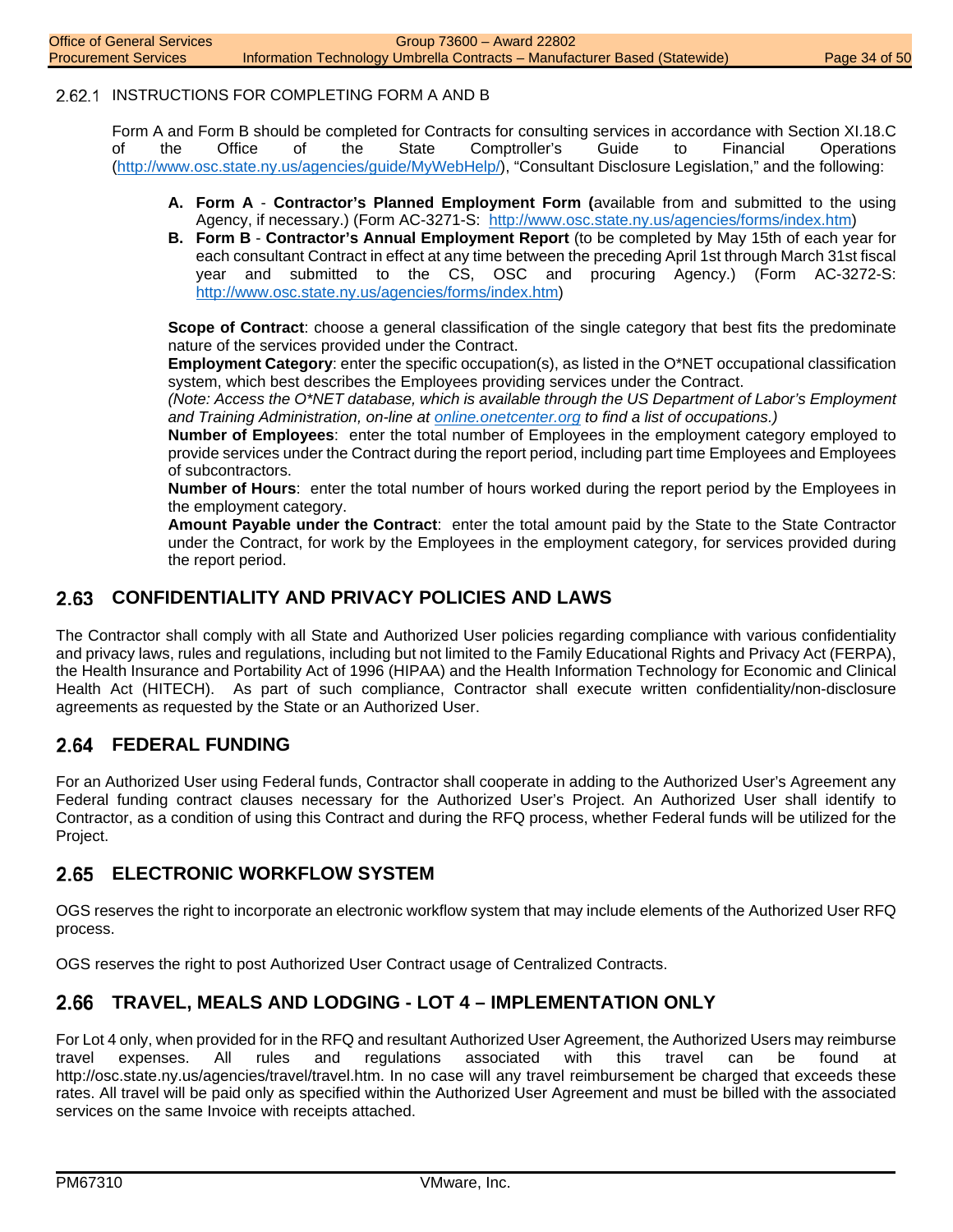The Contractor shall receive prior approval from the Authorized User for any travel that occurs during the term of an Authorized User Agreement. Parking fees and/or parking tickets shall not be paid by an Authorized User.

Unless otherwise specified in writing by the Authorized User, a vehicle will not be provided by Authorized User to the Contractor for travel. Therefore, the Contractor will be responsible for ensuring that the Contractor has access to an appropriate vehicle (e.g., personal vehicle or rental vehicle) or common carrier with which to carry out any necessary travel.

For the Contractor to obtain reimbursement for the use of a rental vehicle, such use must be justified as the most costeffective mode of transportation under the circumstances (including consideration of the most effective use of time).

The Contractor is responsible for keeping adequate records to substantiate any claims for travel reimbursement.

All services provided under the resultant Authorized User Agreement must be performed within CONUS.

### **PERFORMANCE AND BID BONDS**

There are no BONDS for this Contract. However, an Authorized User may require in an RFQ a performance, payment or Bid bond, or negotiable irrevocable letter of credit or other form of security for the faithful performance for the resultant Authorized User Agreement.

#### **CONTRACTOR REQUIREMENTS AND PROCEDURES FOR PARTICIPATION BY NEW YORK STATE CERTIFIED MINORITY- AND WOMEN-OWNED BUSINESS ENTERPRISES AND EQUAL EMPLOYMENT OPPORTUNITIES FOR MINORITY GROUP MEMBERS AND WOMEN**

#### **I. New York State Law**

Pursuant to New York State Executive Law Article 15-A and Parts 140-145 of Title 5 of the New York Codes, Rules and Regulations ("NYCRR"), the New York State Office of General Services ("OGS") is required to promote opportunities for the maximum feasible participation of New York State-certified Minority- and Women-owned Business Enterprises ("MWBEs") and the employment of minority group members and women in the performance of OGS contracts.

#### **II. General Provisions**

- A. OGS is required to implement the provisions of New York State Executive Law Article 15-A and 5 NYCRR Parts 140-145 ("MWBE Regulations") for all State contracts as defined therein, with a value (1) in excess of \$25,000 for labor, services, equipment, materials, or any combination of the foregoing or (2) in excess of \$100,000 for real property renovations and construction.
- B. The Contractor agrees, in addition to any other nondiscrimination provision of the Contract, and at no additional cost to OGS, to fully comply and cooperate with OGS in the implementation of New York State Executive Law Article 15-A and the regulations promulgated thereunder. These requirements include equal employment opportunities for minority group members and women ("EEO") and contracting opportunities for MWBEs. Contractor's demonstration of "good faith efforts" pursuant to 5 NYCRR § 142.8 shall be a part of these requirements. These provisions shall be deemed supplementary to, and not in lieu of, the nondiscrimination provisions required by New York State Executive Law Article 15 (the "Human Rights Law") or other applicable federal, State, or local laws.
- C. Failure to comply with all of the requirements herein may result in a finding of non-responsiveness, a finding of nonresponsibility, breach of contract, withholding of funds, liquidated damages pursuant to clause IX of this section, and/or enforcement proceedings as allowed by the Contract and applicable law.

#### **III. Equal Employment Opportunity (EEO)**

- A. The provisions of Article 15-A of the Executive Law and the rules and regulations promulgated thereunder pertaining to equal employment opportunities for minority group members and women shall apply to all Contractors, and any subcontractors, awarded a subcontract over \$25,000 for labor, services, including legal, financial and other professional services, travel, supplies, equipment, materials, or any combination of the foregoing, to be performed for, or rendered or furnished to, the contracting State agency (the "Work") except where the Work is for the beneficial use of the Contractor.
	- 1. Contractor and subcontractors shall undertake or continue existing EEO programs to ensure that minority group members and women are afforded equal employment opportunities without discrimination because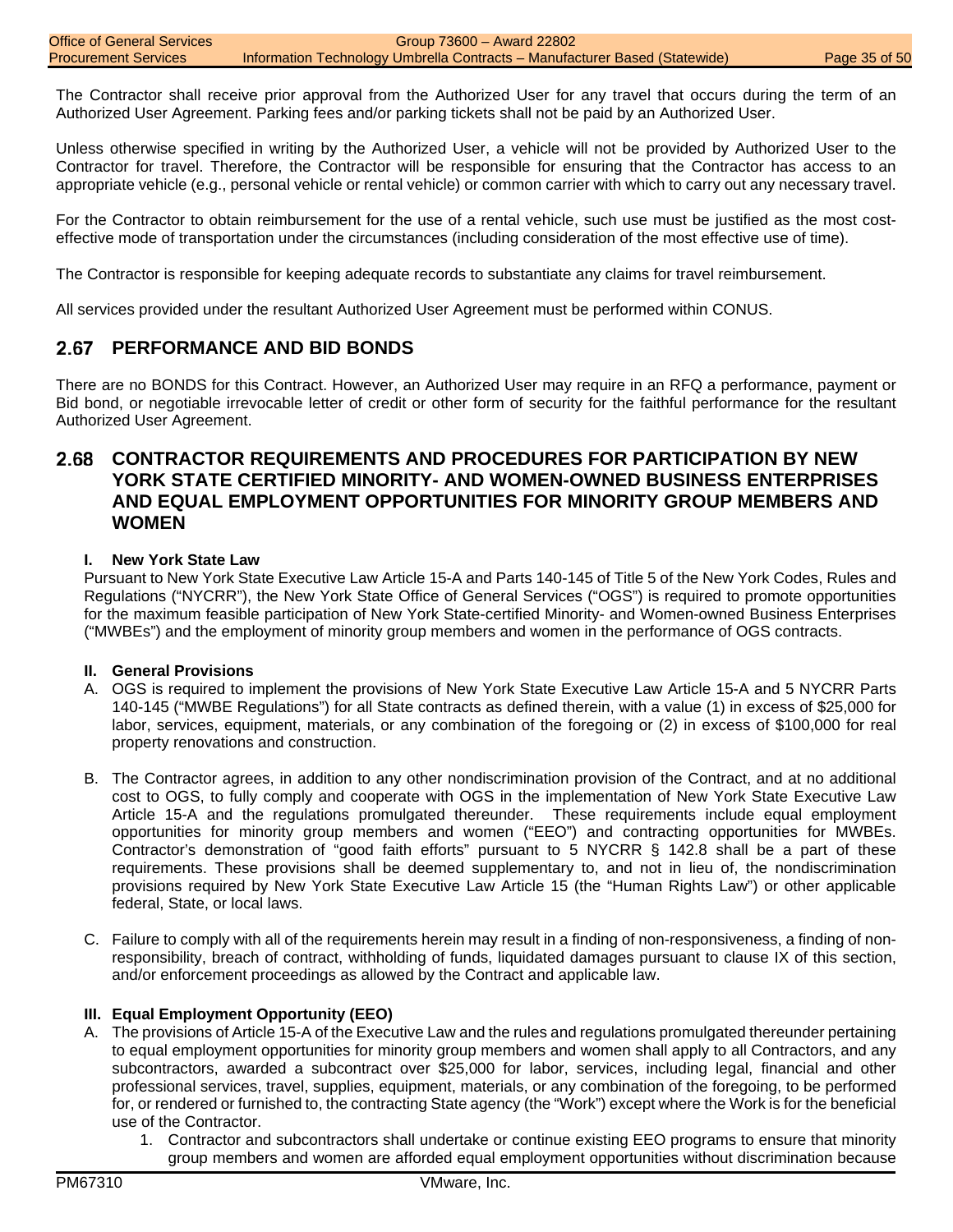of race, creed, color, national origin, sex, age, disability, or marital status. For these purposes, EEO shall apply in the areas of recruitment, employment, job assignment, promotion, upgrading, demotion, transfer, layoff or termination, and rates of pay or other forms of compensation. This requirement does not apply to: (i) the performance of work or the provision of services or any other activity that is unrelated, separate, or distinct from the Contract; or (ii) employment outside New York State.

- 2. By entering into this Contract, Contractor certifies that the text set forth in clause 12 of Appendix A, attached hereto and made a part hereof, is Contractor's equal employment opportunity policy. In addition, Contractor agrees to comply with the Non-Discrimination Requirements set forth in clause 5 of Appendix A.
- B. Form EEO 100 Staffing Plan. To ensure compliance with this section, the Contractor agrees to submit, or has submitted with the Bid, a staffing plan on Form EEO 100 to OGS to document the composition of the proposed workforce to be utilized in the performance of the Contract by the specified categories listed, including ethnic background, gender, and federal occupational categories.
- C. Form EEO 101 Workforce Utilization Reporting Form (Commodities and Services) ("Form EEO-101-Commodities and Services")
	- 1. The Contractor shall submit, and shall require each of its subcontractors to submit, a Form EEO-101- Commodities and Services to OGS to report the actual workforce utilized in the performance of the Contract by the specified categories listed including ethnic background, gender, and Federal occupational categories. The Form EEO-101-Commodities and Services must be submitted electronically to OGS at EEO\_CentCon@ogs.ny.gov on a quarterly basis during the term of the Contract by the 10th day of April, July, October, and January.
	- 2. Separate forms shall be completed by Contractor and all subcontractors.
	- 3. In limited instances, the Contractor or subcontractor may not be able to separate out the workforce utilized in the performance of the Contract from its total workforce. When a separation can be made, the Contractor or subcontractor shall submit the Form EEO-101-Commodities and Services and indicate that the information provided relates to the actual workforce utilized on the Contract. When the workforce to be utilized on the Contract cannot be separated out from the Contractor's or subcontractor's total workforce, the Contractor or subcontractor shall submit the Form EEO-101-Commodities and Services and indicate that the information provided is the Contractor's or subcontractor's total workforce during the subject time frame, not limited to work specifically performed under the Contract.
- D. Contractor shall comply with the provisions of the Human Rights Law and all other State and federal statutory and constitutional non-discrimination provisions. Contractor and subcontractors shall not discriminate against any employee or applicant for employment because of race, creed (religion), color, sex, national origin, sexual orientation, military status, age, disability, predisposing genetic characteristic, marital status, or domestic violence victim status, and shall also follow the requirements of the Human Rights Law with regard to non-discrimination on the basis of prior criminal conviction and prior arrest.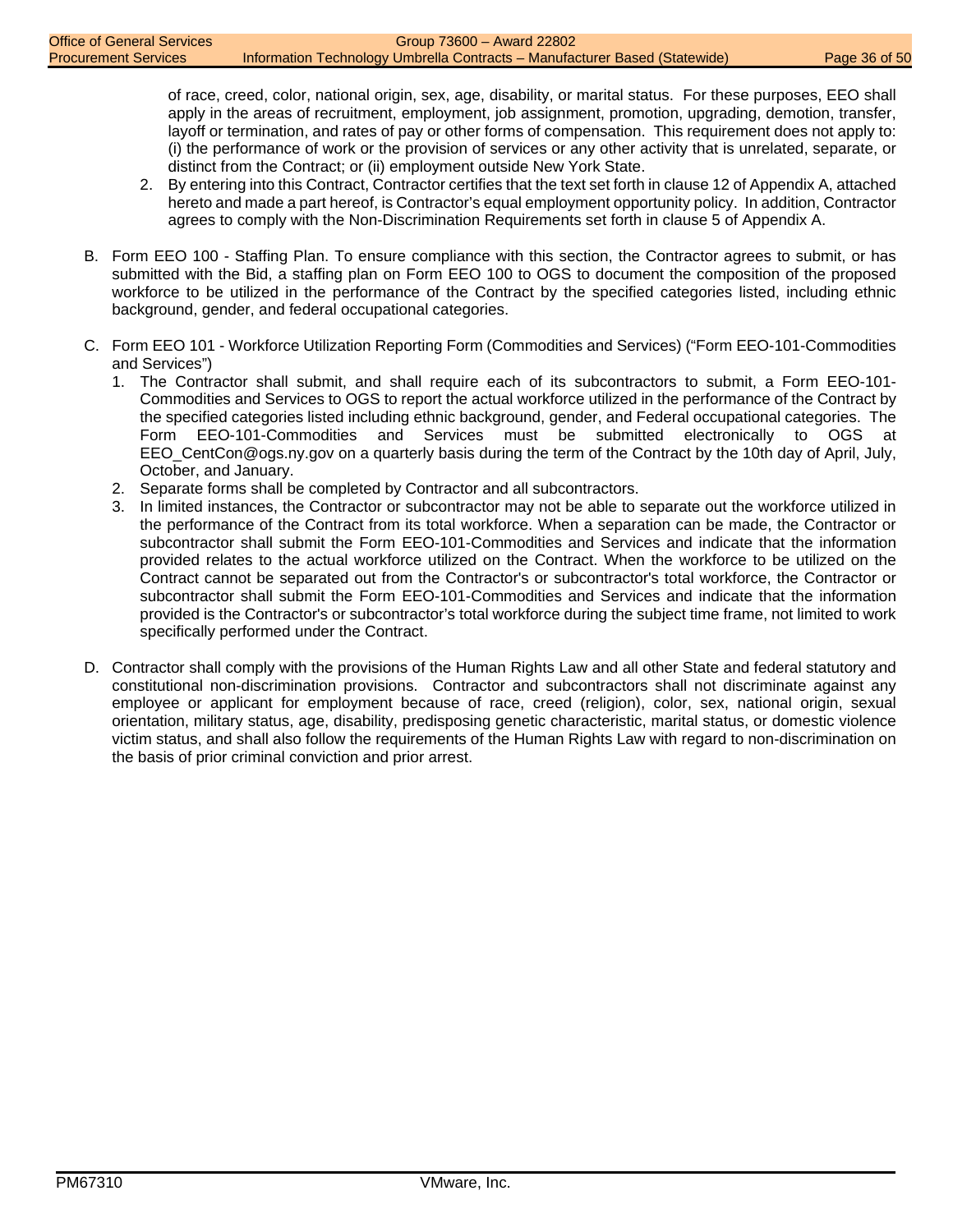#### **IV. Contract Goals**

A. For purposes of this procurement, OGS hereby establishes the following goals for Minority-owned Business Enterprises (MBE) participation. Women-owned Business Enterprises (WBE) participation, and total Minority- and Women-Owned Business Enterprises (collectively referred to as MWBE) participation:

| Lot<br>No. | <b>Lot Description</b>         | <b>MBE Goal</b> | <b>WBE Goal</b> | <b>Total MWBE</b><br>Goal |
|------------|--------------------------------|-----------------|-----------------|---------------------------|
|            | Software                       | $10\%$          | $10\%$          | 20%                       |
| 2          | Hardware                       | 10%             | $10\%$          | 20%                       |
| 3          | Cloud                          | $0\%$           | $0\%$           | $0\%$<br>(see note below) |
| 4          | <b>Implementation Services</b> | 15%             | 15%             | 30%                       |

Questions regarding compliance with MWBE participation goals should be directed to the OGS Office for Minorityand Women- Owned Business Enterprises Designated Contacts identified as follows:

> New York State Office of General Services Office for Minority and Women Owned Businesses & Community Relations Empire State Plaza, Corning Tower - 29th Floor Albany, NY 12242

| <b>Primary Contact</b>                                 |                           |  |  |  |
|--------------------------------------------------------|---------------------------|--|--|--|
| Anuola Surgick                                         |                           |  |  |  |
| 518-486-9284                                           |                           |  |  |  |
| Anuola.surgick@ogs.ny.gov                              |                           |  |  |  |
| <b>Secondary Contacts</b>                              |                           |  |  |  |
| <b>Tryphina Ramsey</b>                                 | Lori Brodhead             |  |  |  |
| 518-473-7083<br>518-473-7083                           |                           |  |  |  |
| Tryphina.Ramsey@ogs.ny.gov<br>Lori.Brodhead@ogs.ny.gov |                           |  |  |  |
|                                                        |                           |  |  |  |
| <b>Ashley Pallone</b>                                  | Mariam Mehanna            |  |  |  |
| 518-473-7083                                           | 518-473-7083              |  |  |  |
| Ashley.pallone@ogs.ny.gov                              | Mariam.Mehanna@ogs.ny.gov |  |  |  |

**Note that with respect to Lot Number 3** Cloud only: OGS has conducted a comprehensive search and has determined that the Contract does not offer sufficient opportunities to set goals for participation by MWBEs as subcontractors, service providers and suppliers to the awarded Contractors. Contractors are, however, encouraged to make every good faith effort to promote and assist the participation of MWBEs for Lot 3, Cloud, who perform commercially useful functions on this Contract for the provision of services and materials.

The total Contract goal can be obtained by utilizing any combination of MBE and/or WBE participation for subcontracting and supplies acquired under the Contract.

- B. For purposes of providing meaningful participation by MWBEs on the Contract and achieving the Contract goals established in clause IV-A hereof, Contractor should reference the directory of New York State Certified MWBEs found at the following internet address: https://ny.newnycontracts.com/FrontEnd/VendorSearchPublic.asp?TN=ny&XID=2528. The MWBE Regulations are located at 5 NYCRR §§ 140 – 145. Questions regarding compliance with MWBE participation goals should be directed to the Designated Contacts within the OGS Office of Minority- and Women-Owned Business Enterprises. Additionally, following Contract execution, Contractor is encouraged to contact the Division of Minority and Women's Business Development ((518) 292-5250; (212) 803-2414; or (716) 846-8200) to discuss additional methods of maximizing participation by MWBEs on the Contract.
- C. Contractor must document "good faith efforts" to provide meaningful participation by MWBEs as subcontractors or suppliers in the performance of the Contract (see clause VII below).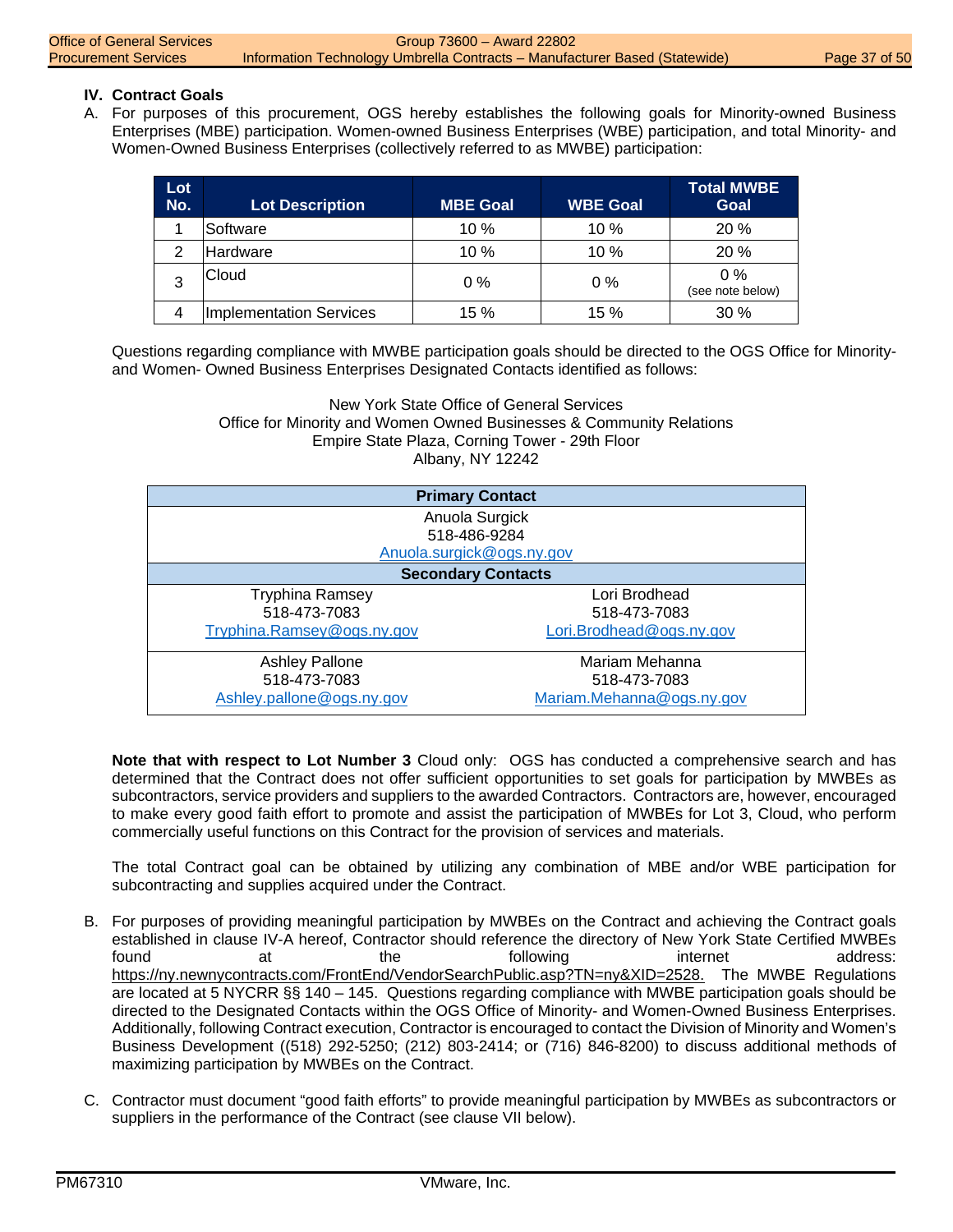#### **V. MWBE Utilization Plan**

- A. In accordance with 5 NYCRR § 142.4, Bidders are required to submit a completed Utilization Plan on Form MWBE 100 with their bid.
- B. The Utilization Plan shall list the MWBEs the Bidder intends to use to perform the Contract, a description of the Contract scope of work the Bidder intends the MWBE to perform to meet the goals on the Contract, and the estimated or, if known, actual dollar amounts to be paid to an MWBE. By signing the Utilization Plan, the Bidder acknowledges that making false representations or including information evidencing a lack of good faith as part of, or in conjunction with, the submission of a Utilization Plan is prohibited by law and may result in penalties including, but not limited to, termination of a contract for cause, loss of eligibility to submit future bids, and/or withholding of payments. Any modifications or changes to the agreed participation by New York State Certified MWBEs after the Contract award and during the term of the Contract must be reported on a revised MWBE Utilization Plan and submitted to OGS.
- C. By entering into the Contract, Bidder/Contractor understands that only sums paid to MWBEs for the performance of a commercially useful function, as that term is defined in 5 NYCRR § 140.1, may be applied towards the achievement of the applicable MWBE participation goal. When an MWBE is serving as a broker on the Contract, only 25 percent of all sums paid to a broker shall be deemed to represent the commercially useful function performed by the MWBE.
- D. OGS will review the submitted MWBE Utilization Plan and advise the Bidder of OGS acceptance or issue a notice of deficiency within 30 days of receipt.
- E. If a notice of deficiency is issued; Bidder agrees that it shall respond to the notice of deficiency, within 7 business days of receipt, by submitting to OGS a written remedy in response to the notice of deficiency. If the written remedy that is submitted is not timely or is found by OGS to be inadequate, OGS shall notify the Bidder and direct the Bidder to submit, within 5 business days of notification by OGS, a request for a partial or total waiver of MWBE participation goals on Form BDC 333. Failure to file the waiver form in a timely manner may be grounds for disqualification of the bid or proposal.
- F. OGS may disqualify a Vendors Submission as being non-responsive under the following circumstances:
	- (a) If a Bidder fails to submit an MWBE Utilization Plan;
	- (b) If a Bidder fails to submit a written remedy to a notice of deficiency;
	- (c) If a Bidder fails to submit a request for waiver; or
	- (d) If OGS determines that the Bidder has failed to document good faith efforts.
- G. If awarded a Contract, Contractor certifies that it will follow the submitted MWBE Utilization Plan for the performance of MWBEs on the Contract pursuant to the prescribed MWBE goals set forth in clause IV-A of this Section.
- H. Bidder/Contractor further agrees that a failure to submit and/or use such completed MWBE Utilization Plan shall constitute a material breach of the terms of the Contract. Upon the occurrence of such a material breach, OGS shall be entitled to any remedy provided herein, including but not limited to, a finding of Contractor nonresponsiveness.

#### **VI. Request for Waiver**

- A. Prior to submission of a request for a partial or total waiver, Bidder/Contractor shall speak to the Designated Contacts of the OGS Office of Minority- and Women-Owned Business Enterprises for guidance.
- B. In accordance with 5 NYCRR § 142.7, a Bidder/Contractor who is able to document good faith efforts to meet the goal requirements, as set forth in clause VII below, may submit a request for a partial or total waiver on Form BDC 333, accompanied by supporting documentation. A Bidder may submit the request for waiver at the same time it submits its MWBE Utilization Plan. If a request for waiver is submitted with the MWBE Utilization Plan and is not accepted by OGS at that time, the provisions of clauses V(C), (D) & (E) will apply. If the documentation included with the Bidder's/Contractor's waiver request is complete, OGS shall evaluate the request and issue a written notice of acceptance or denial within twenty (20) business days of receipt.
- C. Contractor shall attempt to utilize, in good faith, any MBE or WBE identified within its MWBE Utilization Plan, during the performance of the Contract. Requests for a partial or total waiver of established goal requirements made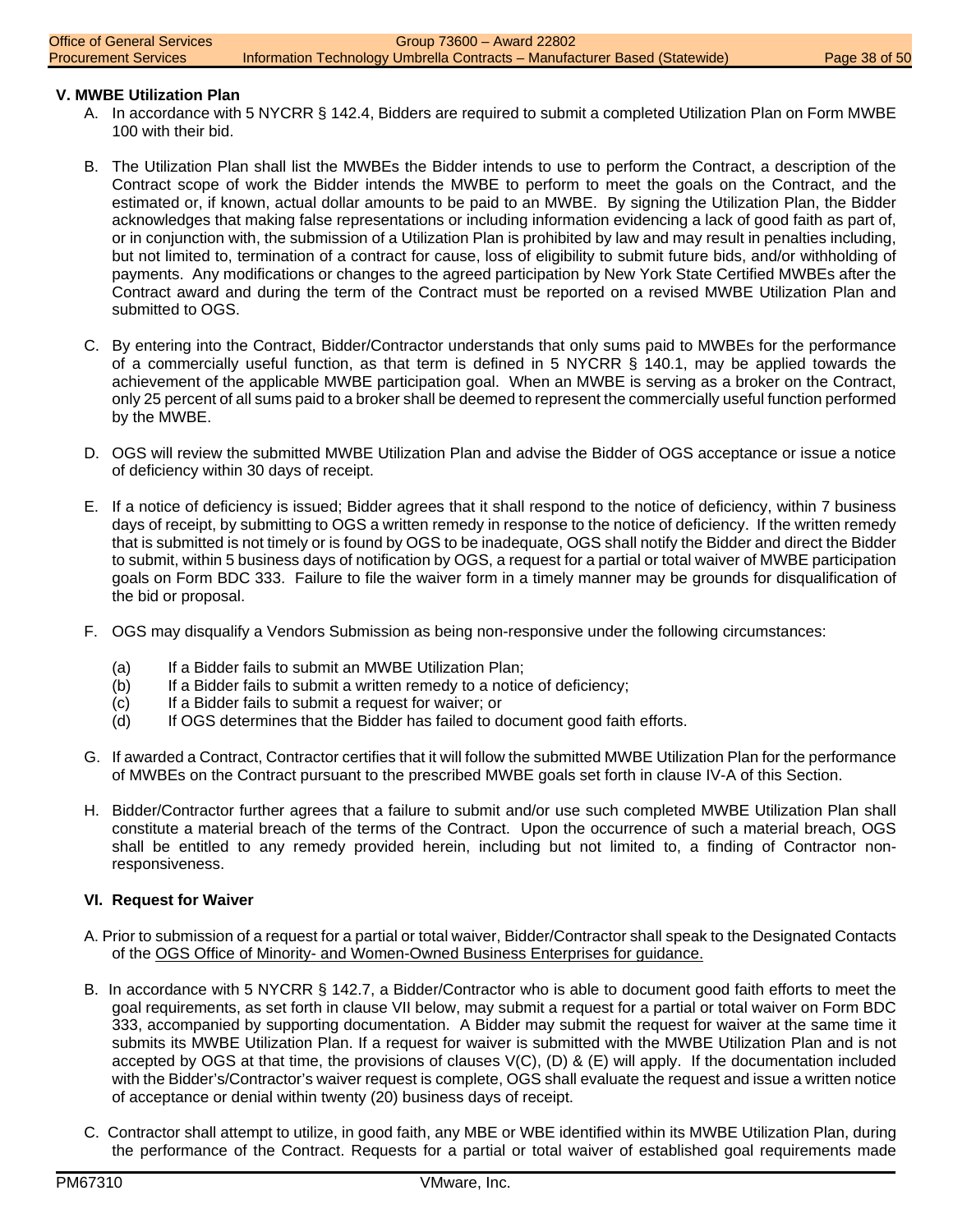subsequent to Contract award may be made at any time during the term of the Contract to OGS, but must be made no later than prior to the submission of a request for final payment on the Contract.

D. If OGS, upon review of the MWBE Utilization Plan and Monthly MWBE Contractor Compliance Reports, determines that Contractor is failing or refusing to comply with the contract goals and no waiver has been issued in regards to such non-compliance, OGS may issue a notice of deficiency to the Contractor. The Contractor must respond to the notice of deficiency within 7 business days of receipt. Such response may include a request for partial or total waiver of MWBE contract goals.

#### **VII. Required Good Faith Efforts**

In accordance with 5 NYCRR § 142.8, Contractors must document their good faith efforts toward utilizing MWBEs on the Contract. Evidence of required good faith efforts shall include, but not be limited to, the following:

- 1. A list of the general circulation, trade, and MWBE-oriented publications and dates of publications in which the Contractor solicited the participation of certified MWBEs as subcontractors/suppliers, copies of such solicitations, and any responses thereto.
- 2. A list of the certified MWBEs appearing in the Empire State Development ("ESD") MWBE directory that were solicited for this Contract. Provide proof of dates or copies of the solicitations and copies of the responses made by the certified MWBEs. Describe specific reasons that responding certified MWBEs were not selected.
- 3. Descriptions of the Contract documents/plans/specifications made available to certified MWBEs by the Contractor when soliciting their participation and steps taken to structure the scope of work for the purpose of subcontracting with, or obtaining supplies from, certified MWBEs.
- 4. A description of the negotiations between the Contractor and certified MWBEs for the purposes of complying with the MWBE goals of this Contract.
- 5. Dates of any pre-bid, pre-award, or other meetings attended by Contractor, if any, scheduled by OGS with certified MWBEs whom OGS determined were capable of fulfilling the MWBE goals set in the Contract.
- 6. Other information deemed relevant to the request.

#### **VIII. Monthly MWBE Contractor Compliance Report**

- A. In accordance with 5 NYCRR § 142.10, Contractor is required to report Monthly MWBE Contractor Compliance to OGS during the term of the Contract for the preceding month's activity, documenting progress made towards achievement of the Contract MWBE goals. OGS requests that all Contractors use the New York State Contract System ("NYSCS") to report subcontractor and supplier payments made by Contractor to MWBEs performing work under the Contract. The NYSCS may be accessed at https://ny.newnycontracts.com/. This is a New York Statebased system that all State agencies and authorities will be implementing to ensure uniform contract compliance reporting throughout New York State.
- B. When a Contractor receives a payment from a State agency, it is the Contractor's responsibility to pay its subcontractors and suppliers in a timely manner. On or after the first day of each month, the Contractor will receive an email or fax notification ("audit notice") indicating that a representative of its company needs to log-in to the NYSCS to report the company's MWBE subcontractor and supplier payments for the preceding month. The Contractor must also report when no payments have been made to a subcontractor or supplier in a particular month with entry of a zero dollar value in the NYSCS. Once subcontractor and supplier payments have been entered into the NYSCS, the subcontractor(s) and supplier(s) will receive an email or fax notification advising them to log into the NYSCS to confirm that they actually received the reported payments from the Contractor. It is the Contractor's responsibility to educate its MWBE subcontractors and suppliers about the NYSCS and the need to confirm payments made to them in the NYSCS.
- C. To assist in the use of the NYSCS, OGS recommends that all Contractors and MWBE subcontractors and suppliers sign up for the following two webinar trainings offered through the NYSCS: "**Introduction to the System – Vendor training**" and "**Contract Compliance Reporting - Vendor Training**" to become familiar with the NYSCS. To view the training schedule and to register visit: https://ny.newnycontracts.com/events.asp
- D. As soon as possible after the Contract is approved, Contractor should visit https://ny.newnycontracts.com and click on "**Account Lookup**" to identify the Contractor's account by company name. Contact information should be reviewed and updated if necessary by choosing "**Change Info**." It is important that the staff member who is responsible for reporting payment information for the Contractor be listed as a user in the NYSCS. Users who are not already listed may be added through "**Request New User**." When identifying the person responsible, please add "**- MWBE Contact**" after his or her last name (i.e., John Doe – MWBE Contact) to ensure that the correct person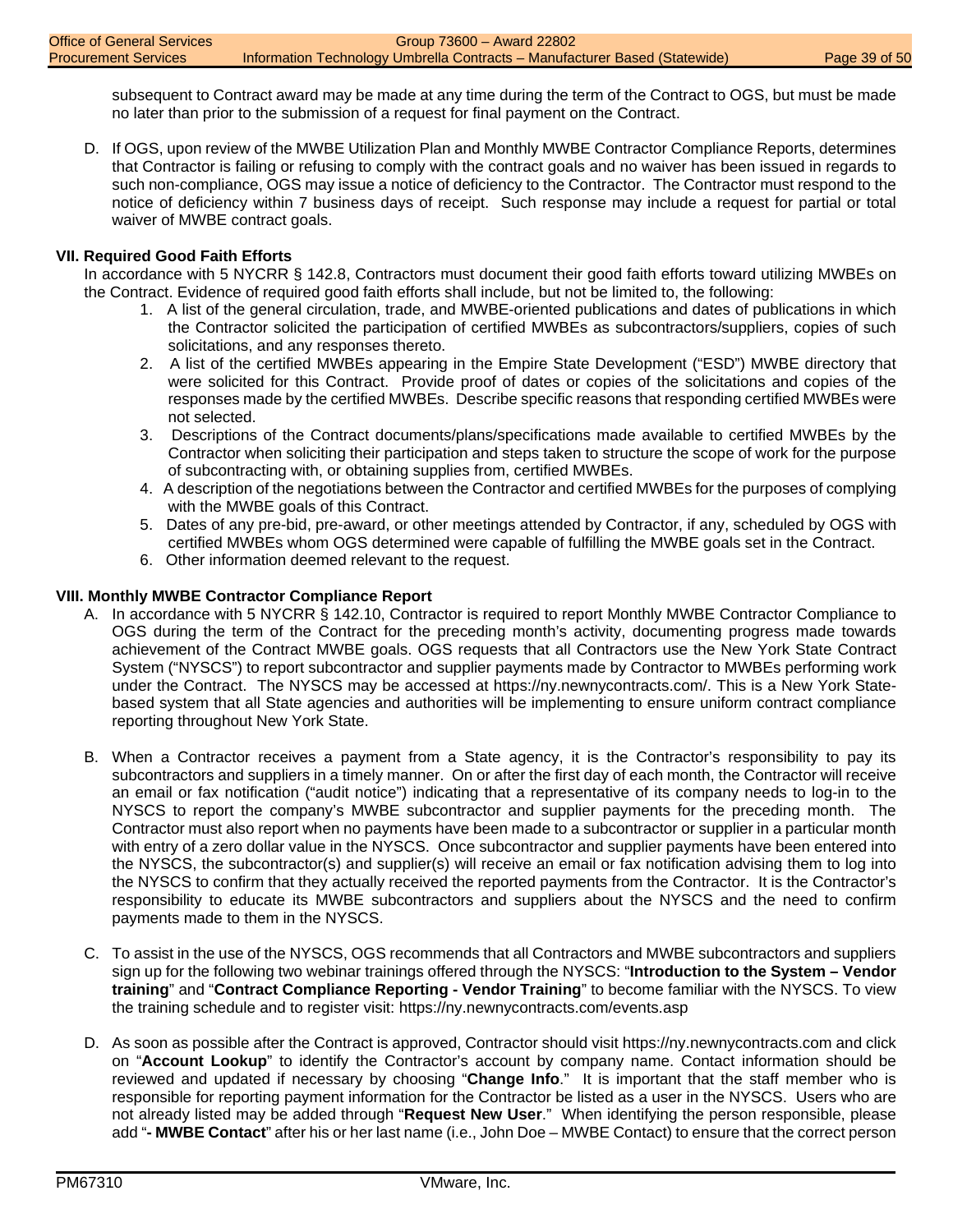receives audit notices from the NYSCS. NYSCS Technical Support should be contacted for any technical support questions by clicking on the links for "**Contact Us & Support**" then "**Technical Support**" on the NYSCS website.

- E. If Contractor is unable to report MWBE Contractor Compliance via the NYSCS, Contractor must submit a Monthly MWBE Contractor Compliance Report on Form MWBE 102 to OGS, by the 10th day of each month during the term of the Contract, for the preceding month's activity to: OGS MWBE Office, 29<sup>th</sup> Floor Corning Tower, Empire State Plaza, Albany, NY 12242. Phone: 518-486-9284; Fax: 518-486-9285.
- F. It is the Contractor's responsibility to report subcontractor and supplier payments. Failure to respond to payment audits in a timely fashion through the NYSCS, or by paper to OGS, may jeopardize future payments pursuant to the MWBE liquidated damages provisions in clause IX below.

#### **IX. Breach of Contract and Liquidated Damages**

- A. Where OGS determines that the Contractor is not in compliance with the requirements of subsection 4.7 of this Contract, and the Contractor refuses to comply with such requirements, or if it is found to have willfully and intentionally failed to comply with the MWBE participation goals set forth in the Contract, the Contractor shall be obligated to pay liquidated damages to OGS.
- B. Such liquidated damages shall be calculated as an amount equaling the difference between:
	- 1. All sums identified for payment to MWBEs had the Contractor achieved the contractual MWBE goals; and
	- 2. All sums actually paid to MWBEs for work performed or materials supplied under the Contract.
- C. If OGS determines that Contractor is liable for liquidated damages and such identified sums have not been withheld by OGS, Contractor shall pay such liquidated damages to OGS within sixty (60) days after they are assessed. Provided, however, that if the Contractor has filed a complaint with the Director of the Division of Minority and Women's Business Development pursuant to 5 NYCRR § 142.12, liquidated damages shall be payable only in the event of a determination adverse to the Contractor following the complaint process.

#### **X. Fraud**

Any suspicion of fraud, waste, or abuse involving the contracting or certification of MWBEs shall be immediately reported to ESD's Division of Minority and Women's Business Development at (855) 373-4692.

#### **ALL FORMS ARE AVAILABLE AT**: http://www.ogs.ny.gov/MWBE/Forms.asp

#### **EMERGING TECHNOLOGIES**

The State reserves the right to modify the terms of this Contract or any future Periodic Recruitments, to allow for emerging technologies. OGS reserves the right to include such technology(ies) hereunder or to issue a formal modification or amendment to this Contract.

#### **LOT 3 – CLOUD SPECIFIC TERMS AND CONDITIONS Section 3.**

To the extent that Contractor has received an award for Lot 3, Cloud, the following terms and conditions apply to Lot 3, Cloud.

For the duration of an Authorized User Agreement, the Cloud Solution shall conform to the Cloud Solution Manufacturer's specifications, Documentation, performance standards (including applicable license duration, warranties, guarantees, Service Level Agreements, service commitments, and credits).

### **PROTECTION OF DATA, INFRASTRUCTURE AND SOFTWARE**

Contractor is responsible for providing physical and logical security for all Data, infrastructure (e.g. hardware, networking components, physical devices), and software related to the services the Contractor is providing under the Authorized User Agreement.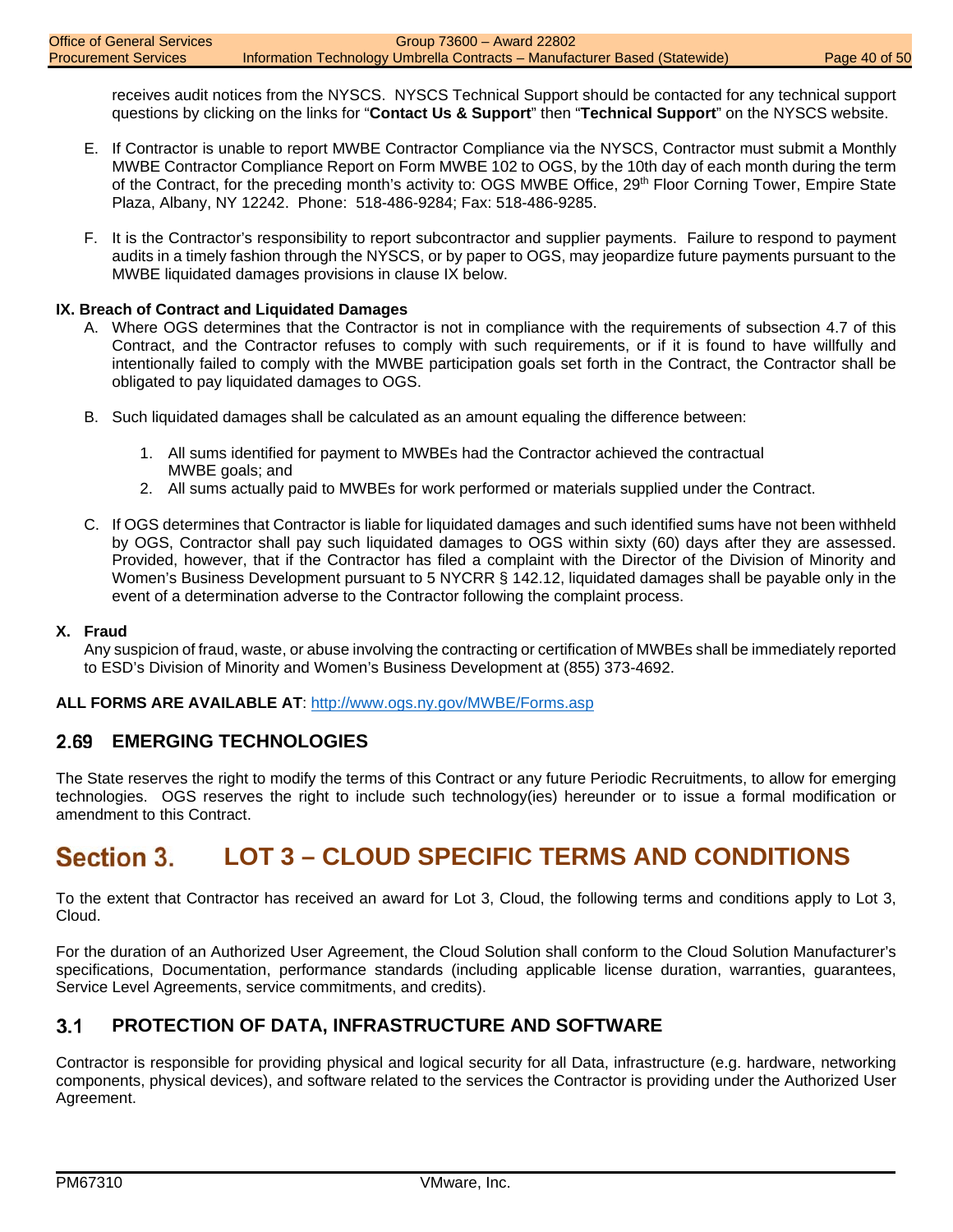All Data security provisions agreed to by the Authorized User and Contractor within the Authorized User Agreement may not be diminished for the duration of the Authorized User Agreement without prior written agreement by the parties amending the Authorized User Agreement.

### **SECURITY POLICIES AND NOTIFICATIONS**

3.2.1 State Security Policies and Procedures

The Contractor and its personnel shall review and be familiar with all State security policies, procedures and directives currently existing or implemented during the term of the Contract, including ITS Policy NYS-P03-002 Information Security Policy (or successor policy).

#### 3.2.2 Security Incidents

Contractor shall address any Security Incidents in the manner prescribed in ITS Policy NYS-P03-002 Information Security Policy (or successor policy), including the New York State Cyber Incident Reporting Procedures incorporated therein or in such successor policy.

### **DATA BREACH - REQUIRED CONTRACTOR ACTIONS**

Unless otherwise provided by law, in the event of a Data Breach, the Contractor shall:

- 1. notify the ITS EISO and any potentially affected Authorized User(s), or their designated contact person(s), by telephone as soon as possible, but in no event more than 24 hours from the time the Contractor confirms the Data Breach. An Authorized User may specify a shorter notification time in their RFQ;
- 2. consult with and receive authorization from the Authorized User as to the content of any notice to affected parties prior to notifying any affected parties to whom notice of the Data Breach is required, either by statute or by the Authorized User;
- 3. coordinate all communication regarding the Data Breach with the ITS EISO and Authorized User (including possible communications with third parties);
- 4. cooperate with the Authorized User, ITS EISO and any Contractor working on behalf of the Authorized User or ITS EISO in attempting (a) to determine the scope and cause of the breach; and (b) to prevent the future recurrence of such security breaches; and
- 5. take such corrective actions that the Contractor deems necessary to contain the Data Breach. Contractor shall provide Written notice to the Authorized User as to all such corrective actions taken by the Contractor to remedy the Data Breach. Unless otherwise agreed to in the Authorized User Agreement, if Contractor is unable to complete the corrective action within the required timeframe, the remedies provided in Appendix B, Section 52, Remedies for Breach shall apply and (i) the Authorized User may contract with a third party to provide the required services until corrective actions and services resume in a manner acceptable to the Authorized User, or until the Authorized User has completed a new procurement for a replacement service system; (ii) and the Contractor will be responsible for the reasonable cost of these services during this period.

Nothing herein shall in any way (a) impair the authority of the OAG to bring an action against Contractor to enforce the provisions of the New York State Information Security Breach Notification Act (ISBNA) or (b) limit Contractor's liability for any violations of the ISBNA or any other applicable statutes, rules or regulations.

### **DATA OWNERSHIP, ACCESS AND LOCATION**

#### 3.4.1 Data Ownership

The Authorized User shall own all right, title and interest in Data.

#### 3.4.2 Authorized User Access to Data

The Authorized User shall have access to its Data at all times, through the term of the Authorized User Agreement, plus the applicable period as specified in Section 3.11 Expiration, Termination or Suspension of Services.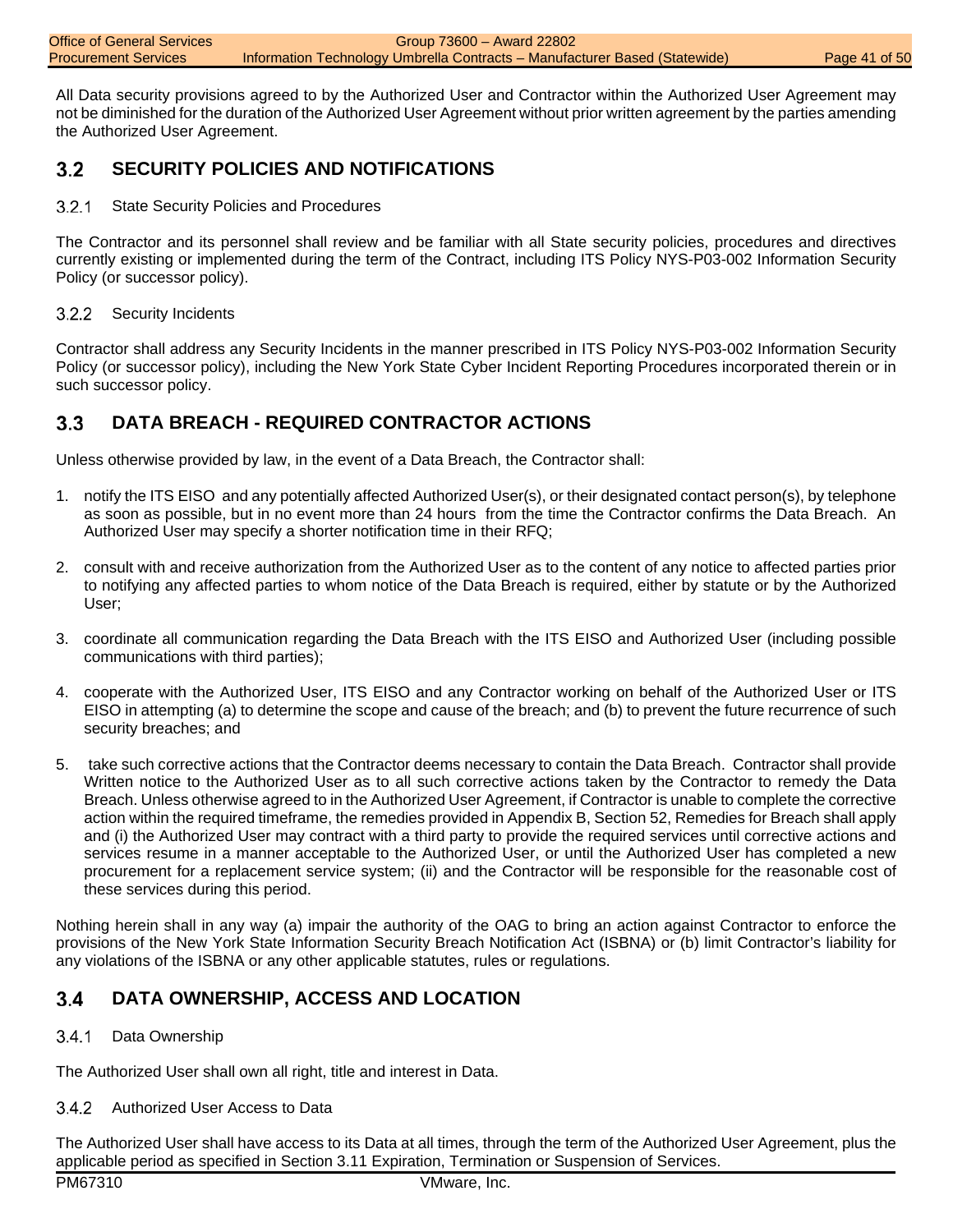The Authorized User shall have the ability to import or export Data in piecemeal or in its entirety at the Authorized User's discretion at no charge to the Authorized User. This includes the ability for the Authorized User to import or export Data to/from other Contractors. This can, if specified within the Authorized User Agreement, be carried out by providing application programmable interface or other such efficient electronic tools.

#### 3.4.3 Contractor Access to Data

The Contractor shall not copy or transfer Data unless authorized by the Authorized User. In such an event the Data shall be copied and/or transferred in accordance with the provisions of this Section. Contractor shall not access any Data for any purpose other than fulfilling the service. Contractor is prohibited from Data Mining, cross tabulating, monitoring Authorized User's Data usage and/or access, or performing any other Data analytics other than those required within the Authorized User Agreement. At no time shall any Data or processes (e.g. workflow, applications, etc.), which either are owned or used by the Authorized User be copied, disclosed, or retained by the Contractor or any party related to the Contractor. Contractors are allowed to perform industry standard back-ups of Data. Documentation of back-up must be provided to the Authorized User upon request. Contractor must comply with any and all security requirements within the Authorized User Agreement.

#### Data Location and Related Restrictions

All Data shall remain in CONUS. Any Data stored, or acted upon, must be located solely in Data Centers in CONUS. Services which directly or indirectly access Data may only be performed from locations within the Continental United States (CONUS). All Data in transit must remain in CONUS and be encrypted in accordance with Section 3.7, Encryption, below.

#### 3.4.5 Support Services

All helpdesk, online, and support services which access any Data must be performed from within CONUS. At no time will any Follow the Sun support be allowed to access Data directly, or indirectly, from outside CONUS.

#### 3.4.6 Infrastructure Support Services

Infrastructure support services that do not directly or indirectly access Data may be provided in a Follow the Sun format, if expressly outlined within the Authorized User Agreement.

#### **CONTRACTOR PORTABLE DEVICES**

Contractor shall not place Data on any portable Device unless Device is located and remains within Contractor's CONUS Data Center.

For Authorized Users subject to ITS policies, the Data, and/or the portable device containing the Data, shall be destroyed in accordance with applicable ITS destruction policies (ITS Policy S13-003 Sanitization/Secure Disposal and S14-003 Information Security Controls or successor) when the Contractor is no longer contractually required to store the Data.

#### **TRANSFERRING OF DATA**

#### 3.6.1 General

Except as required for reliability, performance, security, or availability of the services, the Contractor will not transfer Data unless directed to do so in writing by the Authorized User. All Data shall remain in CONUS.

At the request of the Authorized User, the Contractor will provide the services required to transfer Data from existing Databases to physical storage devices, to facilitate movement of large volumes of Data.

The Authorized User may require several Cloud providers to share or transfer Data for a period of time. This will be provided for in the Authorized User Agreement or shall be assumed to be limited to a six month duration.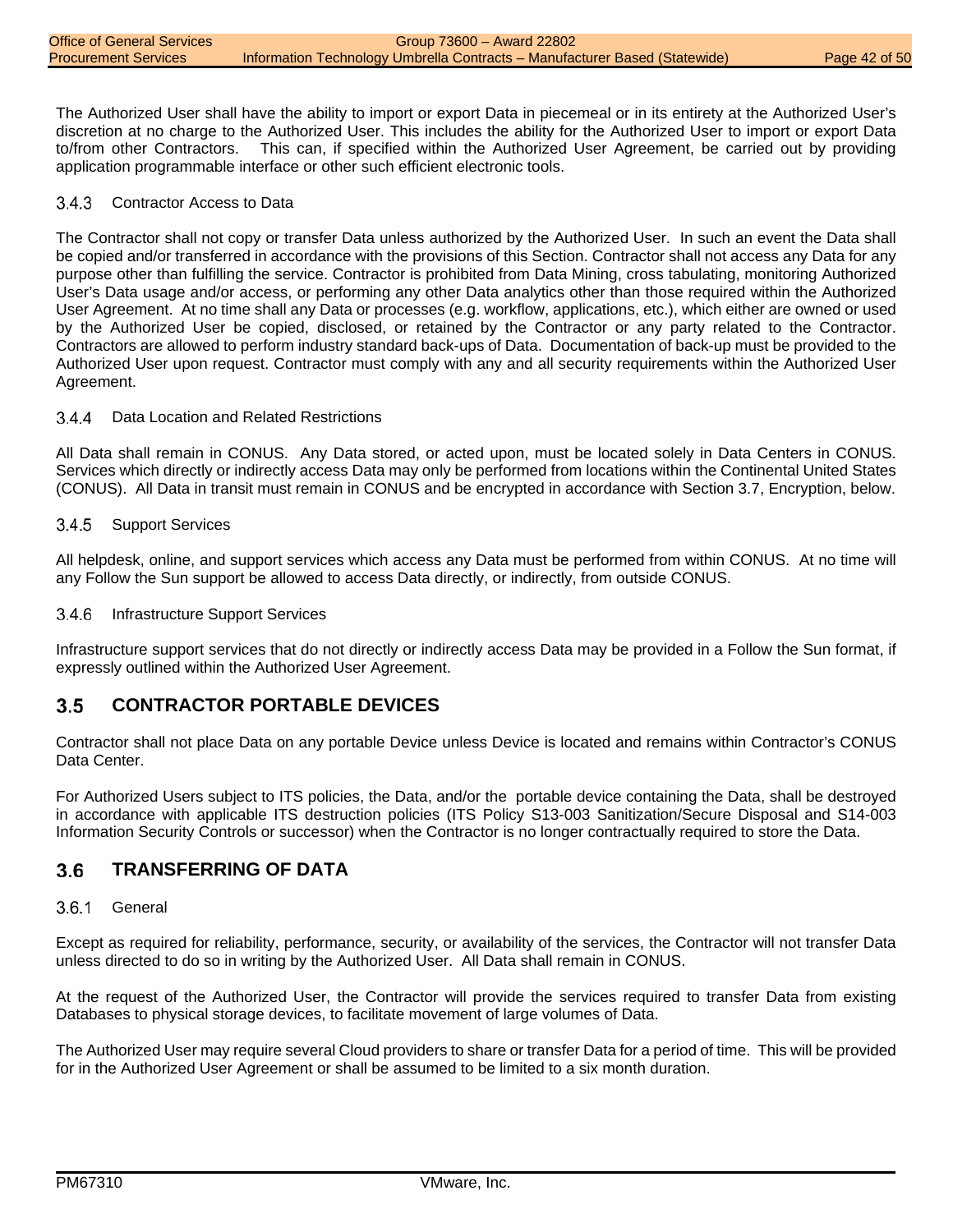3.6.2 Transfer of Data at End of Contract and/or Authorized User Agreement Term

At the end of the Contract and/or Authorized User Agreement term, Contractor may be required to facilitate transfer of Data to a new Contractor. This transfer must be carried out as specified by the Authorized User in the Authorized User Agreement.

3.6.3 Transfer of Data; Charges

Contractor cannot charge for the transfer of Data unless the charges are provided for in response to an Authorized User RFQ.

3.6.4 Transfer of Data; Contract Breach or Termination

Notwithstanding Section 3.6.3, in the case of Contract breach or termination for cause of the Contract, all expenses for the transfer of Data shall be the responsibility of the Contractor.

#### 3.6.5 Transfer Format

Transfers may include, but are not limited to, conversion of all Data into or from an industry standard format or providing application programmable interface.

#### **ENCRYPTION**

Data must be encrypted at all times unless specifically outlined otherwise in the Authorized User Agreement. At a minimum, encryption must be carried out at the most current NYS Encryption Standard (NYS-S14-007), (or successor policy with key access restricted to the Authorized User only, unless with the express written permission of the Authorized User.

All Data in transit must be handled in accordance with ITS Policy NYS-S14-007 (or successor) or the National Institute of Standards and Technology (NIST) Federal Institute Processing Standard (FIPS)-140-2 or Transport Layer Security (TLS) 1, or TLS2 (or successor).

The Authorized User Agreement shall specify the respective responsibilities of the Authorized User and the Contractor for the encryption of Data.

#### **REQUESTS FOR DATA BY THIRD PARTIES**

Unless prohibited by law, Contractor shall notify the Authorized User in Writing within 24 hours of any request for Data (including requestor, nature of Data requested and timeframe of response) by a person or entity other than the Authorized User, and the Contractor shall secure Written acknowledgement of such notification from the Authorized User before responding to the request for Data.

Unless compelled by law, the Contractor shall not release Data without the Authorized User's prior Written approval.

#### **SECURITY PROCESSES**

If requested by an Authorized User as part the Request for Quote process, Contractor shall complete a Consensus Assessment Initiative Questionnaire (CAIQ) including on an annual basis thereafter, if requested by the Authorized User. The CAIQ is available at Cloud Security Alliance (https://cloudsecurityalliance.org/). The CAIQ may be used to assist the Authorized User in building the necessary assessment processes when engaging with Contractors.

In addition to a request for a CAIQ, Contractor shall cooperate with all reasonable Authorized User requests for a Written description of Contractor's physical/virtual security and/or internal control processes. The Authorized User shall have the right to reject any Contractor's RFQ response or terminate an Authorized User Agreement when such a request has been denied.

For example, Federal, State and local regulations and/or laws may require that Contractors operate within the Authorized User's regulatory environment. In order to ensure that security is adequate and free of gaps in control coverage, the Authorized User may require information from the Contractor's Service Organization Controls (SOC) audit report.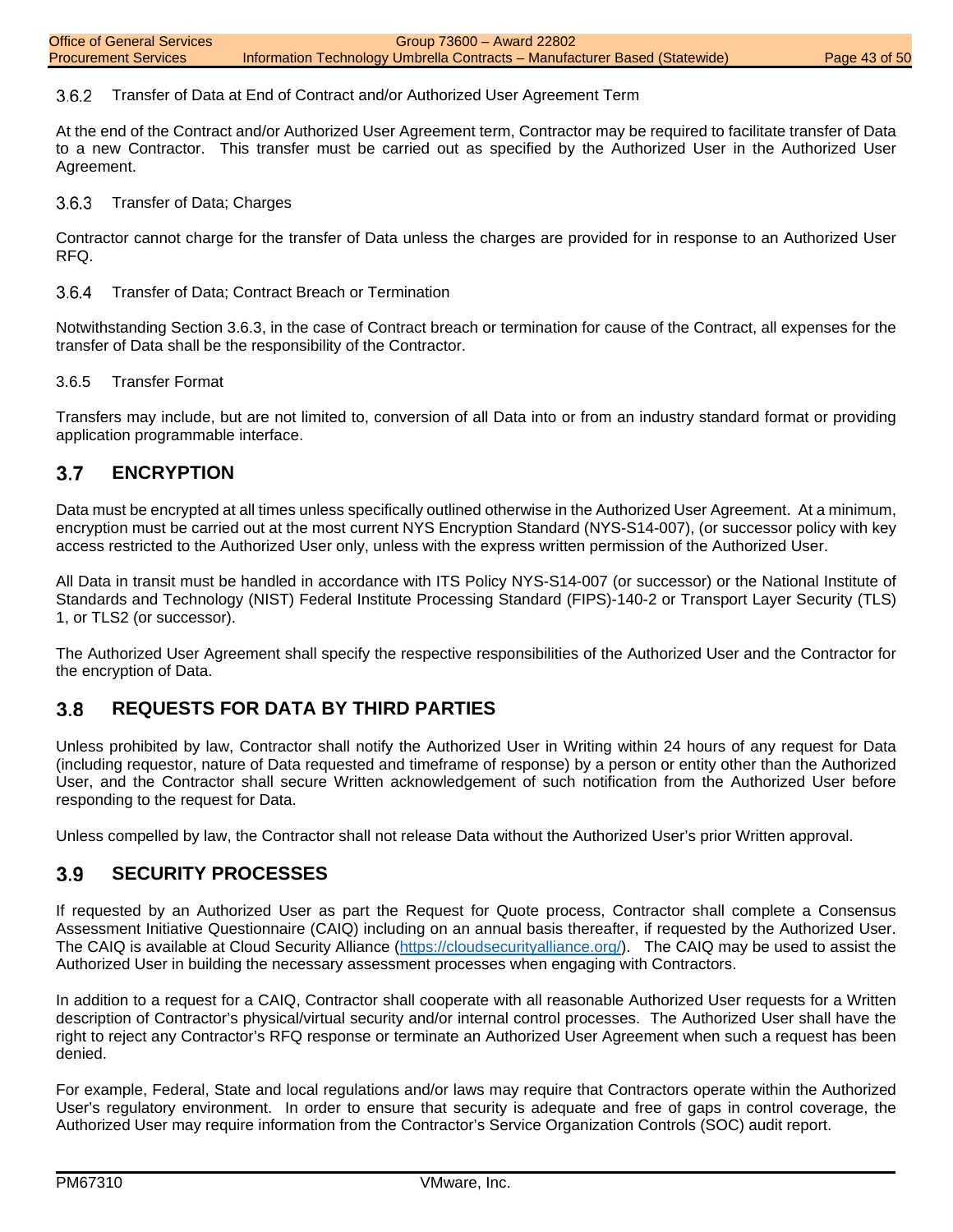### **UPGRADES, SYSTEM CHANGES AND MAINTENANCE/SUPPORT**

The Contractor shall give a minimum of 5 business days advance Written notice to the designated Authorized User contact of any upgrades, system changes and Maintenance/support actions that may potentially impact services described in the Authorized User Agreement.

Upgrades, system changes, and Maintenance/support actions which are required by system vulnerabilities or emergency situations shall be carried out by the Contractor to protect the system. Authorized Users shall be notified by the Contractor as soon as possible after the change has taken place.

Contractor shall provide documentation of upgrades, system changes and Maintenance/support actions upon request from an Authorized User.

### **EXPIRATION, TERMINATION OR SUSPENSION OF SERVICES**

#### 3.11.1 Return of Data

The Contractor shall return Data in a format agreed upon within the Authorized User Agreement or as agreed to with the Authorized User. This can, if specified within the Authorized User Agreement, be carried out by providing application programmable interface or other such efficient electronic tools. The Contractor must certify all Data has been removed from its system and removed from backups within timeframes established in the Authorized User Agreement or as agreed to with the Authorized User.

#### 3.11.2 Suspension of Services

During any period of suspension of service, the Authorized User shall have full access to all Data at no charge. This can, if specified within the Authorized User Agreement, be carried out by providing an application programmable interface or other such efficient electronic tools. The Contractor shall not take any action to erase and/or withhold any Authorized User Data, except as directed by the Authorized User.

#### Expiration or Termination of Services

Upon expiration or termination of an Authorized User Agreement, the Authorized User shall have full access to all Data for a period of 60 calendar days. Unless noted in the original Authorized User Agreement, this period will be covered at no charge. This can, if specified within the Authorized User Agreement, be carried out by providing application programmable interface or other such efficient electronic tools. During this period, the Contractor shall not take any action to erase and/or withhold any Data, except as directed by the Authorized User. An Authorized User shall have the right to specify a period in excess of 60 calendar days in its RFQ.

### **SECURE DATA DISPOSAL**

When requested by the Authorized User, the Contractor shall destroy Data in all of its forms, including all back-ups. Data shall be permanently deleted and shall not be recoverable, according ITS Policy S13-003 Sanitization/Secure Disposal or successor and S14-003 Information Security Controls or successor. Certificates of destruction, in a form acceptable to the Authorized User, shall be provided by the Contractor to the Authorized User.

### **3.13 ACCESS TO SECURITY LOGS AND REPORTS**

Upon request, the Contractor shall provide access to security logs and reports to the State or Authorized User in a format as specified in the Authorized User Agreement.

### **CONTRACTOR PERFORMANCE AUDIT**

The Contractor shall allow the Authorized User to assess Contractor's performance by providing any materials requested in the Authorized User Agreement (e.g., page load times, response times, uptime, and fail over time). The Authorized User may perform this Contractor performance audit with a third party at its discretion, at the Authorized User's expense.

The Contractor shall perform an independent audit of its Data Centers, at least annually, at Contractor expense. The Contractor will provide a data owner facing audit report upon request by the Authorized User. The Contractor shall identify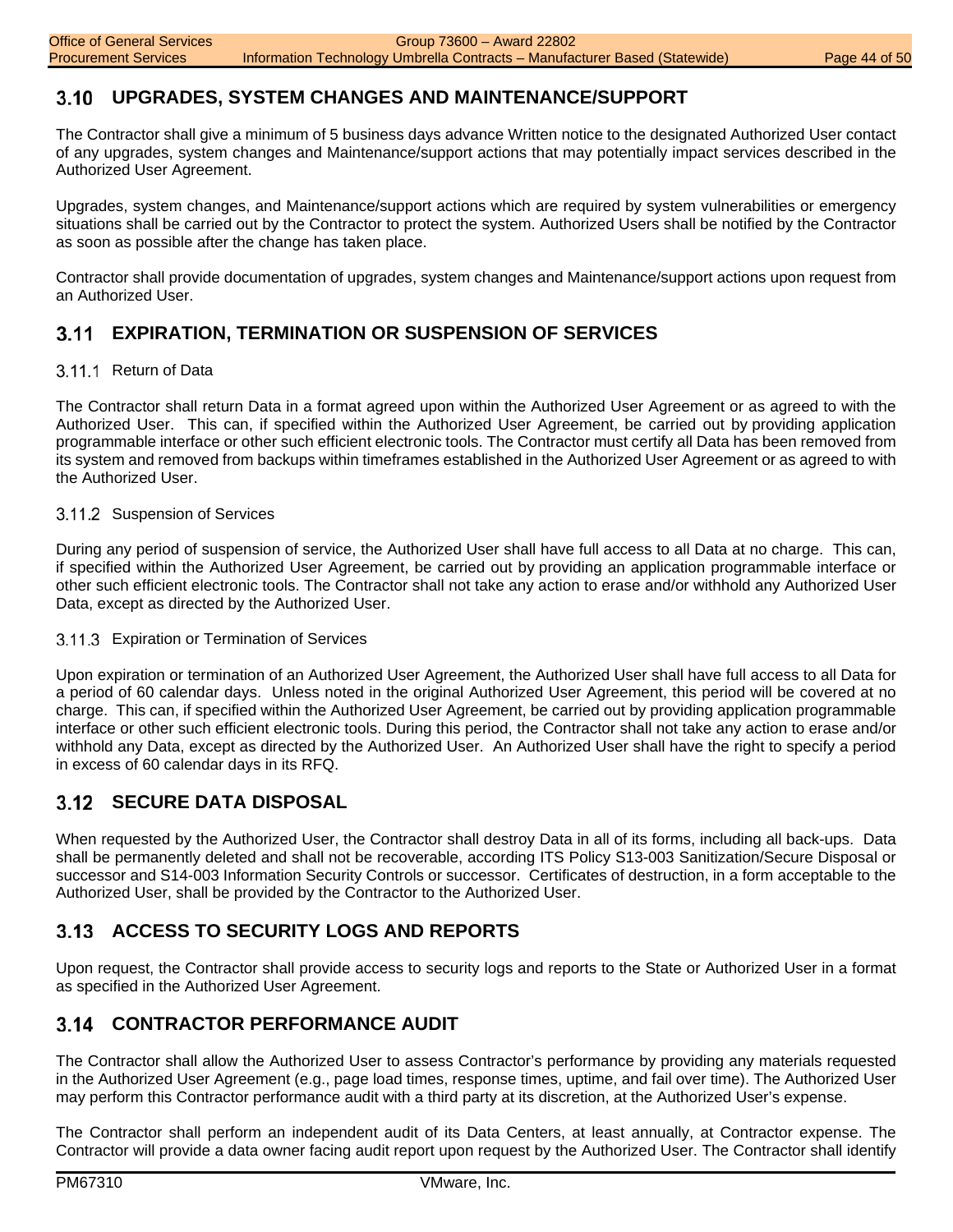any confidential, trade secret, or proprietary information in accordance with Appendix B, Section 9(a), Confidential/Trade Secret Materials.

#### **3.15 PERSONNEL**

#### 3.15.1 Background Checks

The Authorized User Agreement may require the Contractor to conduct background checks on certain Contractor staff at no charge to the Authorized User.

#### Separation of Duties

The Authorized User Agreement may require the separation of job duties, and that Contractor staff knowledge of Data be limited to that which is absolutely needed to perform job duties.

#### **BUSINESS CONTINUITY/DISASTER RECOVERY (BC/DR) OPERATIONS**

If required in the Authorized User Agreement, the Contractor shall provide a Business Continuity and Disaster Recovery plan specific to the entire Cloud Solution provided. The Contractor shall specify how the BC/DR plan will impact access to the required features and functionality of the Cloud Product associated with the Authorized User Agreement.

#### **COMPLIANCE WITH FEDERAL, STATE AND LOCAL REGULATIONS**

If required within the Authorized User Agreement, Contractor will provide verification of compliance with specific Federal, State and local regulations, laws and IT standards that the Authorized User is required to comply with. See Appendix  $F -$ Primary Security and Privacy Mandates.

### **3.18 AUTHENTICATION TOKENS**

The Authorized User Agreement may require authentication tokens for all systems. For more details, please see NYS ITS Policy S14-006 Authentication Tokens Standard or successor.

#### **MODIFICATION TO CLOUD SERVICE DEPLOYMENT MODEL, SERVICE MODEL, AND/OR INITIAL FUNCTIONALITY WITHIN AN AUTHORIZED USER AGREEMENT**

As Cloud services can be flexible and dynamic, delivery mechanisms may be subject to change. This may result in changes to the deployment model, service model, functionality, or SKU. The State and Authorized Users require notification of any such changes to ensure security and business needs are met.

Any changes to the deployment model, service model, functionality, or SKU (e.g., PaaS to IaaS) must be provided to OGS via Appendix C - Contract Modification Procedure.

In addition, notification must be provided to the Authorized User for review and acceptance, prior to implementation. Any changes to the Authorized User Agreement will require the Authorized User to re-assess the risk mitigation methodologies and strategies and revise the Authorized User Agreement as needed.

### **APPLICATION PROGRAM INTERFACE (API) OR SELF-SERVICE ELECTRONIC PORTAL**

Except as otherwise provided for in this Section 3, Contractor may offer an API or self-service electronic portal for such purposes as allowing the Authorized User to access security logs, reports, and audit information, to import or export Data, and for such other purposes as agreed to in the Authorized User Agreement.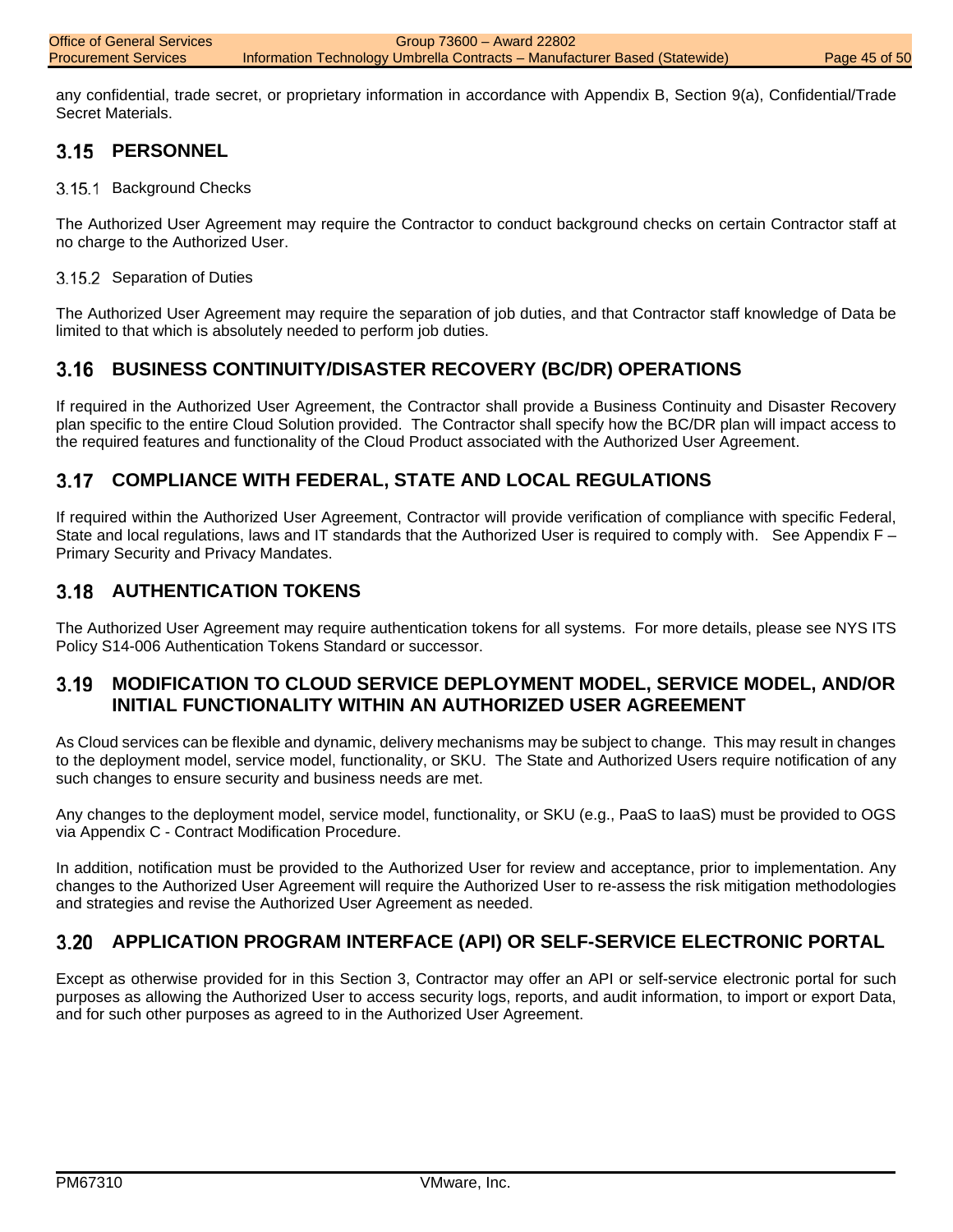#### **Section 4. LOT 4 – IMPLEMENTATION SPECIFIC TERMS AND CONDITIONS**

To the extent that Contractor has received an award for Lot 4, Implementation Services, the following terms and conditions apply to Lot 4, Implementation Services.

### **REQUEST FOR QUOTATION (RFQ) TRANSACTION PROCESS**

The RFQ for this Lot will contain a deliverable-based Statement of Work (SOW). The RFQ will include, but is not limited to: Authorized User timeframes; system integration requirements; and other risks that may affect the cost to the Authorized User.

All responses to RFQs must include detailed price information, including but not limited to: hours required per title, cost per hour etc. Travel, lodging and per diem costs must be itemized in the total quote and may not exceed the rates in the NYS OSC Travel Policy. More information can be found at http://www.osc.state.ny.us/agencies/travel/travel.htm.

All costs must be itemized and included in the Contractor's quote.

### **BACKGROUND CHECKS**

The Authorized User Agreement may require the Contractor to conduct background checks on certain Contractor staff at no charge to the Authorized User.

### **FOREIGN EMPLOYEES**

H-1B VISA costs shall not be passed through to the Authorized User under this Contract. Although Authorized Users will not affirm employment for immigration purposes, an Authorized User may be asked to confirm Contractor's statement of the individual's employment for immigration purposes. Based on RFQ security requirements the Authorized User may require that all staff must be citizens of the United States, and if so, Authorized User will so indicate in the RFQ.

### **4.4 PROJECT PLAN**

#### 4.4.1 Development of Project Plan

Upon the Authorized User's request, the Contractor must develop a Project Plan. This Project Plan may include implementation personnel, installation timeframes, escalation procedures and an acceptance plan as appropriate for the services requested. Specific requirements of the plan will be defined in the RFQ. In response to the RFQ, the Contractor must agree to furnish all labor and supervision necessary to successfully perform services procured from this Lot.

#### 4.4.2 Project Plan Document

The Contractor will provide to the Authorized User, a Project Plan that may contain the following items:

- Name of the Project Manager, Contact Numbers and E-Mail Address;
- Names of the Project Team Members, Contact Numbers and E-Mail Address;
- A list of implementation milestones based on the Authorized User's desired installation date;
- A list of responsibilities of the Authorized User during system implementation;
- A list of designated Contractor Authorized Personnel;
- Escalation procedures including management personnel contact numbers;
- Full and complete documentation of all implementation work;
- Samples of knowledge transfer documentation; and
- When applicable, a list of all materials and supplies required to complete the implementation described in the RFQ.

#### Materials and Supplies Required to Complete Implementation

In the event that there are items required to complete an Implementation, the Contractor may request the items be added to its Contract if the items meet the scope of the Contract.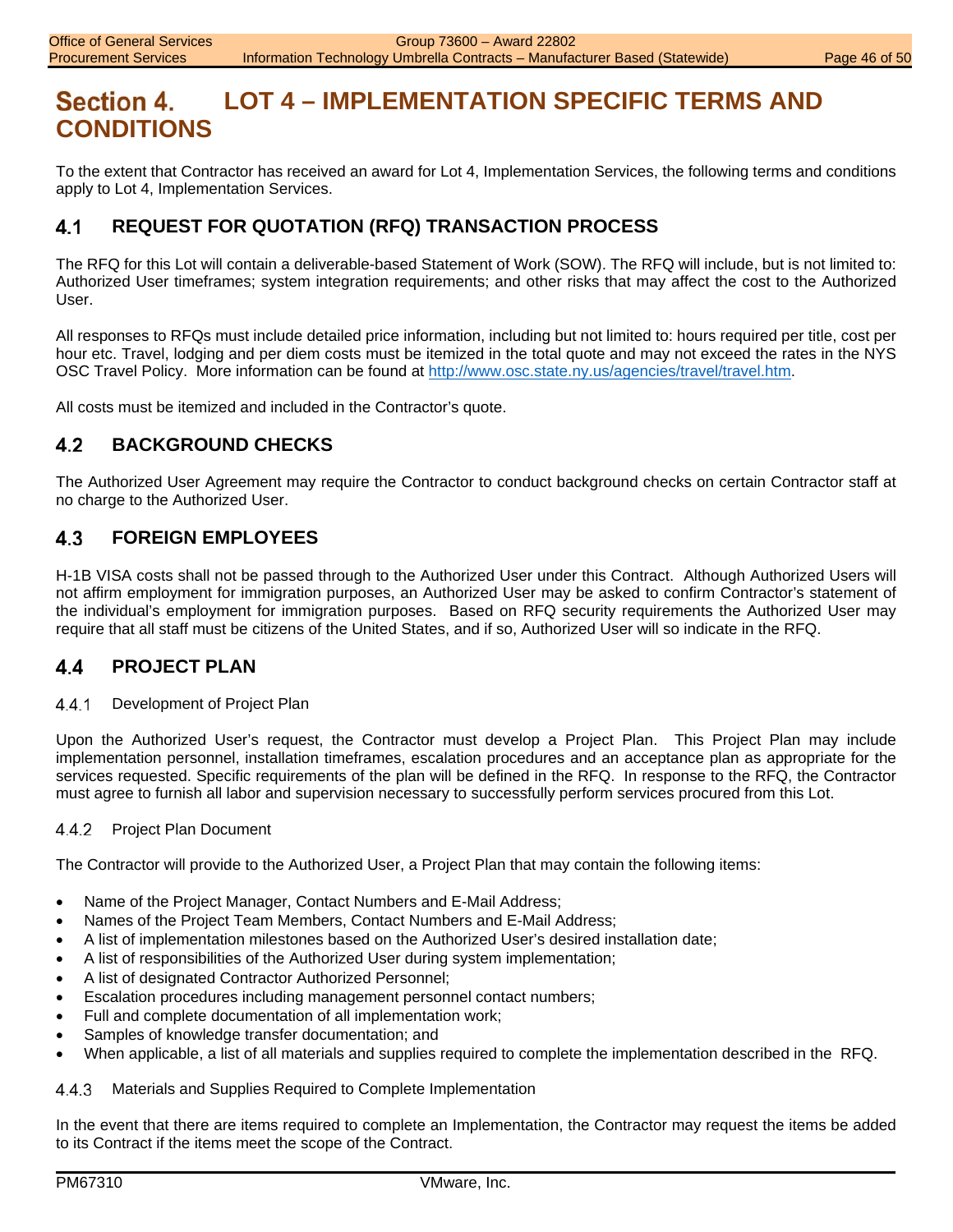#### 4.4.4 Negotiation of Final Project Plan

If the Authorized User chooses to require a full Project Plan, the State further reserves the right for Authorized Users to negotiate the final Project Plan with the apparent RFQ awardee. Such negotiation must not substantively change the scope of the RFQ plan, but can alter timeframes or other incidental factors of the final Project Plan. Authorized User will provide the Contractor a minimum five business days' notice of the final negotiation date. The Authorized User reserves the right to move to the next responsible and responsive bidder if Contractor negotiations are unsuccessful.

#### **SINGLE POINT OF CONTACT**

The Contractor must provide, at the request of the Authorized User, a Single Point of Contact (SPOC) regardless of the breadth of the services being provided. The Contractor is required to provide the name and contact telephone numbers (desk, cell phone etc.) of the SPOC.

### **RETAINAGE**

The Authorized User may retain a percentage of each deliverable payment of no more than twenty-five (25) percent until the acceptance of the complete Implementation. This retainage may be reduced up to 5 percent as described in the SOW, when the Contractor substantially reduces the time required from the timeframes negotiated between the Authorized User and the Contractor.

### **ENHANCEMENTS TO SERVICES**

When the right is reserved in the RFQ, unanticipated enhancements to the services procured not exceeding a cumulative twenty (20) percent of the Implementation Service cost may be agreed to by the Authorized User. Such inclusion must be included in the Total Cost Evaluation. Such unanticipated enhancements will require a written Authorized User Agreement revision, which for NYS Agency Authorized Users will include an amended Purchase Order. Any changes that will result in exceeding this twenty (20) percent will require a new competitive RFQ. Contractor shall notify the Authorized User in writing when a requested scope change will exceed the cumulative twenty (20) percent total value of the Implementation Services.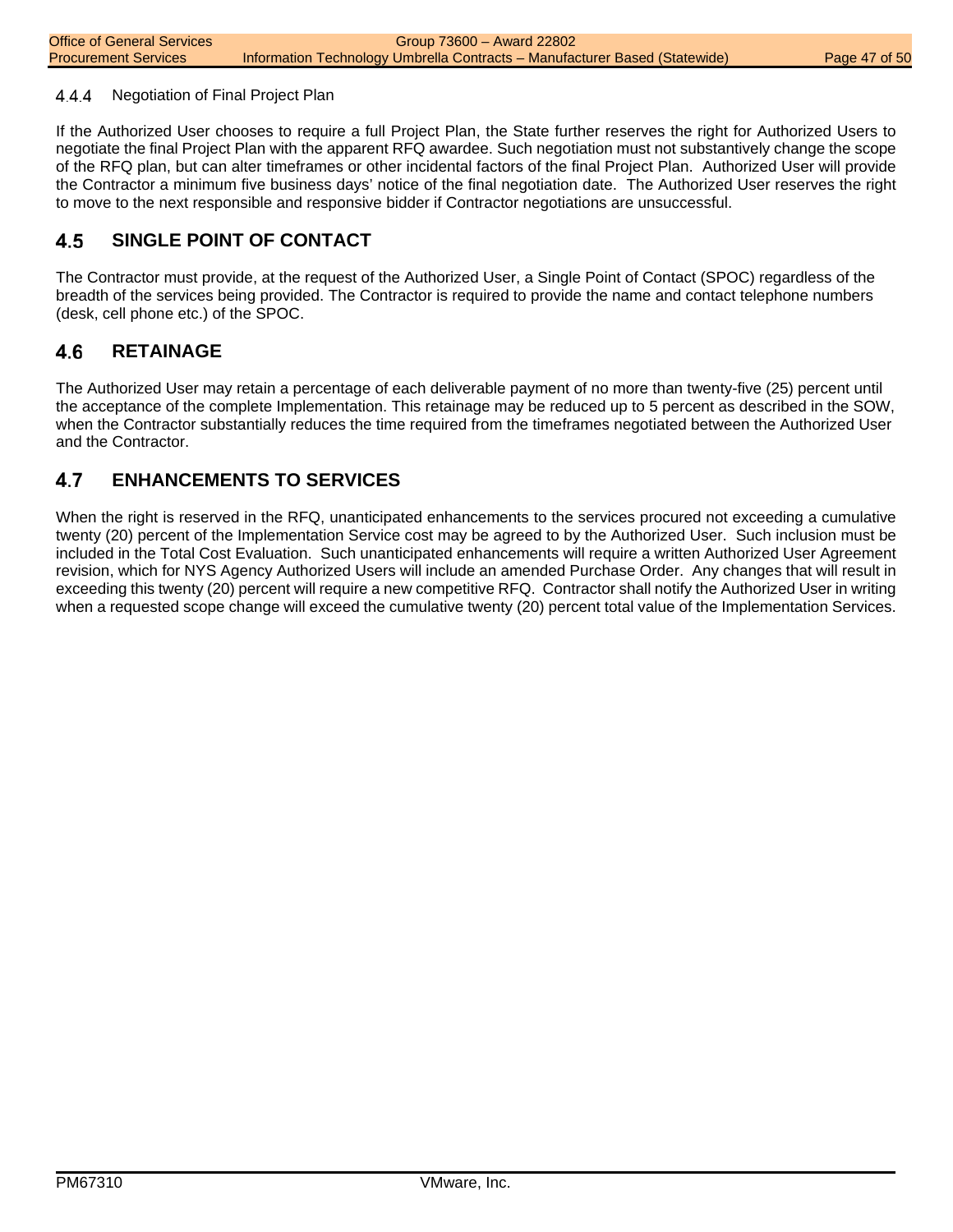#### **THIS PAGE LEFT INTENTIONALLY BLANK**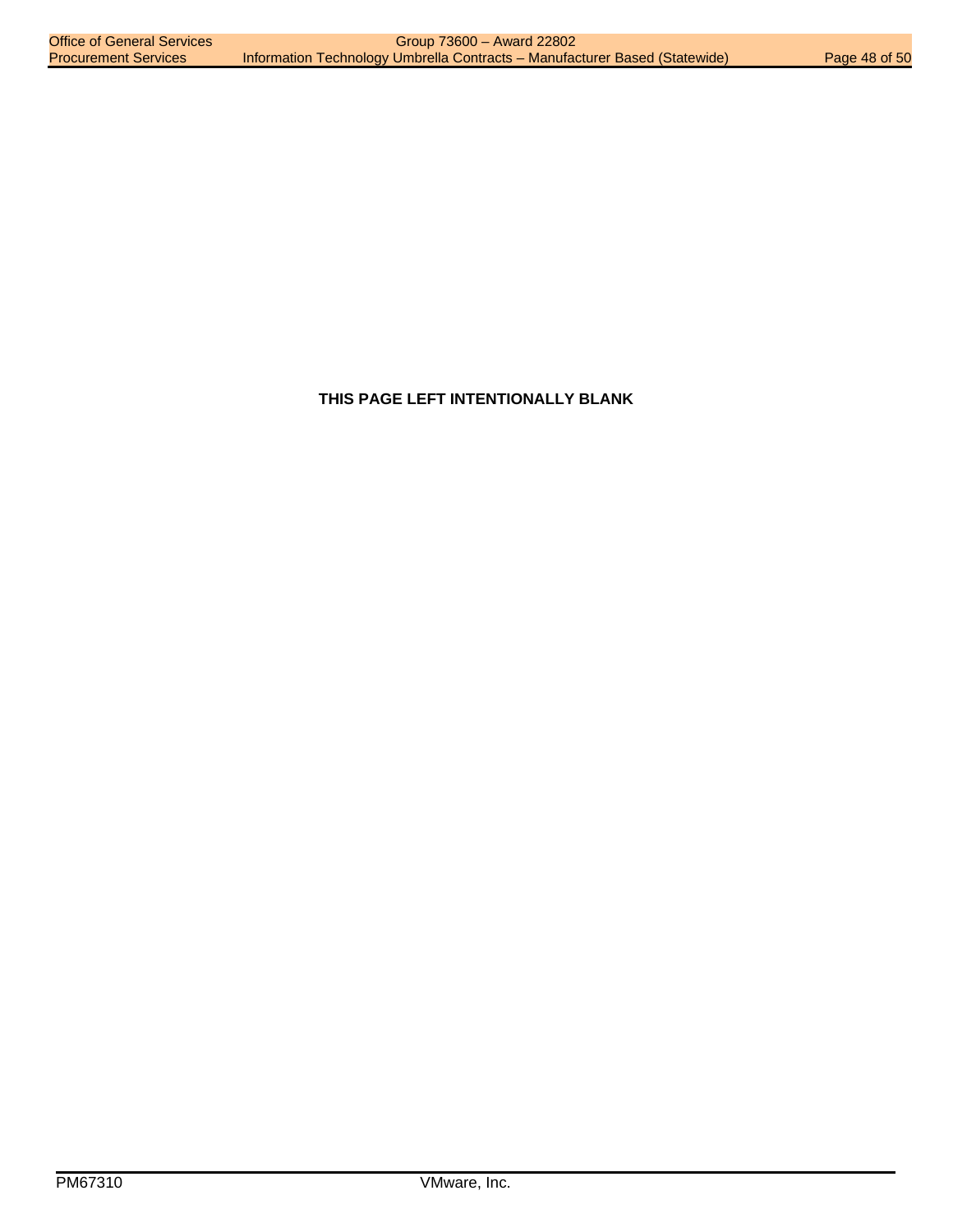# **Signature Page**

IN WITNESS WHEREOF, the Parties have executed this Contract as of the date last written below. The Parties further hereby certify that original copies of this executed and approved signature page will be affixed, upon final approval, to exact copies of this Contract being executed simultaneously herewith. The acknowledgment must be fully and properly executed by an authorized person. By signing you certify your express authority to sign on behalf of yourself, your company, or other entity and full knowledge and acceptance of this agreement, Appendix A (Standard Clauses For New York State Contracts), Appendix B, and State Finance Law §139-j and §139-k (Procurement Lobbying), and that all information provided is complete, true and accurate. By signing, Contractor affirms that it understands and agrees to comply with the OGS procedures relative to permissible contacts as required by State Finance Law §139-j (3) and §139-j (6) (b).

| <b>CONTRACTOR</b>          |  | THE PEOPLE OF THE STATE OF NEW YORK |  |  |
|----------------------------|--|-------------------------------------|--|--|
| Signature:                 |  | Signature:                          |  |  |
| <b>Printed Name:</b>       |  | <b>Printed Name:</b>                |  |  |
| Title:                     |  | Title:                              |  |  |
| Company Name: VMWARE, INC. |  | Date:                               |  |  |